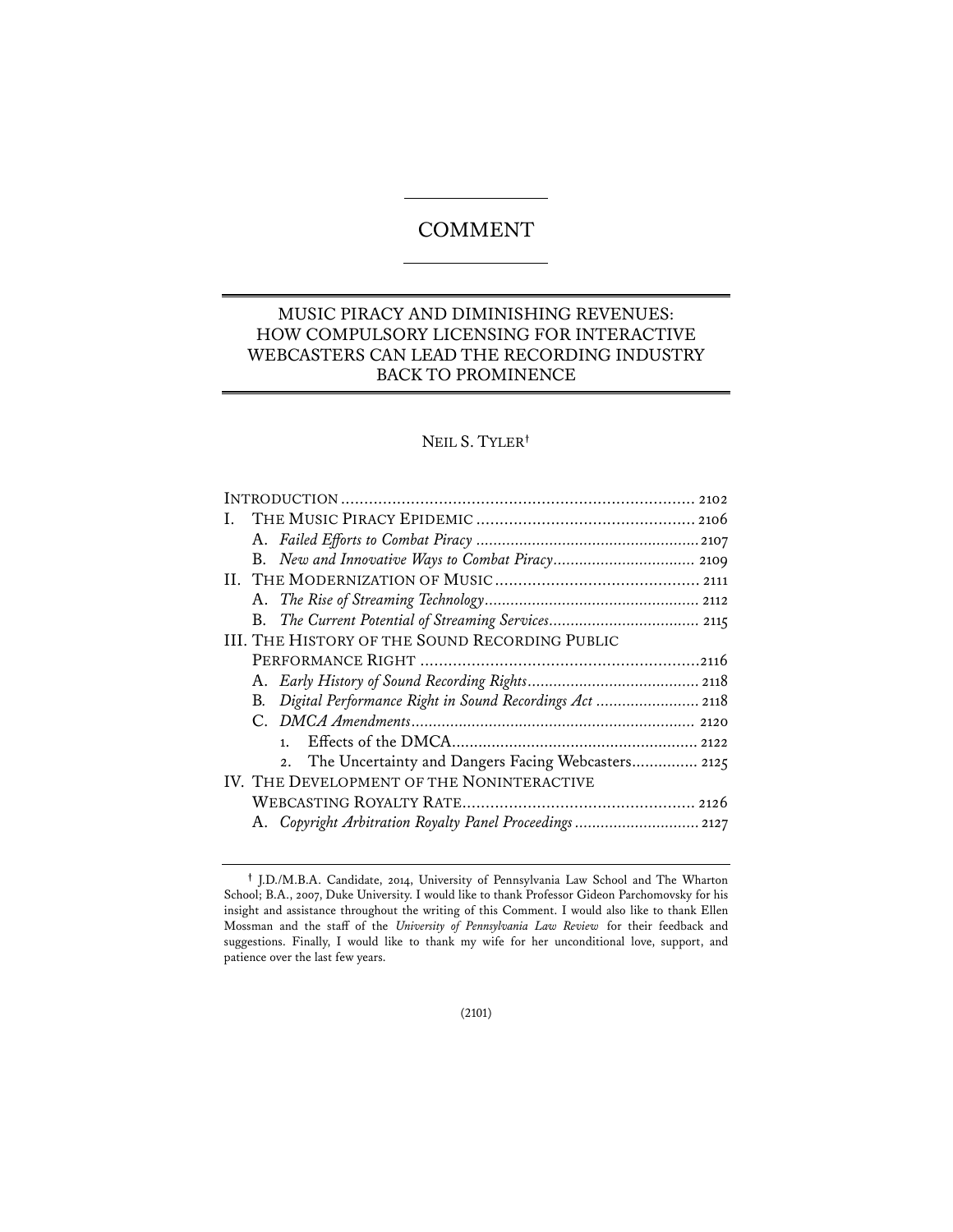|  |                                                      | V. ESTABLISHING COMPULSORY ROYALTIES FOR INTERACTIVE                  |  |
|--|------------------------------------------------------|-----------------------------------------------------------------------|--|
|  |                                                      |                                                                       |  |
|  |                                                      | A. The Need for Revenue-Based Compulsory License Rates for All        |  |
|  |                                                      |                                                                       |  |
|  |                                                      | B. Proposed Compulsory License Rate for Interactive Webcasters 2136   |  |
|  |                                                      | C. The Benefits of Amending § 114 as Compared to Other Proposals 2139 |  |
|  | VI. BENEFITS OF COMPULSORY LICENSING FOR INTERACTIVE |                                                                       |  |
|  |                                                      |                                                                       |  |
|  |                                                      |                                                                       |  |
|  |                                                      |                                                                       |  |
|  |                                                      |                                                                       |  |

#### INTRODUCTION

Since the late 1990s, record labels have suffered from consistently decreasing annual revenues as a result of the rampant music piracy characterizing the digital age. The traditional business model that music promoters and distributors have utilized for the past century no longer seems efficient in the age of the Internet. In 1999, overall music sales reached a peak of \$14.6 billion in total revenue.**<sup>1</sup>** By 2009, that number had fallen to only \$6.3 billion.**<sup>2</sup>** CD sales in the United States exceeded 785 million albums in 2000; but by 2008, total album sales had decreased by almost a third.**<sup>3</sup>** The year 2011 proved to be promising for record labels, as total album sales increased by 1.3 %, but the music industry's struggles are likely to continue as album sales dropped 4% in 2012.**<sup>4</sup>**

Despite the increased connectivity and access to information that digital technology provides us, the Internet has created a world where illegally shared, copied, and distributed music dominates the marketplace. The recording industry, however, continues to fail to adequately address the

**<sup>1</sup>** Tim Arango, *Digital Sales Exceed CDs at Atlantic*, N.Y. TIMES, Nov. 26, 2008, at B1.

**<sup>2</sup>** David Goldman, *Music's Lost Decade: Sales Cut in Half*, CNNMONEY (Feb. 3, 2010), http://money.cnn.com/2010/02/02/news/companies/napster\_music\_industry/index.htm.

**<sup>3</sup>** *See* Michael C. Yeh, Comment, *The Performance Rights Act: A Lack of Impact on a Transitioning Music Industry*, 15 MARQ. INTELL. PROP. L. REV. 217, 218 (2011) (explaining that this decline was mainly due to the proliferation of the Internet).

**<sup>4</sup>** Christopher Morris, *UMG, Adele Top 2012 Album Sales*, VARIETY (Jan. 4, 2013), http://www.variety.com/article/VR1118064165/?cmpid=NLCDailyHeadlines ("Overall album sales—which includes both albums and so-called 'track equivalent' digital albums—were off 1.8% compared to 2011. . . . CD sales shrank by 13.5% to 193 million and digital album downloads climbed 14% to almost 117.7 million, a record mark.").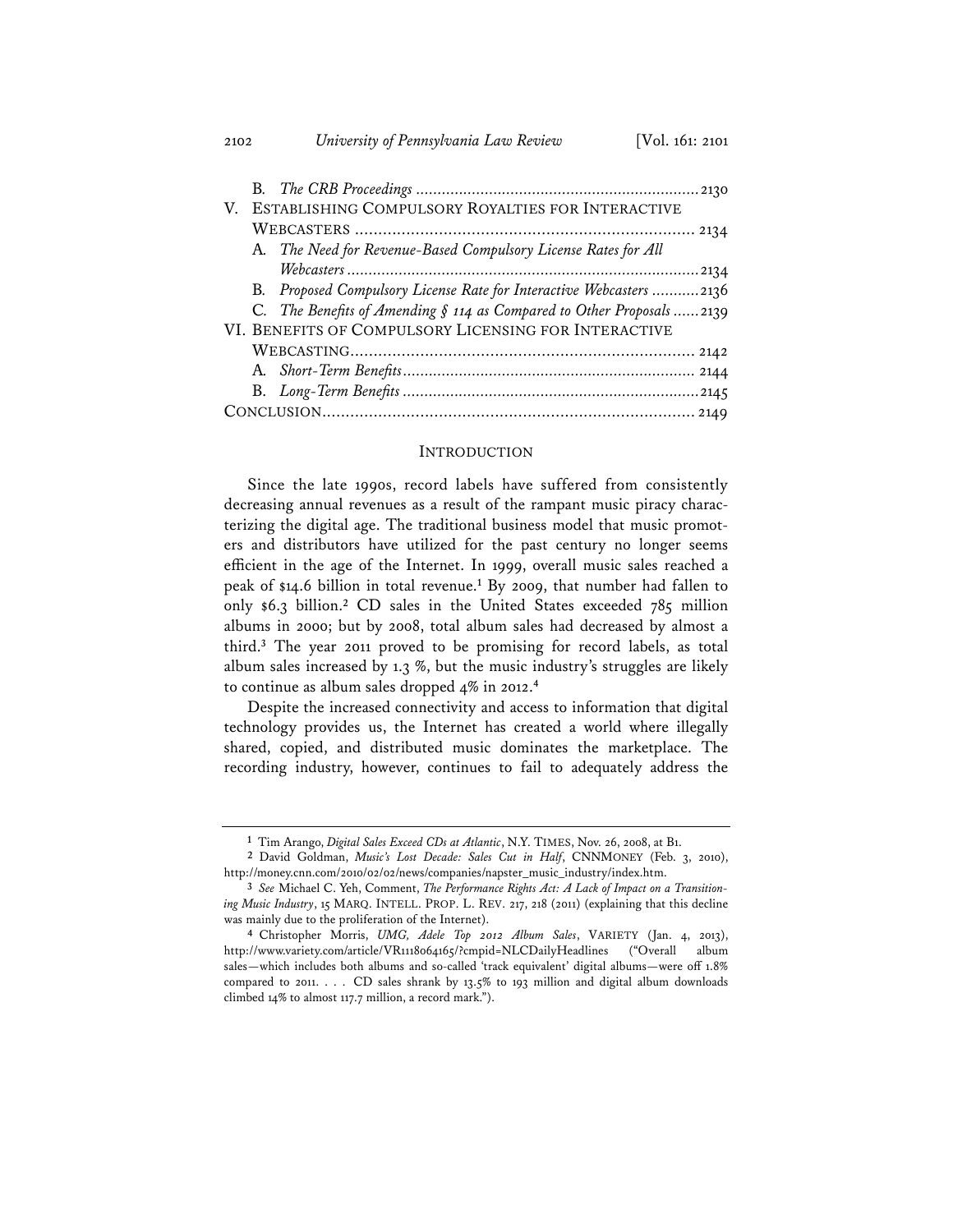most significant problem facing the music industry—music piracy—and the resulting widespread harm to most music industry participants today.**<sup>5</sup>**

Record labels suffer the most devastating effects of music piracy as their profits continue to decline.**<sup>6</sup>** But decreasing annual revenues have also led to less funding and more one-sided record contracts for aspiring musicians.**<sup>7</sup>** Additionally, music consumers have been unable to experience and enjoy new and progressive forms of music delivery as Internet-based businesses and webcasters are stifled by rising costs and are forced to operate under a legal structure designed more for the mid-1900s than the 21st century.

Some reports estimate that as much as 95 % of music is downloaded illegally, for free, on a yearly basis.**8** The digital transmission of music, including peer-to-peer (P2P) file sharing services, most of which developed following the creation of the infamous Napster service,**<sup>9</sup>** allows infringers to create and distribute illegal copies of copyrighted music to the general public in a matter of seconds.**<sup>10</sup>** Illegal downloading of pirated music

**<sup>5</sup>** *See Who Music Theft Hurts*, RIAA, http://www.riaa.com/physicalpiracy.php (last visited May 6, 2013) ("One credible study by the Institute for Policy Innovation pegs the annual harm at \$12.5 billion dollars in losses to the U.S. economy as well as more than 70,000 lost jobs and \$2 billion in lost wages to American workers.").

**<sup>6</sup>** While music piracy affects recording artists and labels throughout the world, this Comment is primarily concerned with the United States recording industry and the measures that can be taken on a domestic level.

**<sup>7</sup>** *See* Henry H. Perritt, Jr., *New Business Models for Music*, 18 VILL. SPORTS & ENT. L.J. 63, 83 (2011) (lamenting that labels are pushing their performing artists to accept so-called "360 deals," which give record companies a share of revenue from endorsements, live performances, and merchandise sales—in addition to their standard share of revenue from record sales—despite the labels' lack of expertise in these additional areas).

**<sup>8</sup>** INT'L FED'N OF THE PHONOGRAPHIC INDUS., DIGITAL MUSIC REPORT 2009: NEW BUSINESS MODELS FOR A CHANGING ENVIRONMENT 22 (2009), *available at* http://www.ifpi. org/content/library/DMR2009.pdf; *see also* Steven Masur, *Collective Rights Licensing for Internet Downloads and Streams: Would It Properly Compensate Rights Holders?*, 18 VILL. SPORTS & ENT. L.J. 39, 43 (2011) (stating that 90% or more of P2P file transfers violate U.S. copyright laws and threaten the viability of companies that depend on copyright protection); *Legal Downloads Swamped by Piracy*, BBC NEWS (Jan. 16, 2009, 6:02 PM), http://news.bbc.co.uk/ 2/hi/technology/7832396.stm ("[M]ore than 40 billion music files were illegally shared in 2008."). But some commentators have argued that the overall negative effect of music piracy is not as detrimental as the music industry has propounded. *See* Catherine Rampell, *The Music Industry, Post-Napster*, N.Y. TIMES (Mar. 21, 2011), http://economix.blogs.nytimes.com/2011/03/21/themusic-industry-post-napster (citing a new study which claims that "Napster and its file-sharing descendants have not, in fact, reduced the entrance of new artists to the music market, even if piracy has made it harder to make a financial killing in the industry").

**<sup>9</sup>** *See* Jared S. Welsh, Comment, *Pay What You Like—No, Really: Why Copyright Law Should Make Digital Music Free for Noncommercial Uses*, 58 EMORY L.J. 1495, 1514-17 (2009) (providing a detailed history of the rise and fall of Napster).

**<sup>10</sup>** *See* Perritt, *supra* note 7, at 75 ("P2P file sharing developed as an underground channel for unlicensed access to recorded music."); Tyler Hardman, Note, *Webcasting and Interactivity: Problems*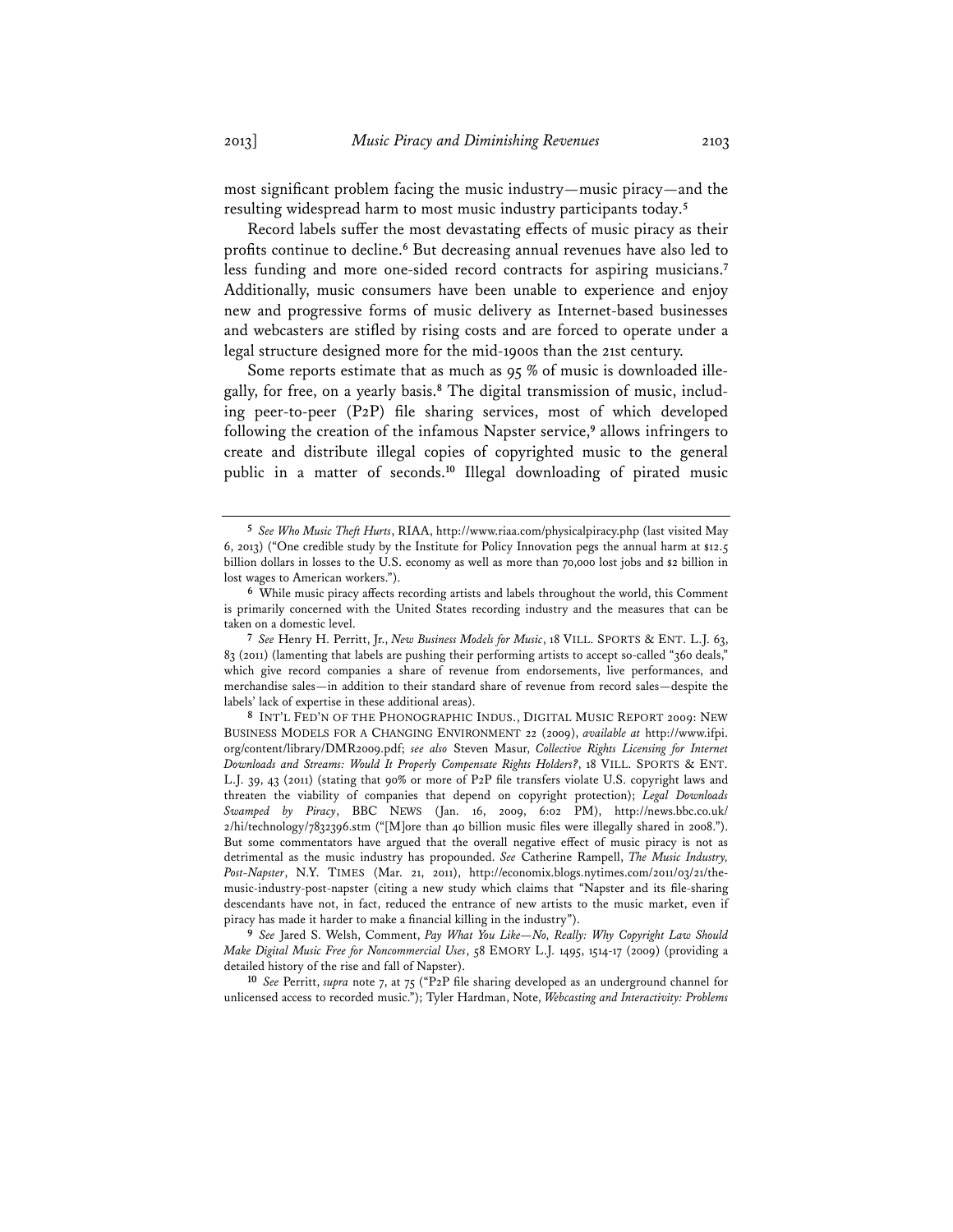continues to escalate despite the variety of legal downloading sites available today.**<sup>11</sup>**

In response, the major labels and recording industry executives have consistently clamored for legislative assistance to combat diminishing yearly revenues due to music piracy.**<sup>12</sup>** However, rather than adapt to new consumer preferences that are focused upon individualized customization and capitalize on the opportunities digital technology can provide, record labels have for the most part chosen to continue fighting to protect their outdated business models.**<sup>13</sup>** Instead of overhauling their traditional practices to establish modernized approaches that properly respond to new technologies and consumer habits, record labels continue to demand more oppressive royalty rates and higher shares of revenue from less powerful market participants.**<sup>14</sup>** Most recently, record labels have proposed legislation that primarily benefits their economic interests, without considering the rights or needs of other music industry participants.**<sup>15</sup>**

**12** *See* Perritt, *supra* note 7, at 76 (explaining that EMI's worldwide revenue was £2.08 billion in 2006 and fell to £1.75 billion in 2007); *see also* Yeh, *supra* note 3, at 218 ("Music sales are not creating the same profits as before, and rather than change or adapt, record labels are petitioning the legislature to create new modes of revenue.").

**13** *See* Yeh, *supra*, note 3, at 226 (explaining that online social networking sites now provide smaller artists with opportunities for direct interaction with music listeners, which renders the traditional record label model and distribution advantages increasingly obsolete).

**14** *See, e.g.*, Performance Rights Act, H.R. 848, 111th Cong. (2009) (proposing that terrestrial radio stations pay sound recording copyright owners royalties where they have never been required to before). *But see* Brian Day, *In Defense of Copyright: Record Labels, Creativity, and the Future of Music*, 21 SETON HALL J. SPORTS & ENT. L. 61, 74-75 (2011) (explaining that the vast resources and expertise of record labels contribute to performing artists' success and financial security in numerous ways).

**15** For examples of such proposed legislation, see H.R. 848. These proposals ask Congress to amend the Copyright Act to require traditional terrestrial radio (AM/FM) stations to pay musicians, recording artists, and other sound recording copyright owners for the right to play songs on the air. However, it has been recognized for decades that radio airplay offers recording artists and record labels free marketing; radio station broadcasts successfully peak the interests of music listeners, which "compels them to go out and buy the song or album." Yeh, *supra* note 3, at 224. For this reason, terrestrial radio stations have until now been exempt from having to pay recording artists and sound recording copyright owners any royalties for the public performance of such works. *See also* PROTECT IP Act of 2011, S. 968, 112th Cong. § 3 (2011) (providing for "enhancing enforcement against rogue websites operated and registered overseas"). Many of the more recent legislative proposals have been met with opposition and claims that the laws would violate certain fundamental rights and liberties. *See* Stop Online Piracy Act, H.R. 3261, 112th Cong. (2011) (proposing that Congress expand U.S. copyright law enforcement to combat online

*and Solutions*, 17 B.U. J. SCI. & TECH. L. 290, 291 (2011) (explaining that consumers can now access music "without ever stepping foot in a conventional retail store").

**<sup>11</sup>** *See* Amy Duvall, Note, *Royalty Rate-Setting for Webcasters: A Royal(ty) Mess*, 15 MICH. TELECOMM. & TECH. L. REV. 267, 288 (2008) (identifying iTunes and MP3.com as examples of legal downloading sites).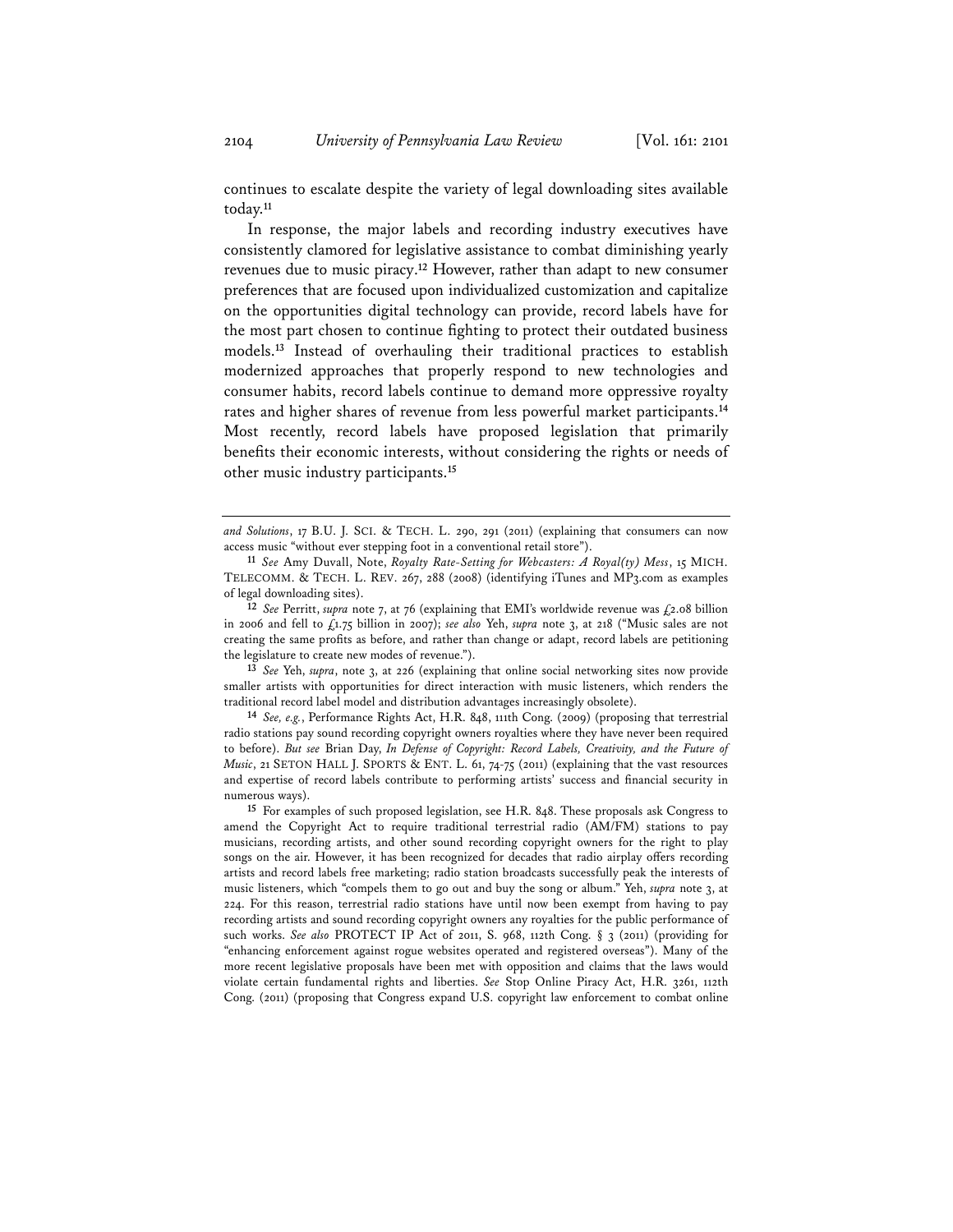This Comment suggests that Congress should amend the Copyright Act to ensure that promising new music-based technologies are able to survive. The establishment of a compulsory license**<sup>16</sup>** for interactive webcasters**<sup>17</sup>** will help ensure that sound recording copyright owners are properly compensated for their recordings and performances, while also guaranteeing that the public will be able to utilize these copyrighted works to their greatest benefit. As a result of the recording industry's failed efforts to combat music piracy over the past two decades, Congress must concern itself with the interests and future viability of the entire music industry. By expanding compulsory licensing to cover both noninteractive and interactive webcasters, the dual purposes**18** of copyright law envisioned in the Constitution**<sup>19</sup>** can best be achieved.

Through the establishment of compulsory licensing for interactive webcasters, music listeners will be able to consume copyrighted sound recordings in the most beneficial and preferred manner. A greater variety of music, in more easily consumable formats and through more accessible services, will then be made available to the public at affordable rates. Meanwhile, copyright owners will be better compensated as a result of the proliferation of personalized digital music services, and the resulting decrease in music piracy, as consumers recognize the value in the legal streaming of music. Market participants will no longer have to waste valuable resources on high-stakes litigation and lobbying efforts that often harm the reputation and public perception of the music industry. In the

illegal trafficking in copyrighted intellectual property in ways that opponents claim will violate the First Amendment and cripple the Internet).

**<sup>16</sup>** Compulsory licensing provides a third party with the right to use copyrighted works without the copyright owner's permission so long as an established royalty fee is paid for such use. Also known as statutory licensing, compulsory licensing is primarily utilized in situations where high transaction costs prevent beneficial negotiations and agreements from taking place. *See*  Andrew D. Stephenson, Comment, Webcaster II*: A Case Study of Business to Business Rate Setting by Formal Rulemaking*, 7 HASTINGS BUS. L.J. 393, 399 (2011) (explaining that transaction costs are lowered for both copyright owners and copyright users by the imposition of a statutory scheme for payment and collection of compulsory license rates).

**<sup>17</sup>** Webcasting is a means of distributing audio recordings to many simultaneous users using streaming media technology via the Internet. The term is used interchangeably with Internet radio, online broadcasting, and similar phrases throughout this Comment. *See Digital Definitions*, HARRY FOX AGENCY, http://www.harryfox.com/public/DigitalDefinitions.jsp (last visited May 6, 2013).

**<sup>18</sup>** The granting of copyrights is intended both to provide adequate compensation for authors of original works and to promote the progress of the arts for the benefit of the general public. *See* U.S. CONST. art. I, § 8, cl. 8 (describing the purposes of copyright law).

**<sup>19</sup>** *See id.*; *see also* Hardman, *supra* note 10, at 311 ("Protecting 'traditional record sales' . . . must stand in the shadow of the promotion of progress in the development of new technologies and forms of distribution." (footnote omitted)).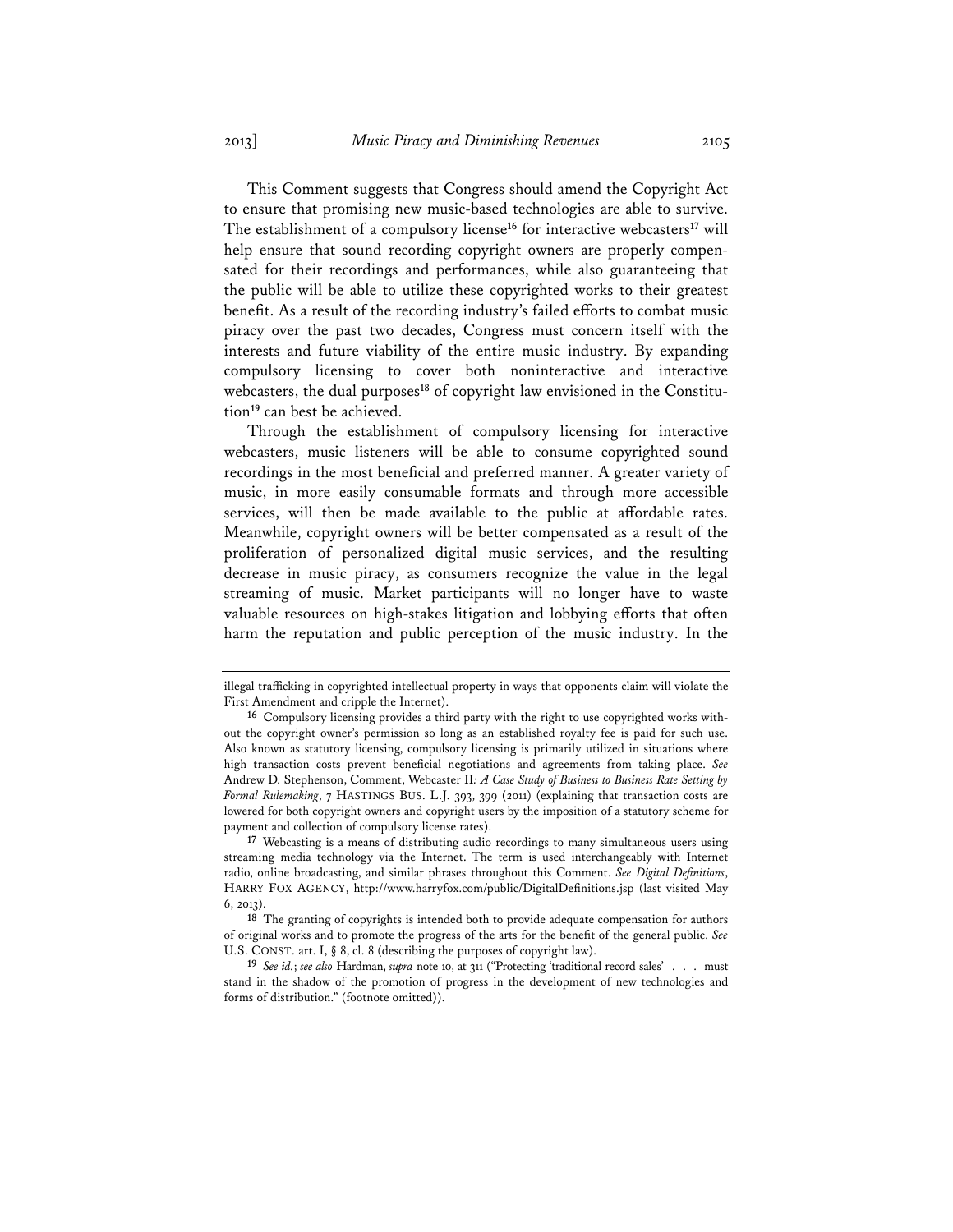process, consumers will recognize the benefits and low costs of interactive webcasting, and the consumer base of these webcasting companies will grow under a more balanced statutory scheme. Copyright owners, webcasters, and consumers will all benefit from an increased demand for legally accessible music and the proliferation of more affordable services that are personalized and individually tailored to consumer preferences.

Part I of this Comment provides a discussion of the severe problems music piracy has generated for the recording industry over the past two decades and the many ways in which the recording industry has failed to combat the piracy epidemic. Part II outlines the advancement of music in the digital age, with a particular focus on the importance of streaming technology in the future. Part III chronicles the history of copyright protection for sound recordings, from the initial structure of the digital performance right to the current tripartite framework of the public performance right in sound recordings. Part IV provides further details of the noninteractive webcasting royalty proceedings, detailing the key shortcomings of the current rate structure and the issues that industry participants have been grappling with for the past two decades. Part V argues that compulsory licensing should be congressionally established for interactive webcasters and outlines the general structure that should be adopted. Lastly, Part VI provides a detailed discussion of the economic benefits an interactive webcasting compulsory license rate will have for the recording industry so long as Congress and the major record labels fully embrace streaming technology and interactive webcasting.

# I. THE MUSIC PIRACY EPIDEMIC

The vast majority of U.S. copyrights in sound recordings are owned by three major record companies.**20** This concentration stems from the common industry practice of sound recording artists assigning their intellectual property interests to these record labels through recording contract agreements. In exchange, the sound recording artists receive distribution services, guaranteed compensation, and other benefits that they might not otherwise

**<sup>20</sup>** The three major record labels existing today are Universal Music Group, Sony Music Entertainment, and Warner Music Group. EMI Group, which was previously the fourth largest record label, was purchased by Universal Music Group in September 2012. *See* Morris, *supra* note 4 (explaining that Universal Music Group continued as the market leader in 2012, with a market share totaling more than 39% after the EMI purchase, and "Sony Music Entertainment captured 30.25% of the album market, [while] Warner Music Group took 19.15%").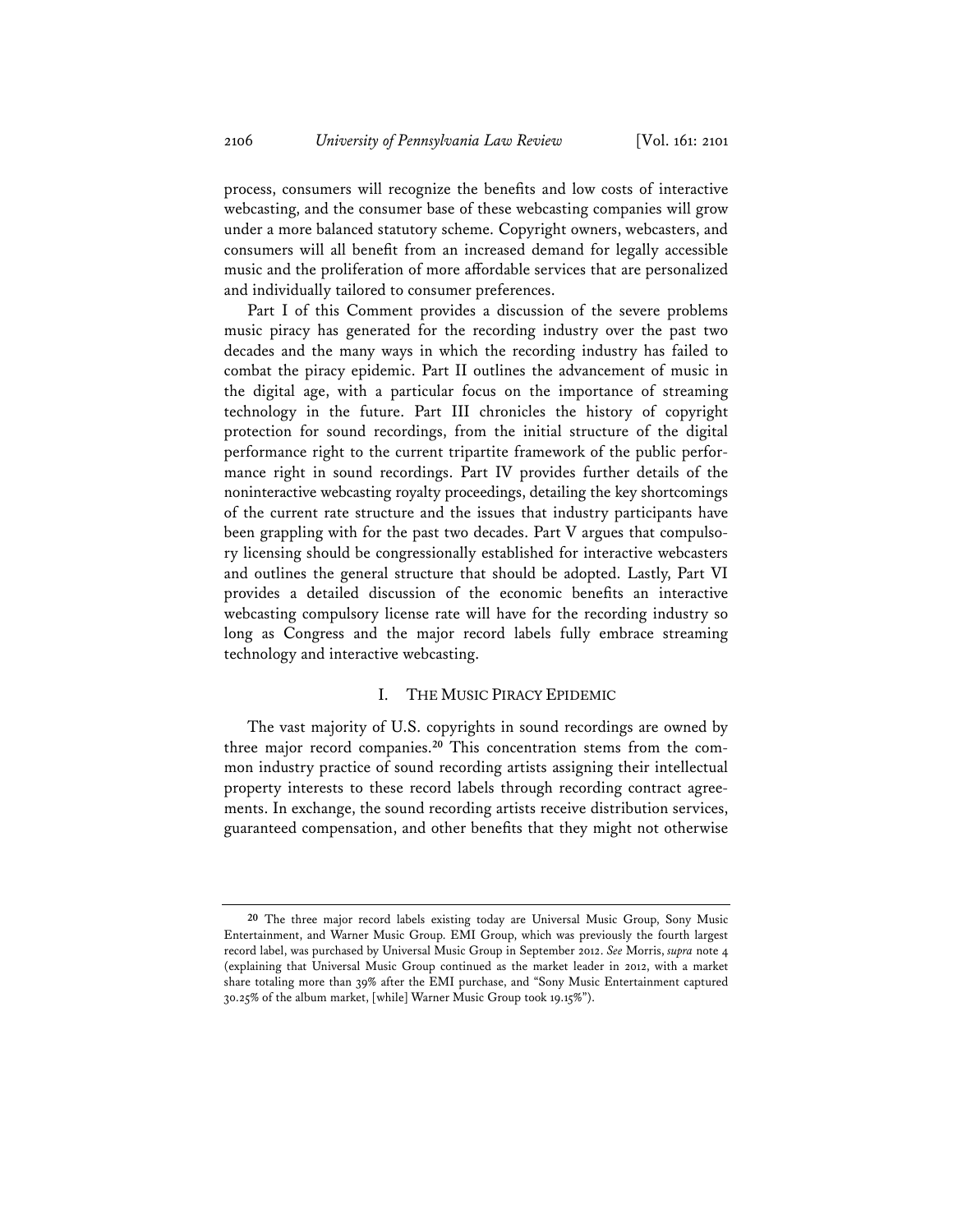receive.**<sup>21</sup>** Because most of the profits received from album and song sales accrue to record labels after the assigning of such rights, music piracy primarily diminishes the annual revenues garnered by these large record labels. By diminishing the operating budgets of record labels, however, music piracy also limits the opportunities available to recording artists; consequently, the supply and diversity of music that can be made available to consumers diminishes as well.**<sup>22</sup>**

# A. *Failed Efforts to Combat Piracy*

In the late 1990s and early 2000s, sound recording copyright owners attempted to combat the rise of P2P networks and the proliferation of illegal copying and distribution of digital music files through litigation efforts. The threat of Napster**<sup>23</sup>** in the late 1990s led to a series of copyright infringement suits against many of the large file sharing services that were created in Napster's wake. Sound recording copyright owners initially experienced great success in high-profile lawsuits during the early 2000s.**<sup>24</sup>** As a result, many of the largest and most successful P2P networks offering permanent download services were shut down.**<sup>25</sup>** But over time, young entrepreneurs and software developers recognized the shortcomings of prior centralized P2P services and created new file sharing services that are more streamlined for the user but more problematic for record labels and copyright

**<sup>21</sup>** However, with the rise of the Internet and the decreasing costs of production, distribution, and marketing of musical recordings, thousands of artists have chosen to maintain the copyrights in their own sound recordings. *See* MUSICFIRST, THE RADIO DISTORTION HANDBOOK 11 (2009), *available at* http://www.musicfirstcoalition.org/sites/default/files/Radio%20Distortion%20 Handbook%201-18%20Final.pdf (explaining that "many artists are . . . the sound recording copyright owners of their music"); *see also* Perritt, *supra* note 7, at 184-85 (estimating that the cost of producing an album has decreased drastically to about \$12,500). *But see* Day, *supra* note 14, at 78 ("Despite the rise in technological innovation, . . . it is estimated that the production cost of a pop-rock album is still over \$200,000 . . . .").

**<sup>22</sup>** *See* Day, *supra*, note 12, at 100-02 (explaining that decreased profits for record labels due to music piracy will result in less investment in new artists and thus a declining quantity and quality of music available to the public).

**<sup>23</sup>** *See* Welsh, *supra* note 9, at 1514-17 (providing a detailed history of the rise and fall of Napster).

**<sup>24</sup>** *See* Metro-Goldwyn-Mayer Studios Inc. v. Grokster, Ltd., 545 U.S. 913, 941 (2005) (holding that a distributor of P2P file sharing software was secondarily liable for the copyright infringement of end users under an inducement theory); A&M Records, Inc. v. Napster, Inc., 239 F.3d 1004, 1021-24 (9th Cir. 2001) (holding that the P2P file sharing service could be held liable for contributory and vicarious infringement of sound recording copyrights).

**<sup>25</sup>** *See, e.g.*, GROKSTER, http://www.grokster.com (last visited May 6, 2013) ("The United States Supreme Court unanimously confirmed that using this service to trade copyrighted material is illegal."); LIMEWIRE, http://www.limewire.com (last visited May 6, 2013) ("LimeWire is under a court order . . . to stop distributing the LimeWire software.").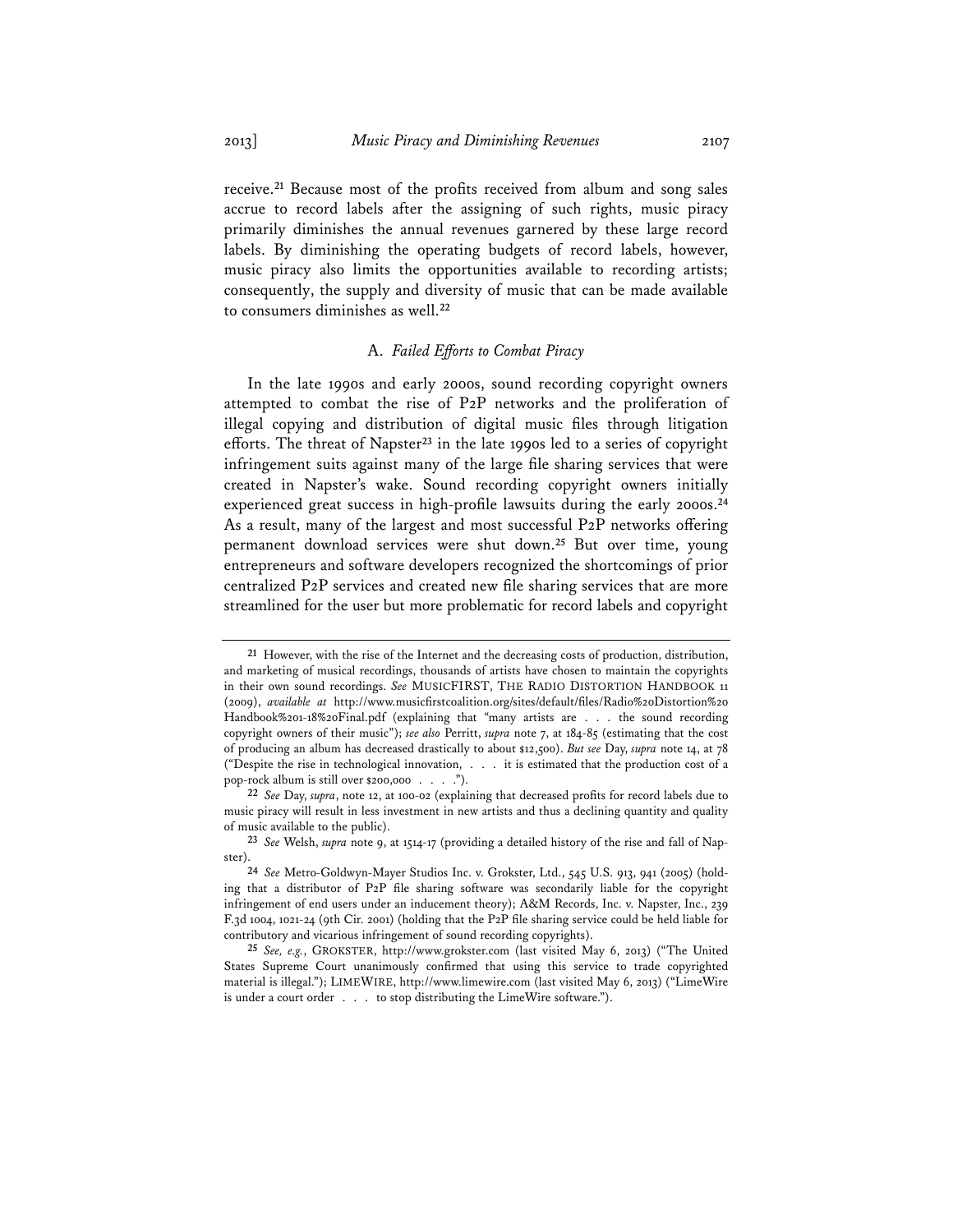owners.**<sup>26</sup>** It soon became apparent to sound recording copyright owners that obtaining a verdict against such companies for secondary copyright infringement was now much more uncertain and costly than ever before.**<sup>27</sup>**

As a result, record labels and other copyright owners used individual lawsuits to enforce their rights against the actual illegal downloaders and end users of these P2P services. The Recording Industry Association of America (RIAA), on behalf of sound recording copyright owners, sued more than 30,000 individuals who had illegally downloaded music over the Internet.**<sup>28</sup>** However, while many of these cases resulted in favorable verdicts for the record labels,**<sup>29</sup>** the labels abandoned this litigation strategy because of the high costs, the lack of a significant deterrent effect on the general public, and the judgment-proof status of many of the named defendants.**<sup>30</sup>**

Not only did these individual lawsuits fail to stem the tide of music piracy,**<sup>31</sup>** but also consumers rebelled and criticized the record labels for being greedy and unjust.**<sup>32</sup>** In response, while some consumers turned to alternative legal forms of music distribution, many were incentivized to further engage in acts of music piracy in defiance of the RIAA lawsuits.**<sup>33</sup>** Consequently, the RIAA ceased filing these suits against individuals.**<sup>34</sup>**

**<sup>26</sup>** *See, e.g.*, THE PIRATE BAY, http://www.piratebay.se (last visited May 6, 2013) (exemplifying new, more problematic sites). *The Pirate Bay* is a Swedish website that allows users to share electronic files through magnet links and .torrent files.

**<sup>27</sup>** *See* Welsh, *supra* note 9, at 1518-20 (discussing how and why the music industry transitioned from suing file sharing services to bringing claims against individual infringing end users).

**<sup>28</sup>** *See* Masur, *supra* note 8, at 44 (explaining that this legal strategy ultimately failed).

**<sup>29</sup>** *See* Capital Records, Inc. v. Thomas-Rasset, 799 F. Supp. 2d 999, 1012 (D. Minn. 2011) (reducing a previous \$1.5 million jury award to \$2250 per song downloaded), *vacated*, 692 F.3d 899 (8th Cir. 2012); Sony BMG Music Entm't v. Tenenbaum, No. 07cv11446-NG, 2009 WL 4723397, at \*2 (D. Mass. Dec. 7, 2009) (ordering the payment of \$675,000, which was later reduced to \$67,500 on due process grounds); *see also* Jon Healey et al., *Song Swappers Face the Music*, L.A. TIMES, Sept. 9, 2003, at A1 (discussing the first wave of 261 lawsuits filed against individual infringers).

**<sup>30</sup>** *See* Welsh, *supra* note 9, at 1519-20 (explaining that the backlash that resulted against the RIAA and copyright owners proved more costly than any benefits that could be obtained from these individual suits).

**<sup>31</sup>** For most consumers, the benefits of obtaining free music continued to outweigh the costs associated with the very low risk of being named a defendant in a copyright infringement suit.

**<sup>32</sup>** *See* David J. Moser, *File Sharing FAQ*, COPYRIGHT GURU (2007), http:// www.copyrightguru.com/file\_sharing\_faq.htm (explaining that "estimates indicate that the overall amount of file-sharing has not decreased and may have increased").

**<sup>33</sup>** *See* Masur, *supra* note 8, at 44 ("[P]ursuing infringers ha[s] led to a backlash and consumer criticism, while still not making a significant dent in the amount of piracy."). Why the current generation of music consumers does not view online music piracy as an immoral act, on par with the theft of physical chattels, is a question outside the realm of this Comment.

**<sup>34</sup>** *See* Sarah McBride & Ethan Smith, *Music Industry to Abandon Mass Suits*, WALL ST. J., Dec. 19, 2008, at B1 (explaining that the RIAA decided to pursue alternative enforcement strategies).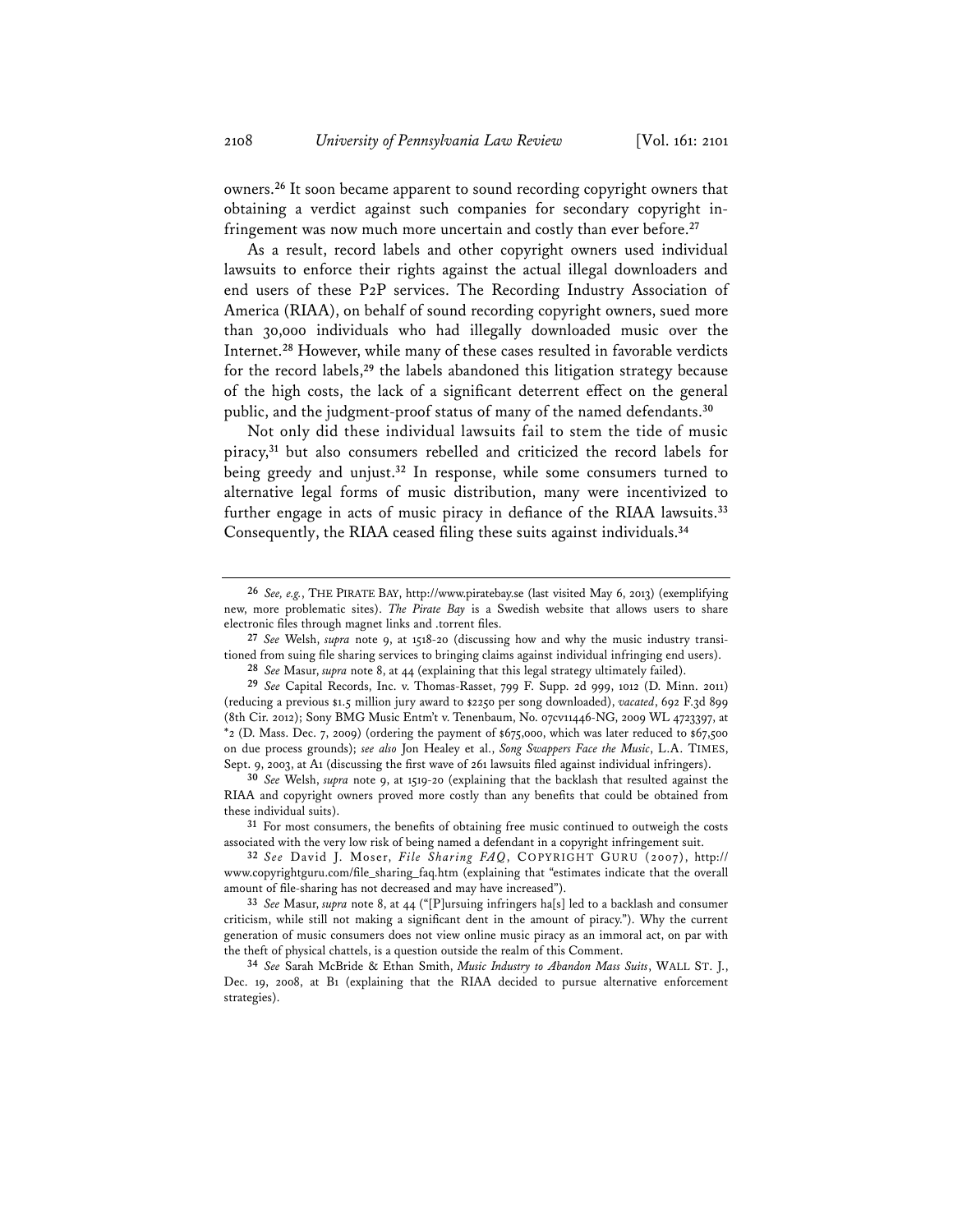Nevertheless, the RIAA and record labels have continued to seek effective ways of curbing illegal file sharing. Record labels have begun to cooperate with Internet Service Providers (ISPs) in terminating the Internet accounts of individuals engaging in significant illegal file sharing.**<sup>35</sup>** Copyright owners have also attempted to protect their intellectual property interests through the use of digital rights management (DRM) and anti-circumvention measures.**36** The goal of both of these approaches was to rely upon the quasicopyright protections established by the Digital Millennium Copyright Act of 1998 (DMCA) to ensure that sound recordings are properly protected from illegal use, copying, and distribution.**<sup>37</sup>**

For the most part, however, record labels and music publishers have abandoned these approaches. Not only could many of the technologies protecting digital files easily be circumvented, but also consumers began to refuse to pay for the higher costs associated with such protections and technologies.**<sup>38</sup>** Because companies were passing their costs on to end users for technologies that only benefited copyright owners, consumers responded by demanding DRM-free media.**<sup>39</sup>** Most damagingly, passionate consumers began to feel that they were morally permitted to illegally circumvent such protections and distribute DRM-free files to other users.**<sup>40</sup>**

#### B. *New and Innovative Ways to Combat Piracy*

Not all efforts to combat music piracy have failed. Industry participants can still obtain adequate compensation for the creation of musical works and sound recordings.**<sup>41</sup>** Recent innovative efforts by successful and popular

**<sup>35</sup>** *See* Gary Myers & George Howard, *The Future of Music: Reconfiguring Public Performance Rights*, 17 J. INTELL. PROP. L. 207, 221-22 (2010) (detailing the many ways record labels and copyright owners have attempted to address and combat music piracy).

**<sup>36</sup>** *See* Welsh, *supra* note 9, at 1520 (discussing how these attempts to prevent copying of digital files ultimately failed).

**<sup>37</sup>** *See generally* 17 U.S.C. §§ 1201–02 (2006).

**<sup>38</sup>** *See* Welsh, *supra* note 9, at 1520 (explaining why the recording industry moved away from using DRM).

**<sup>39</sup>** *See id.* (calling DRM "virtually unworkable in practice").

**<sup>40</sup>** *See Digital Rights Management: A Failure in the Developed World, a Danger to the Developing World*, ELECTRONIC FRONTIER FOUNDATION (Mar. 23, 2005), https://www.eff.org/wp/digitalrights-management-failure-developed-world-danger-developing-world (explaining that DRM technology "has been in wide deployment for a decade with no benefit to artists and with substantial cost to the public and to due process, free speech and other civil society fundamentals").

**<sup>41</sup>** *See* Perritt, *supra* note 7, at 136-37 (explaining that the demand function for individual songs or albums of an artist depends upon price, quality, transaction costs of obtaining the music, identification and altruistic feelings toward the copyright owner, popularity, convenience of being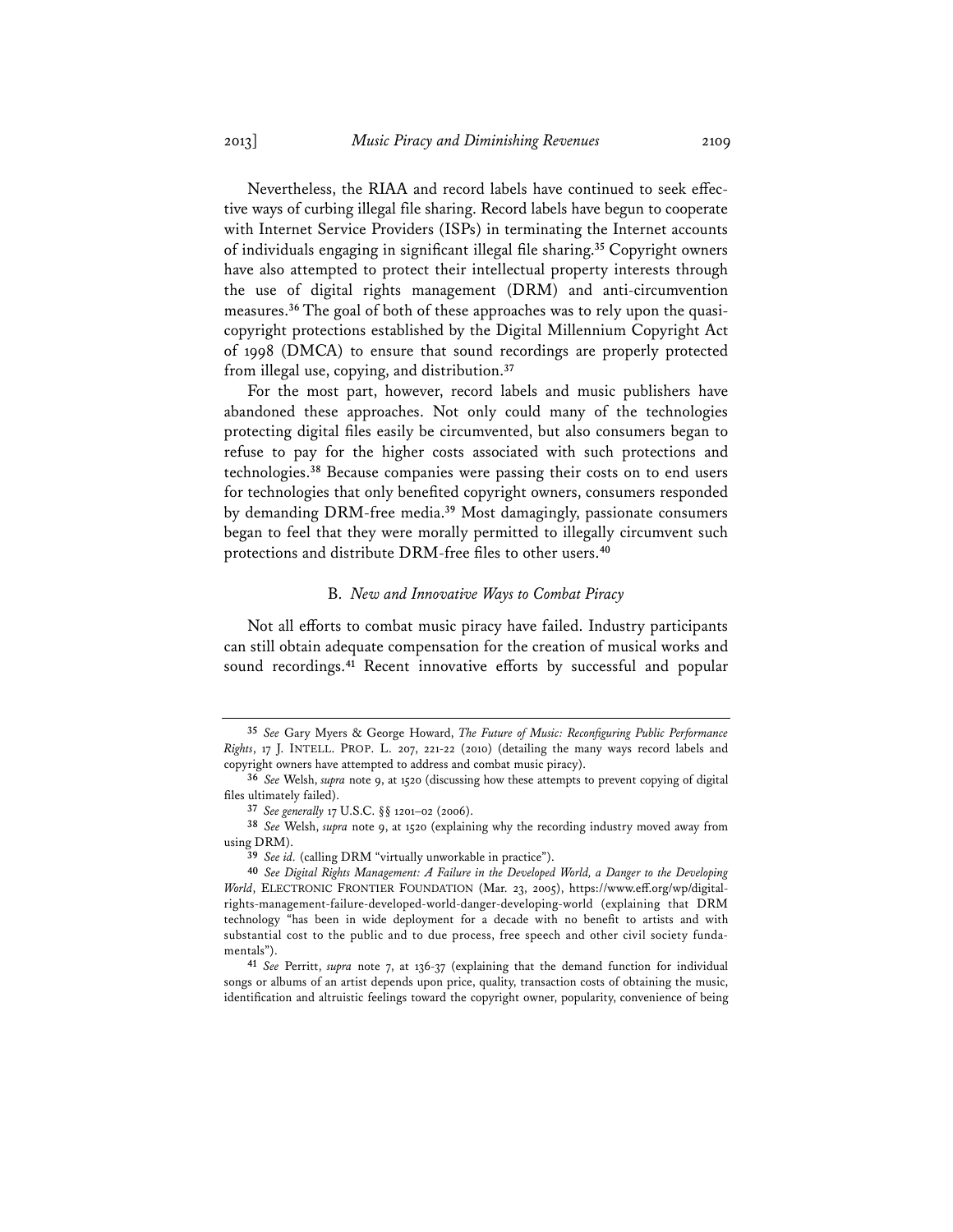performance artists serve as an example of how embracing new forms of technology and recognizing changing consumer preferences can be an effective way to combat the music piracy epidemic.

Most notably, in an attempt to effectively use new distribution technologies, Radiohead, a band who retained the copyrights in their sound recordings instead of assigning them to a record label, chose to release their seventh album as a digital download through their website.**<sup>42</sup>** The album was offered free of charge, but the band invited fans to pay whatever they desired for the download.**<sup>43</sup>** The band utilized positive public relations and clever marketing to tailor the distribution of their music to consumer preferences and new forms of social media.**<sup>44</sup>**

While this form of distribution may not be possible for smaller bands lacking the large fan base and vast resources of Radiohead, record labels and artists should take notice. As technology further advances and the world becomes more connected through the Internet, such new and innovative ways of distributing music and providing consumers with more affordable options will become dominant.**<sup>45</sup>** After all, Radiohead not only enjoyed extensive positive publicity from this distribution choice, but also garnered payments from consumers that ranged up to \$212, received payment from two out of five downloaders, and overall averaged about \$2.26 per album download, which is more than they would have received under a standard recording contract.**<sup>46</sup>**

This Comment does not intend to suggest that the recording industry is behaving in an unmerited or illogical manner by attempting to protect its intellectual property. The music industry has faced an almost impossible task in recent years as illegal file sharing has become more convenient, cheaper, and seemingly morally acceptable. However, thousands of smaller artists have recognized the changing landscape of music and the new forms

able to listen to the music, probability of obtaining corrupted files, and probability of facing a lawsuit).

**<sup>42</sup>** *See* Mark Binelli, *The Future According to Radiohead*, ROLLING STONE, Feb. 7, 2008, at 55 (detailing the unique approach to selling albums taken by the band).

**<sup>43</sup>** *See id.*

**<sup>44</sup>** *See* Greg Kot, *Radiohead's 'In Rainbows' Experiment Pays Off with 3 Million Sales*, CHI. TRIB. (Oct. 20, 2008), http://leisureblogs.chicagotribune.com/turn\_it\_up/2008/10/radioheads-inr.html (explaining that as a result of this promotional campaign, Radiohead's album topped the Billboard charts in early 2008 and achieved physical and digital sales of about three million albums combined).

**<sup>45</sup>** *See* Perritt, *supra* note 7, at 171-72 (noting that Nine Inch Nails, Beastie Boys, and David Byrne of Talking Heads all recently made certain songs available through a Creative Commons noncommercial attribution license that permits free use of the recordings, contingent upon any derivative works being made available under the same terms and conditions).

**<sup>46</sup>** Binelli, *supra* note 42, at 55.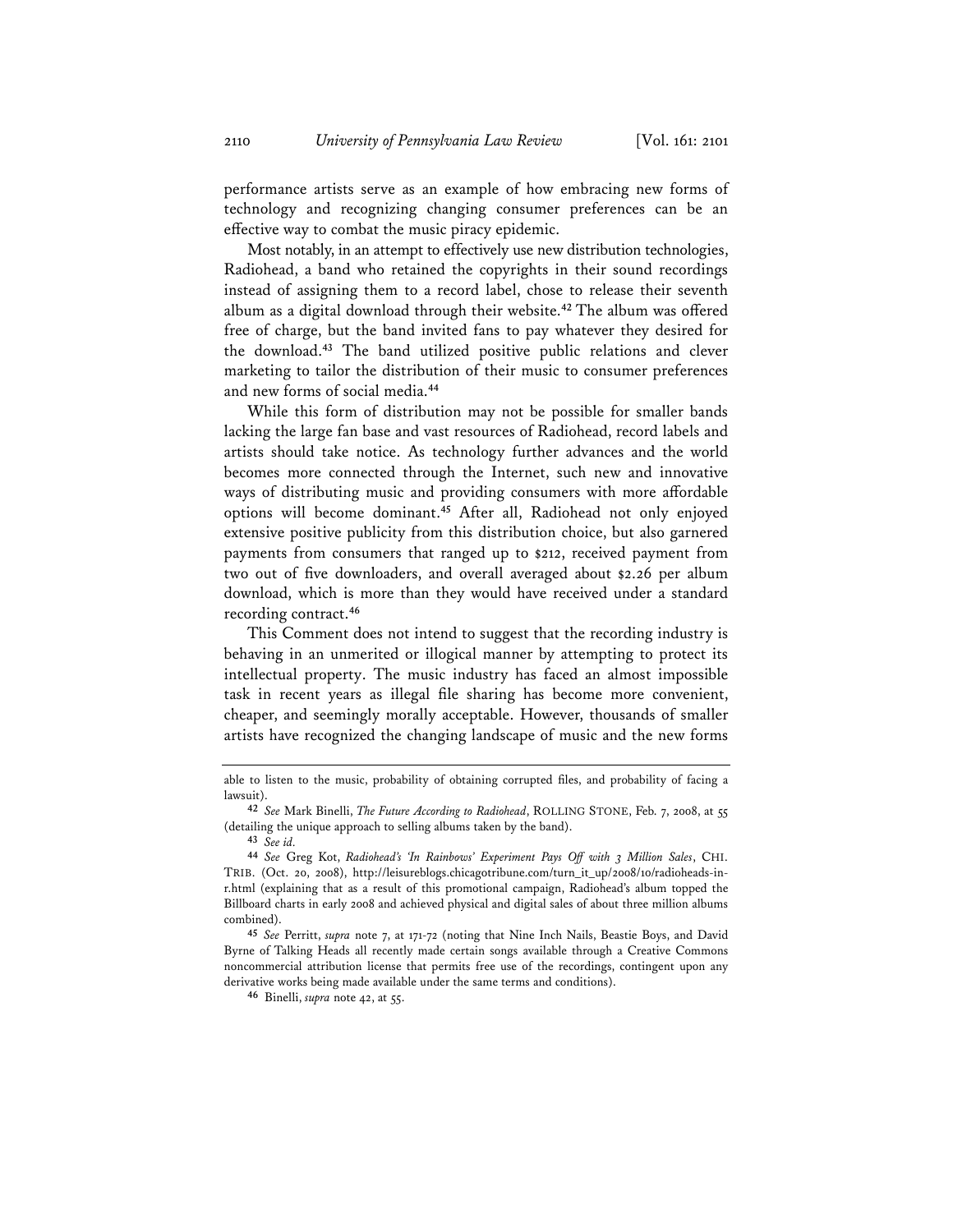of distribution that are available in the twenty-first century. Individual artists and bands are beginning to capitalize on unique opportunities to engage with consumers and music listeners in ways that promote positive publicity. Record labels should follow suit and recognize that by embracing new technologies and tailoring their marketing and distribution efforts to align with new consumer preferences, annual revenues can begin to rise again as music piracy is more effectively contained. Furthermore, record labels and copyright owners should recognize the benefits that streaming technology can provide the entire industry.

#### II. THE MODERNIZATION OF MUSIC

For the past few decades, the distribution of music has drastically shifted from the traditional record label model that is dependent upon the sale of physical records, CDs, and albums to the transmission and delivery of digital music files and individual songs.**<sup>47</sup>** In fact, it is estimated that by 2020, Internet radio will almost equal weekly listenership of terrestrial radio stations.**<sup>48</sup>**

In 2012, digital album sales accounted for more than one in three albums, enjoying a 20% increase from 2010 to 2011, achieving a 14% increase from 2011 to 2012, and reaching a record 117.7 million consumer purchases.**<sup>49</sup>** Digital sales as a whole, which include not only album sales, but also individual song purchases and music videos, hit an all-time high of 1.66 billion in 2012, 3.1% higher than in 2011.**<sup>50</sup>** Internet webcasters now garner an audience of consumers that is estimated to exceed 100 million per month.**<sup>51</sup>**

**<sup>47</sup>** *See* Charles Sykes, *Album Sales Are Looking Up*, USA TODAY, Jan. 5, 2012, at D3 (documenting how digital sales rose to 50.3% of all music sales, eclipsing physical sales for the first time); *see also* Myers & Howard, *supra* note 35, at 213-14 (arguing that there is the potential to increase the income of music industry participants by modernizing the royalty rate scheme and focusing on new revenue streams).

**<sup>48</sup>** *See* Brian Day, Note, *The Super Brawl: The History and Future of the Sound Recording Performance Right*, 16 MICH. TELECOMM. & TECH L. REV. 179, 200 (2009) (discussing industry projections and the role of Internet radio in the future).

**<sup>49</sup>** *See* Morris, *supra* note 4 (reporting changes in album sales).

**<sup>50</sup>** *See* Agence France-Presse, *Digital Music Commerce Hits New High in 2013 at 1.66 Billion Sales*, THE RAW STORY (Jan. 4, 2013), http://www.rawstory.com/rs/2013/01/04/digital-musiccommerce-hits-new-high-in-2013-at-1-66-billion-sales (noting the growth of digital music sales).

**<sup>51</sup>** *See* Paul Resnikoff, *More Than 100 Million Americans Now Listen to Online Radio . . .*, DIGITAL MUSIC NEWS (Apr. 10, 2012), http://www.digitalmusicnews.com/permalink/2012/ 120410radio ("According to just-released survey data from Edison Research and Arbitron, 103 million Americans are now accessing online radio in some form, in any month." (emphasis omitted)). The rise of mobile technology and services has also provided a "tremendous growth opportunity for radio," as "45% of Internet radio users are listening on a mobile device—with 84% of them listening [up] to 1-3 hours per day." *Report: Internet Radio Ad Revenue Up 21%*, NET-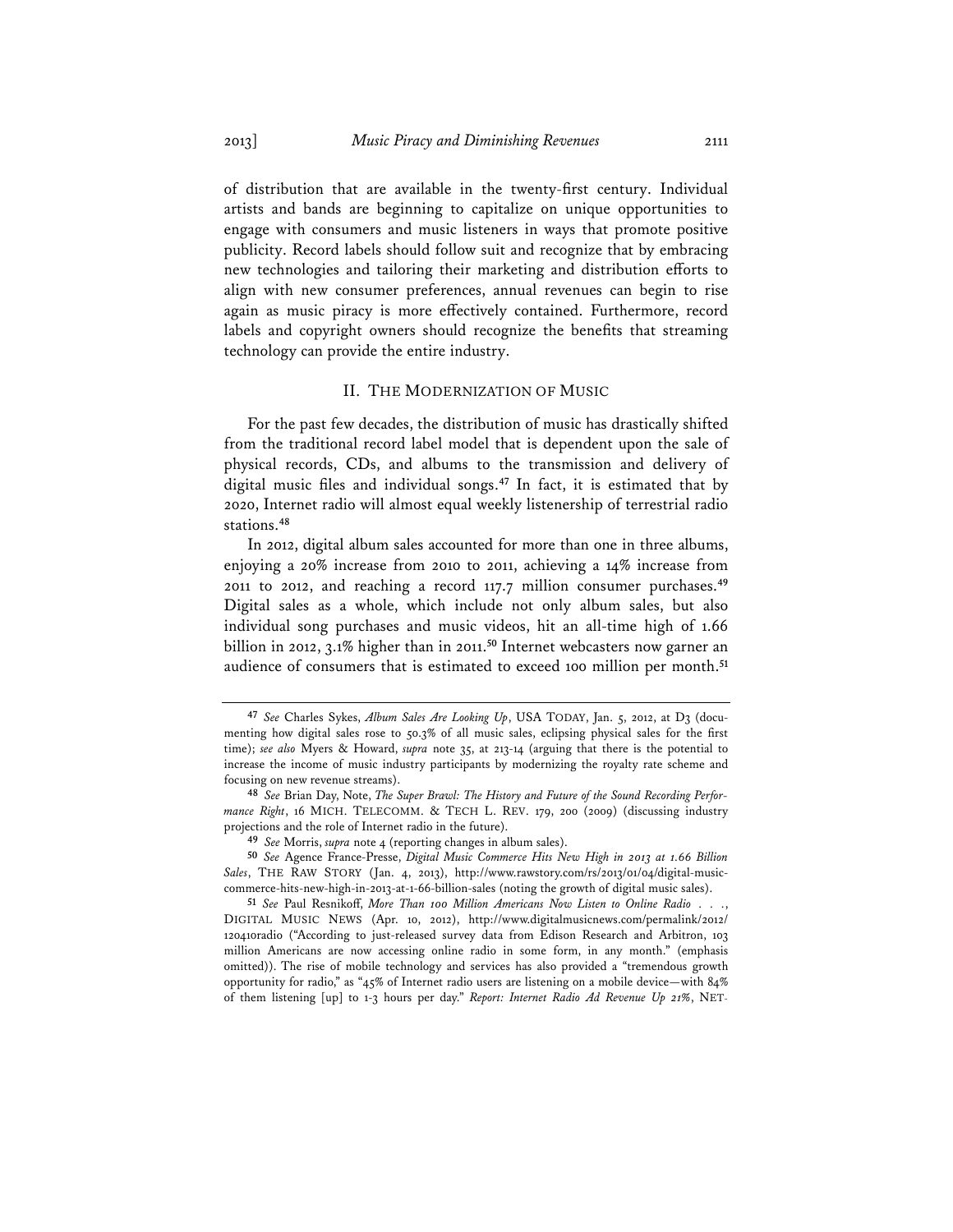This growth has resulted in expansive opportunities for effective advertising as digital music webcasting grows in popularity.**<sup>52</sup>**

Meanwhile, in 2011, physical album sales fell 5% to 228 million,**<sup>53</sup>** and sales shrank an even greater percentage in 2012, dropping to 193 million.**<sup>54</sup>** Sales of CDs have declined each year for the past six years, with an overall net reduction of more than 60% compared to the peak years of the late 1990s.**<sup>55</sup>** Consumers are increasingly turning to online distribution services like iTunes**<sup>56</sup>** that allow them to purchase music in the form of individual digital songs. Thus, while the creation and advancement of streaming technology has contributed immensely to this drastic decrease in physical album sales over the past two decades,**<sup>57</sup>** the rise of digital album and song sales provides hope for the industry in the future.

#### A. *The Rise of Streaming Technology*

In 1994, terrestrial radio stations began streaming content over the Internet.**<sup>58</sup>** Streaming is a unique form of digital technology where a user's computer receives "time- and location-sensitive streams" that are reassembled

**57** Streaming technology allows real-time playing of a song while a constant link is maintained between the server and end user. Most notably, streaming media does not allow a permanent copy of the file to be downloaded to the user's computer, and a song can only be heard again by connecting to the Internet and streaming the file again. *See* Bland, *supra* note 56, at 163-64 (distinguishing between permanent downloads and streaming media).

**58** *See* Hardman, *supra* note 10, at 303 (noting that these transmissions were initially of very poor quality).

NEWSCHECK (Sept. 19, 2011), http://www.netnewscheck.com/article/14074/report-internet-radioad-revenue-up-21; *see also* Stephenson, *supra* note 16, at 397 (discussing the profitability of the modern music industry and commercial webcasting services).

**<sup>52</sup>** *See* Stephenson, *supra* note 16, at 397 (explaining that Internet radio broadcasters enjoyed \$500 million in advertising revenue in 2006); Ben Sisario, *Pandora and Spotify Rake in the Money and Then Send It Off in Royalties*, N.Y. TIMES (Aug. 24, 2012), http://mediadecoder.blogs. nytimes.com/2012/08/24/pandora-and-spotify-rake-in-the-money-and-then-send-it-off-inroyalties (noting that Pandora, which makes the majority of its revenue from advertisements, reported total revenue of \$81 million in the second quarter of 2012 alone).

**<sup>53</sup>** *See* Morris, *supra* note 4; *see also* Perritt, *supra* note 7, at 89-90 (providing detailed statistics of decreasing CD sales over the past decade).

**<sup>54</sup>** *See* Morris, *supra* note 4.

**<sup>55</sup>** Perritt, *supra* note 7, at 89-90.

**<sup>56</sup>** *See generally* ITUNES, http://www.itunes.com (last visited May 6, 2013). iTunes was created by Apple in 2001 and today is the largest music retailer in the United States. In the face of diminishing profits for record labels and the widespread piracy that is threatening to destroy the music industry, iTunes has been called "a beacon of hope" and has been credited with saving the music industry. *See* Jesse A. Bland, Note, *Biting the Hand That Feeds: Why the Attempt to Impose Additional Performance Fees on iTunes Is a Search for Dollars Without Sense*, 2 HARV. J. SPORTS & ENT. L. 157, 162-63 (2011) (attributing the expansive growth of digital music sales to iTunes).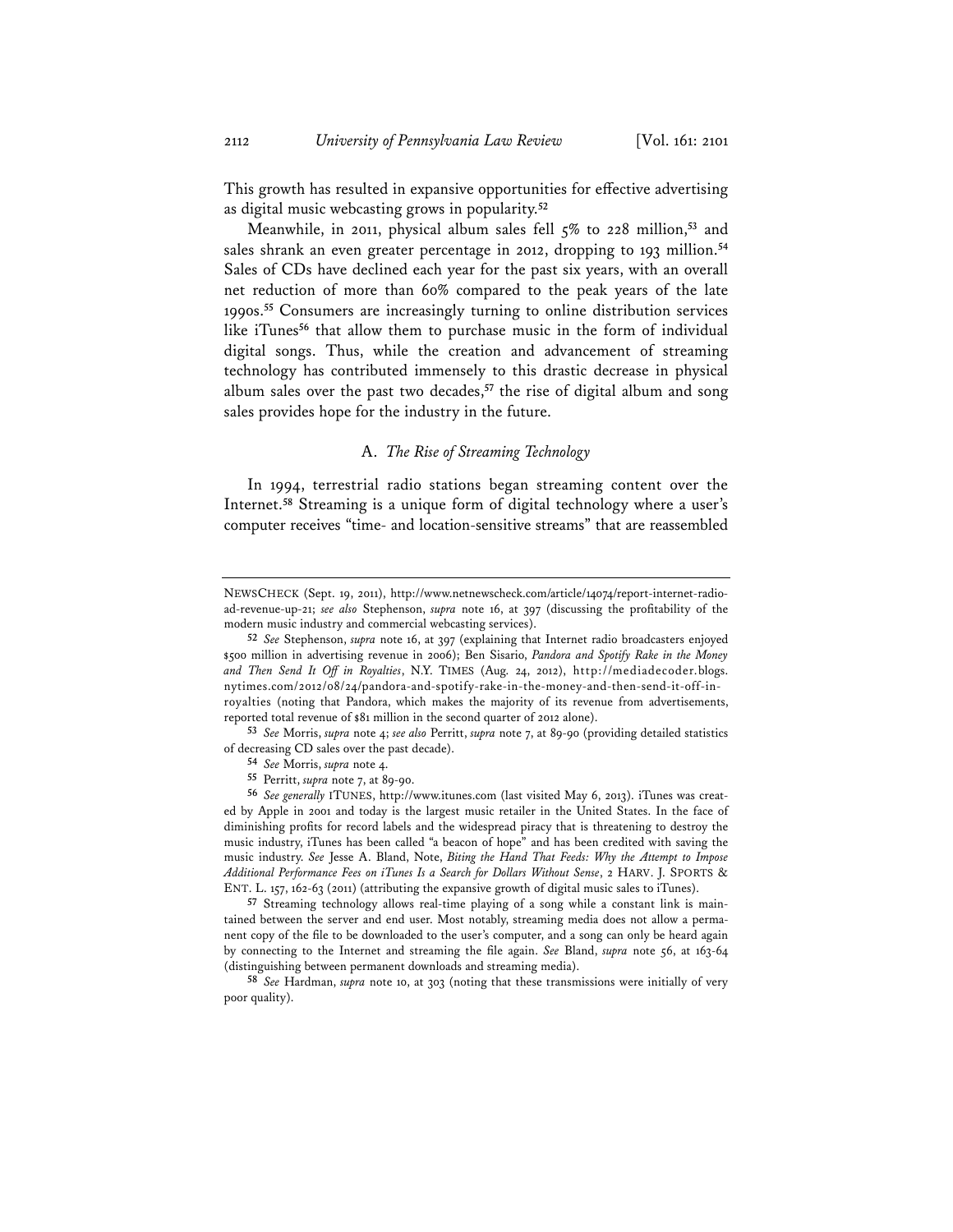using a specific program designed for different types of media.**<sup>59</sup>** Known as a "player," this program collects and reconstructs a song in a "buffer," which is a form of temporary RAM storage.**<sup>60</sup>** When a sufficient number of streams have been collected, providing the user with the initial seconds or minutes of a song, the song can be played even while the computer continues to receive additional streams to acquire the entire song in the temporary RAM storage.**<sup>61</sup>** However, unlike permanent downloads, which are saved to the user's computer and can be quickly played again, "once [a] song is finished playing, the buffer is emptied," and a copy is not retained on the user's computer.**<sup>62</sup>**

The creation of software allowing for the compression of digital files while maintaining outstanding sound quality began the rapid proliferation of Internet streaming and webcasting.**<sup>63</sup>** As webcasting grew in popularity and the Internet became faster and more accessible, consumer preferences shifted, and music listeners demanded a greater variety of Internet radio services and increased customizability.**<sup>64</sup>** Today, online music services such as Pandora**<sup>65</sup>** provide consumers with the ability to listen to millions of songs for free.**<sup>66</sup>** These types of "noninteractive" webcasters allow users to create and manage personalized music stations that center around specified genres, bands, or even songs.

Another subset of webcasters provides consumers with "on-demand," or fully customizable services, where users can select individual and specific

**<sup>59</sup>** *See* Duvall, *supra* note 11, at 268 (detailing the process by which streaming technology operates in terms of sound recordings).

**<sup>60</sup>** *Id.* at 268-69.

**<sup>61</sup>** *Id.* Video content, as well as audio content, can be distributed through streaming technology.

**<sup>62</sup>** *See id.* at 269 (explaining the key difference between downloaded music files and streams).

**<sup>63</sup>** *See* Perritt, *supra* note 7, at 93-94 ("Digital recording technologies make it possible to produce perfect copies of recorded music cheaply and quickly. Compression algorithms embedded in software known as 'codecs' produce relatively small files that can be distributed in a few seconds via the Internet."); *see also* Bland, *supra* note 56, at 175 (discussing how the first technology for streaming audio—RealAudio—was developed and released).

**<sup>64</sup>** *See* Hardman, *supra* note 10, at 303 (discussing the evolution of the Internet radio industry).

**<sup>65</sup>** *See generally* PANDORA RADIO, http://www.pandora.com (last visited May 6, 2013). Pandora is a free, ad-supported service allowing music listeners to create semi-customized music channels. It is also available for smartphones and other mobile devices, and additional content is available for a low monthly subscription fee.

**<sup>66</sup>** *See* Mary Ann Lane, *'Interactive Services' and the Future of Internet Radio Broadcasts*, 62 ALA. L. REV. 459, 459 (2011) (explaining that various webcasters provide consumers with instant access to "free" music); *see also* Perritt, *supra* note 7, at 71 ("Printed scores, broadcast radio, recording technologies, and audio amplification all changed the way music was made, distributed and consumed $[,$  ... like the more recent proliferation of small computers linked to the Internet ....").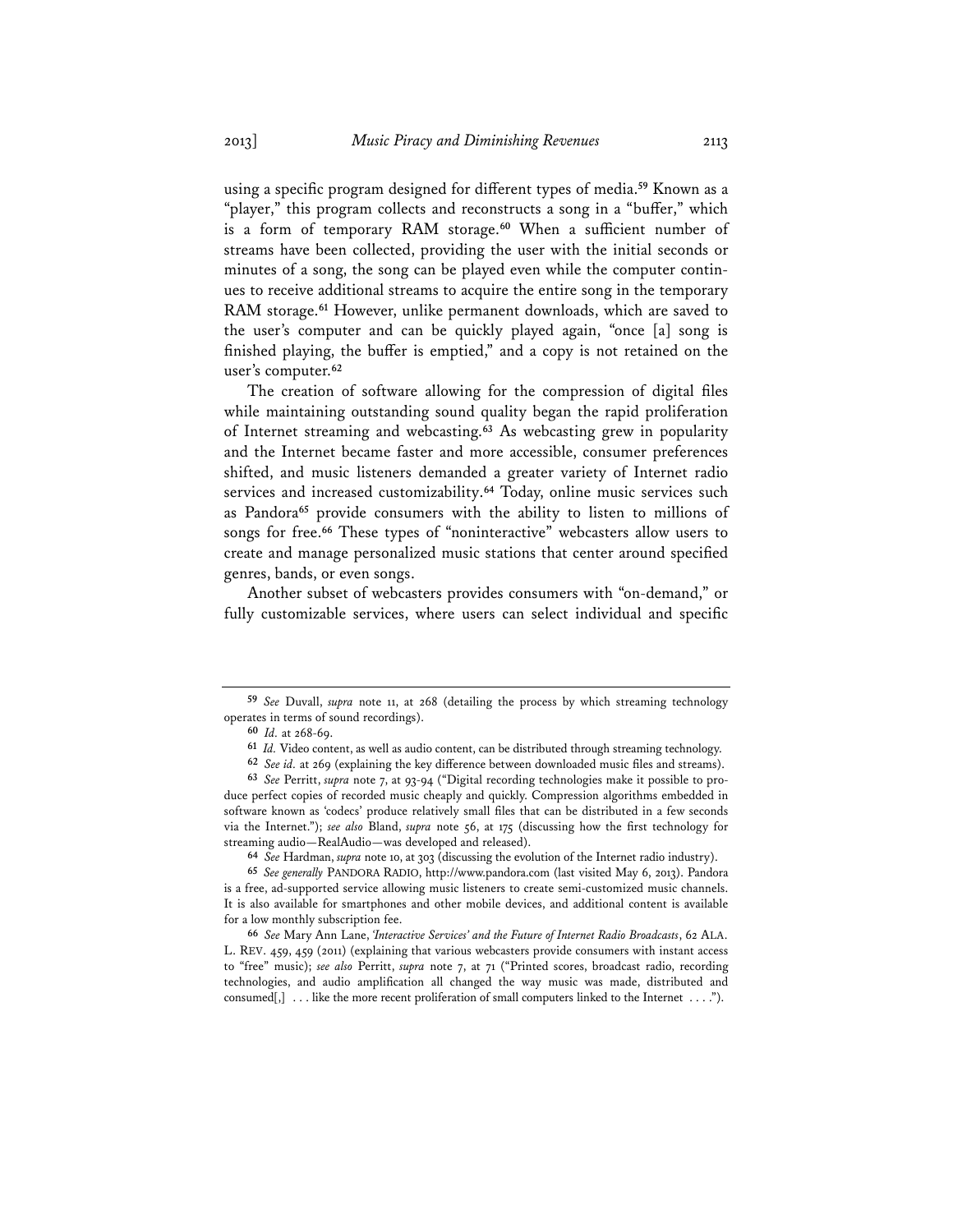songs to be played at any time.**<sup>67</sup>** Under the current copyright regime, such "interactive" services are more costly to administer due to the higher royalty rates that must be negotiated directly with copyright owners.**<sup>68</sup>** As a result, many interactive webcasters have chosen not only to bring in revenue through advertising, but also to charge consumers subscription fees for access to, and use of, their multimillion-song databases.**<sup>69</sup>**

Nevertheless, whether music is offered to the public free of charge or for a low monthly fee, it has never been easier or more affordable for consumers to hear the music that they want to hear, when they want to hear it.**<sup>70</sup>** With the advent of iPods,**<sup>71</sup>** smart phones,**<sup>72</sup>** wireless internet,**<sup>73</sup>** 3G networks,**<sup>74</sup>** and cloud computing,**<sup>75</sup>** consumers can enjoy music almost anywhere and at any time.**<sup>76</sup>** As Internet access becomes more widespread and versatile, music consumers using services such as Pandora, Spotify,**<sup>77</sup>** or Grooveshark**<sup>78</sup>** "will

**71** *See* Perritt, *supra* note 7, at 65 (explaining that the "iPod permit[s] consumers to listen to music all the time and this enormously increases the potential demand for music").

**<sup>67</sup>** *See* Kevin Purdy, *Battle of the Streaming Music Services*, LIFEHACKER (Aug. 10, 2010), http://lifehacker.com/5608715/battle-of-the-streaming-music-services (comparing many of the most popular on-demand streaming music services).

**<sup>68</sup>** *See generally* 17 U.S.C. § 114 (2006) (outlining the tripartite structure of the digital public performance right).

**<sup>69</sup>** *See* RHAPSODY, http://www.rhapsody.com (last visited May 6, 2013) ("[A]ll the music [you want] all day everyday for \$10 a month."); *see also* Matthew Johnson, *Understanding Royalty-Bearing Companies #2: Rhapsody*, SONGTRUST (Feb. 24, 2011), http://blog.songtrust.com/industryprofiles/understanding-royalty-bearing-companies-2-rhapsody (explaining the general structure and royalty payment scheme of Rhapsody).

**<sup>70</sup>** *See* Welsh, *supra* note 9, at 1525-26 (explaining that, despite the decreasing annual profits experienced by the music industry over the past decade, the rise of digital technology and distribution has increased demand from consumers).

**<sup>72</sup>** *See* Hardman, *supra* note 10, at 311 (explaining that smart phones enable a large percentage of the population to listen to music via webcasting, even where wireless networks are not available).

**<sup>73</sup>** *See* Day, *supra* note 14, at 102 (explaining that the government is urging Internet providers to drastically increase Internet speeds and access for American consumers by 2020).

**<sup>74</sup>** *See* Hardman, *supra* note 10, at 311 (noting that "3G networks are expanding every day, and still faster networks are currently in their beginning stages of development").

**<sup>75</sup>** *See* Whitson Gordon, *Cloud Music Comparison: What's the Best Service for Streaming Your Library Everywhere?*, LIFEHACKER (June 15, 2011), http://lifehacker.com/5812138/cloud-musiccomparison-whats-the-best-service-for-streaming-your-library-everywhere (explaining that "a number of cloud music services allow you to stream your music to nearly everything—laptops, tablets, smartphones—with minimal effort or tech know-how").

**<sup>76</sup>** *See* Welsh, *supra* note 9, at 1512-13 (explaining that the massive decrease in revenue for record labels is a result of the increasing amount of data that can be stored on computer hard drives and portable music players, such as the iPod, the dramatic increase in Internet speeds over the past decade, and the introduction of the MP3 file format that has greatly compressed digital files).

**<sup>77</sup>** *See* SPOTIFY, http://www.spotify.com (last visited May 6, 2013). Spotify is a Swedish streaming music service that allows users to search for music within a library of over 15 million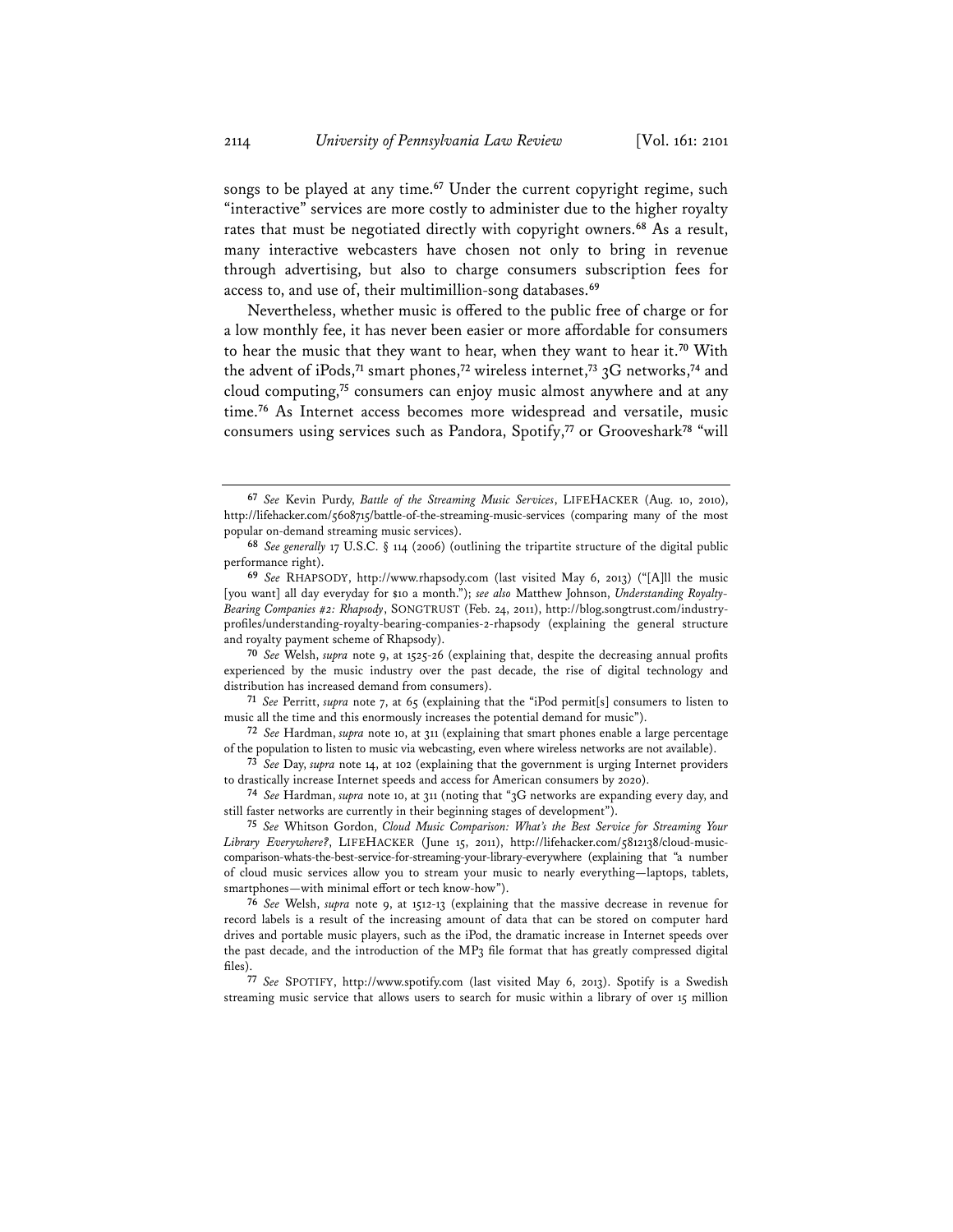have little or no need to keep digital copies of the songs they want to hear."**<sup>79</sup>**

#### B. *The Current Potential of Streaming Services*

Consumers have recognized that streaming technology provides significant savings in cost and convenience when compared to traditional ownership of CDs or records.**<sup>80</sup>** As a result, executives of entertainment companies in various industries are beginning to place an increasing emphasis on streaming technology.**<sup>81</sup>**

As of 2008, nearly half of all Americans had listened to music on the Internet, with about one in every eight Americans listening to music online regularly.**<sup>82</sup>** In just four years, that number has grown to over 100 million people—about one in every three Americans—accessing online radio in some form each month.**<sup>83</sup>** The proliferation of webcasting services and their increased use by consumers can be attributed to the fact that digital transmission services do not suffer from the same geographical limitations that other forms of delivery must contend with.**<sup>84</sup>** There is seemingly no limit to

**79** Hardman, *supra* note 10, at 304.

**80** *See, e.g.*, *Netflix Users Stream More Than 2 Billion Hours*, WALL ST. J., Jan. 5, 2012, at B9 (explaining that Netflix has experienced greater success as it shifts more towards streaming content).

**81** *See* Christina Warren, *5 of the Best Streaming Media Services Compared*, MASHABLE (Feb. 14, 2011), http://mashable.com/2011/02/14/streaming-media-comparison (reviewing five different streaming media providers in the music, television, and motion picture industries).

**82** The percentage of teenage Americans and young adults who listen to music regularly online is most likely much higher due to their more pronounced acceptance and use of twenty-first century technologies. *See* Glenn Peoples, *Business Matters: Teens Listen to Music Most on YouTube, Pay for Music More Than Other Age Groups, Nielsen Study Says*, BILLBOARD (Aug. 14, 2012), http://www.billboard.com/biz/articles/news/1084161/business-matters-teens-listen-to-music-most-

on-youtube-pay-for-music-more ("Teens are obviously more digitally adept than other age groups  $\dots$ .").

**83** *See* Resnikoff, *supra* note 51 (evaluating the usage of online radio).

**84** For a more detailed discussion of the various ways that webcasting improves the digital distribution of music in today's world, see Kaitlin M. Pals, Note, *Facing the Music: Webcasting, Interactivity, and a Sensible Statutory Royalty Scheme for Sound Recording Transmissions*, 36 J. CORP. L. 677, 692 (2011).

songs. Visual and audio advertising support the free version of Spotify, while a paid premium subscription allows higher bitrate streams and offline access to the service.

**<sup>78</sup>** *See* GROOVESHARK, http://www.grooveshark.com (last visited May 6, 2013). Grooveshark serves as an example of an almost pure "on-demand" service. Consumers themselves upload copies of songs from their own computers, allowing other users to search for and listen to specific songs, albums, or artists. Copyrighted sound recordings can be listened to repeatedly as long as a user is connected to the service. However, the company does not provide consumers with the ability to download or copy files from other computers in permanent form on their own computers. Users can only listen to songs by accessing the Internet.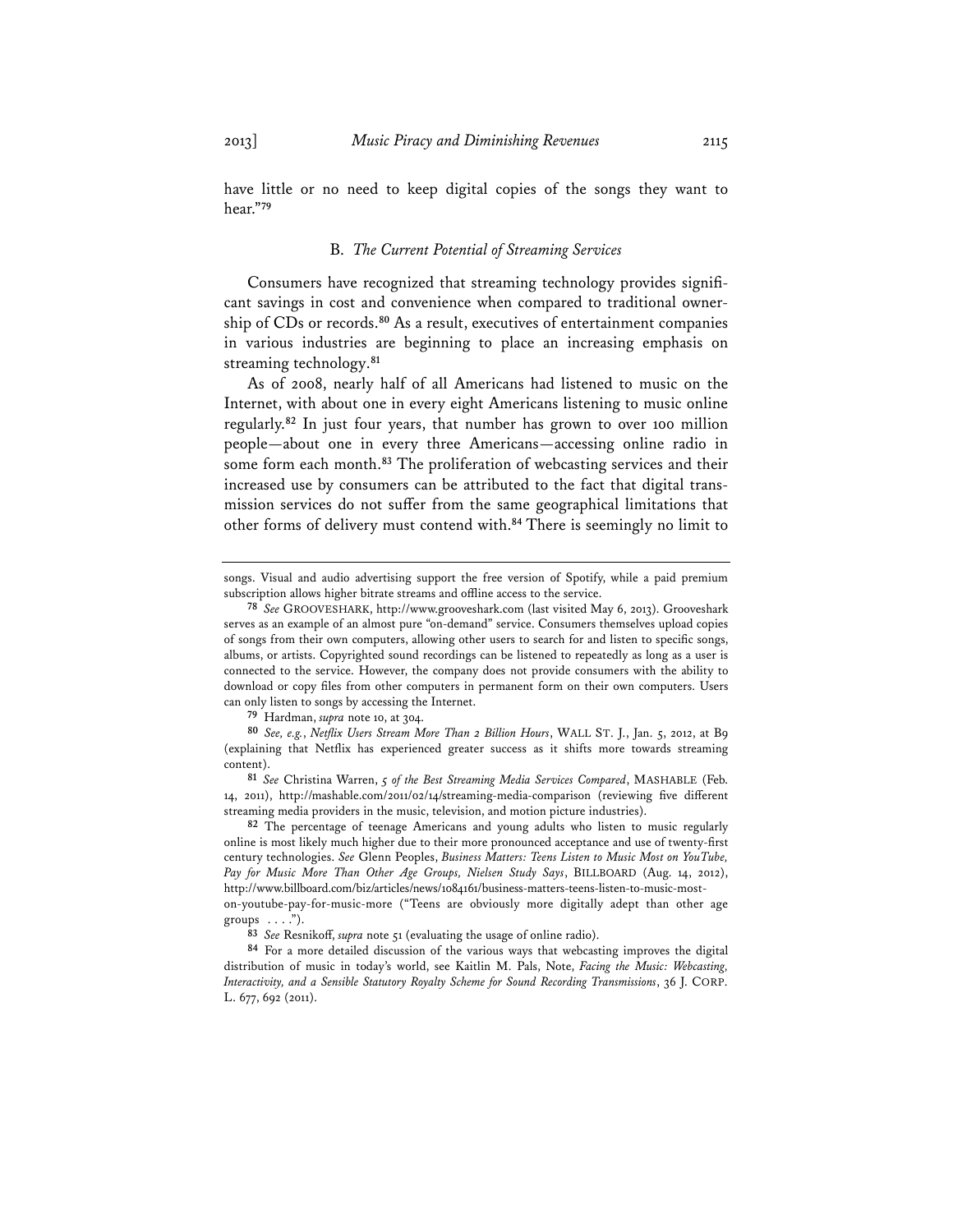the number of webcasts or level of customization that consumers can enjoy. Thus, if properly harnessed, webcasting can result in the promotion of a greater variety and quantity of music.

Furthermore, online services are now able to utilize technology that exposes consumers to additional music that they will potentially enjoy, based upon their demonstrated musical preferences.**<sup>85</sup>** Webcasting provides a unique way for the music industry to ensure customer satisfaction by allowing listeners to hear full songs before purchasing copyrighted works. In fact, many studies have shown that regular online music listeners are the most likely demographic to purchase physical CDs or digital albums, buying the works of artists that they hear for the first time on Internet radio stations or webcasting services.**<sup>86</sup>**

The music industry should recognize the benefits that webcasting can provide and adopt a new business model that fully embraces the evolution of technology and the preferences consumers display for interactive streaming services.**<sup>87</sup>** The history of sound recording copyright protection and public performance rights must be understood properly before innovative streaming technologies can be harnessed to combat music piracy and raise industry revenues. Only then can the congressional mistakes of the past be heeded and the survival and future growth of the recording industry be ensured.

# III. THE HISTORY OF THE SOUND RECORDING PUBLIC PERFORMANCE RIGHT

The Copyright Clause of the Constitution grants Congress the right to "promote the Progress of Science and useful Arts, by securing for limited Times to Authors and Inventors the exclusive Right to their respective Writings and Discoveries."**<sup>88</sup>** Though copyright protection is not granted exclusively to incentivize the production of unique and creative works for the benefit of society, many of the amendments and changes Congress has enacted in the Copyright Act since 1790 focused on the economic incentives

**<sup>85</sup>** *See id.* at 692 n.136 (discussing the use of algorithms to match content to consumer preferences).

**<sup>86</sup>** *See id.* at 692-93 (citing various studies that display the positive effects that Internet radio has on CD sales).

**<sup>87</sup>** *See* Welsh, *supra* note 9, at 1522 (explaining that "new technologies have actually helped to increase the demand for recorded music by making its consumption more convenient and reducing search costs[,] . . . [yet] the industry continues to lose profits. . . . protecting its entrenched capital [and] defending its outdated methods in court rather than updating them"); *see also* Duvall, *supra* note 11, at 289 ("Just as the entertainment industry has been forced to adapt due to technological changes, so too should the music industry adjust to webcasting.").

**<sup>88</sup>** U.S. CONST. art. I, § 8, cl. 8.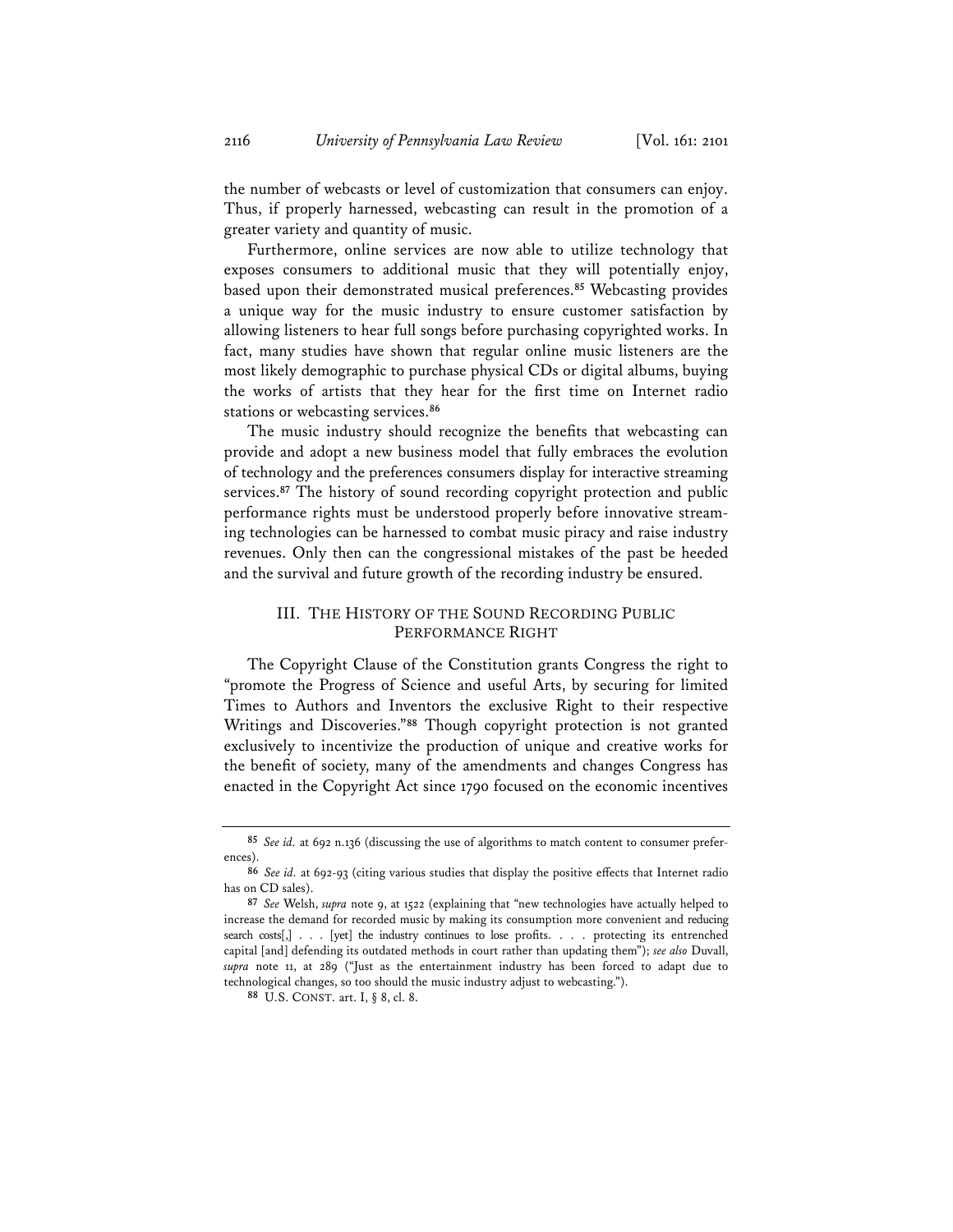copyright protection can provide.**<sup>89</sup>** By properly incentivizing creators, Congress seeks to ensure that copyrighted material continues to be produced and made available to the public so that individuals can receive maximum benefit from their use.**<sup>90</sup>**

In 1897, Congress extended copyright protection to written musical compositions in order to ensure that proper compensation would continue to incentivize the production of such beneficial works for society.**<sup>91</sup>** The Copyright Act of 1909 granted authors certain property rights in their musical creations: the exclusive rights to reproduce, distribute, create derivative works, publicly perform, and publicly display these types of works.**<sup>92</sup>**

A recorded piece of music is comprised of two distinct copyrightable elements: the underlying musical work and the sound recording of that musical work.**<sup>93</sup>** The songwriter or composer of a song obtains copyright protection in the musical work, which consists of the lyrics and melody that is fixed in some tangible form.**<sup>94</sup>** This is the form of copyright that has been recognized since the Copyright Act of 1909. Conversely, sound recording copyrights are usually owned by the artist or record label and are distinct from the underlying musical work.**95** A sound recording is the actual performed version of a song, fixed in a tangible medium of expression, such as a compact disc, album, or digital file.**<sup>96</sup>**

**<sup>89</sup>** *See* H.R. REP. NO. 60-2222, at 7 (1909) (explaining that the purpose of the passage of certain portions of the Copyright Act of 1909 was to ensure that "the composer [received] an adequate return for all use made of his composition").

**<sup>90</sup>** *See* Pals, *supra* note 84, at 678 (explaining how Congress has struggled to balance the interests of creators and the public as technology has changed).

**<sup>91</sup>** *See* 17 U.S.C. § 102(a)(2) (2009).

**<sup>92</sup>** *See id.* § 106.

**<sup>93</sup>** *See id.* § 102(a)(2), (7).

**<sup>94</sup>** Though musical works are closely related to sound recordings, a detailed discussion of the copyright protections provided to songwriters and composers is outside the realm of this Comment. For more information, see DONALD S. PASSMAN, ALL YOU NEED TO KNOW ABOUT THE MUSIC BUSINESS 206-08 (6th ed. 2006) (explaining the common arrangements songwriters enter into with publishers).

**<sup>95</sup>** *See* AL KOHN & BOB KOHN, KOHN ON MUSIC LICENSING 1312-14 (3d ed. 2002) (explaining the distinct divide between musical work and sound recording copyrights in the performance and reproduction contexts). This division is not particularly helpful to consumers. *See*  Duvall, *supra* note 11, at 271 ("This initial division of the two rights appears inefficient and influenced much more by the actual copyright holders than the copyright users.").

**<sup>96</sup>** *See* Yeh, *supra* note 3, at 222 (explaining in further detail the difference between musical works and sound recordings).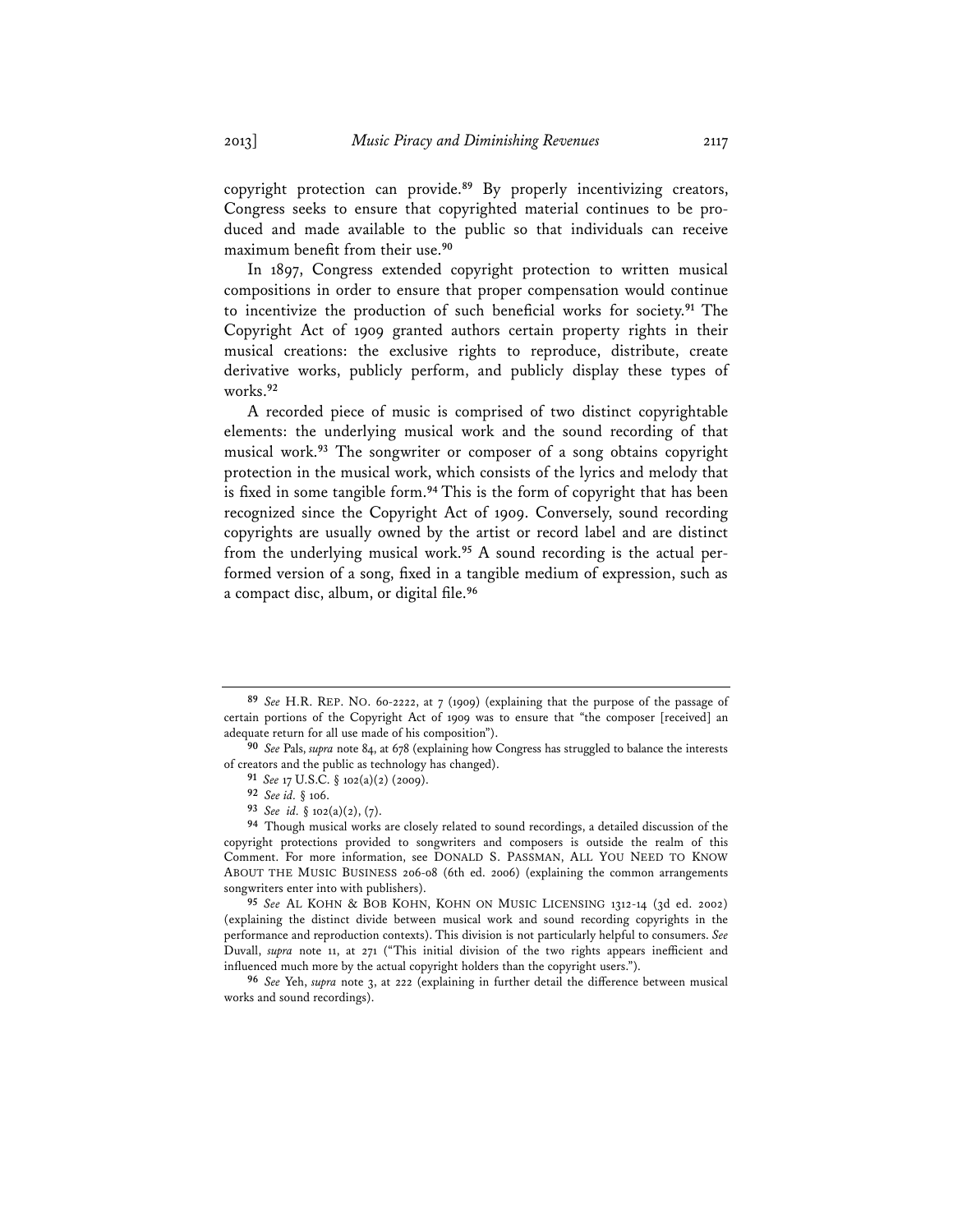#### A. *Early History of Sound Recording Rights*

Congress did not amend the Copyright Act to recognize limited copyright protection for sound recordings of musical compositions until 1971.**<sup>97</sup>** For the first time, artists and record labels could license their works and receive compensation for the production of musical sound recordings.**<sup>98</sup>** The primary purpose of the Sound Recordings Act of 1971 (SRA), which was subsequently retained in the Copyright Act of 1976, was to ensure that unauthorized reproductions and distributions of sound recordings would be made illegal under federal law.**<sup>99</sup>**

Due to opposition from broadcasters and music publishers, however, the SRA and Copyright Act of 1976 did not recognize an exclusive right in the public performance of sound recordings.**<sup>100</sup>** The right was limited to only the distribution and reproduction of such sound recordings.**<sup>101</sup>** Thus, only composers and music publishers were given the right to receive royalties from public performances through a compulsory license established by Congress, while owners of the sound recordings did not receive any compensation for the public performance of their works.**<sup>102</sup>**

#### B. *Digital Performance Right in Sound Recordings Act*

As the Internet became a central part of life, and the creation of streaming technology in the early 1990s provided music pirates with a new means of engaging in illegal reproduction and distribution, the recording industry recognized that the traditional music licensing structure did not adequately

**<sup>97</sup>** *See* Sound Recording Act of 1971, Pub. L. No. 92-140, 85 Stat. 391 (1971) (establishing the right "[t]o reproduce and distribute to the public . . . sound recording[s]").

**<sup>98</sup>** *See* M. WILLIAM KRASILOVSKY ET AL., THIS BUSINESS OF MUSIC: THE DEFINI-TIVE GUIDE TO THE MUSIC INDUSTRY 63-64 (Robert Nirkind et al. eds., 10th ed. 2007) (discussing the early history of federal copyright protection for sound recordings).

**<sup>99</sup>** *See* Lane, *supra* note 66, at 461 (explaining that piracy was the primary concern behind the SRA).

**<sup>100</sup>** *See* 17 U.S.C. § 114(a) (1976); *see also Performance Royalty: Hearings on S. 1111 Before the Subcomm. on Patents, Trademarks, and Copyrights of the S. Comm. on the Judiciary*, 94th Cong. 1-4 (1975) (statement of Sen. Hugh Scott, Member, S. Comm. on the Judiciary) (identifying the broadcasting industry's opposition to performance royalty payments).

**<sup>101</sup>** *See* KOHN & KOHN, *supra* note 95, at 1296 ("Conspicuously absent from the list of works [in the Copyright Act] in which a copyright owner may exercise the exclusive right of public performance is the *sound recording*.").

**<sup>102</sup>** *See* Lane, *supra* note 66, at 462 (explaining that such public performance rights were omitted purposefully for sound recordings).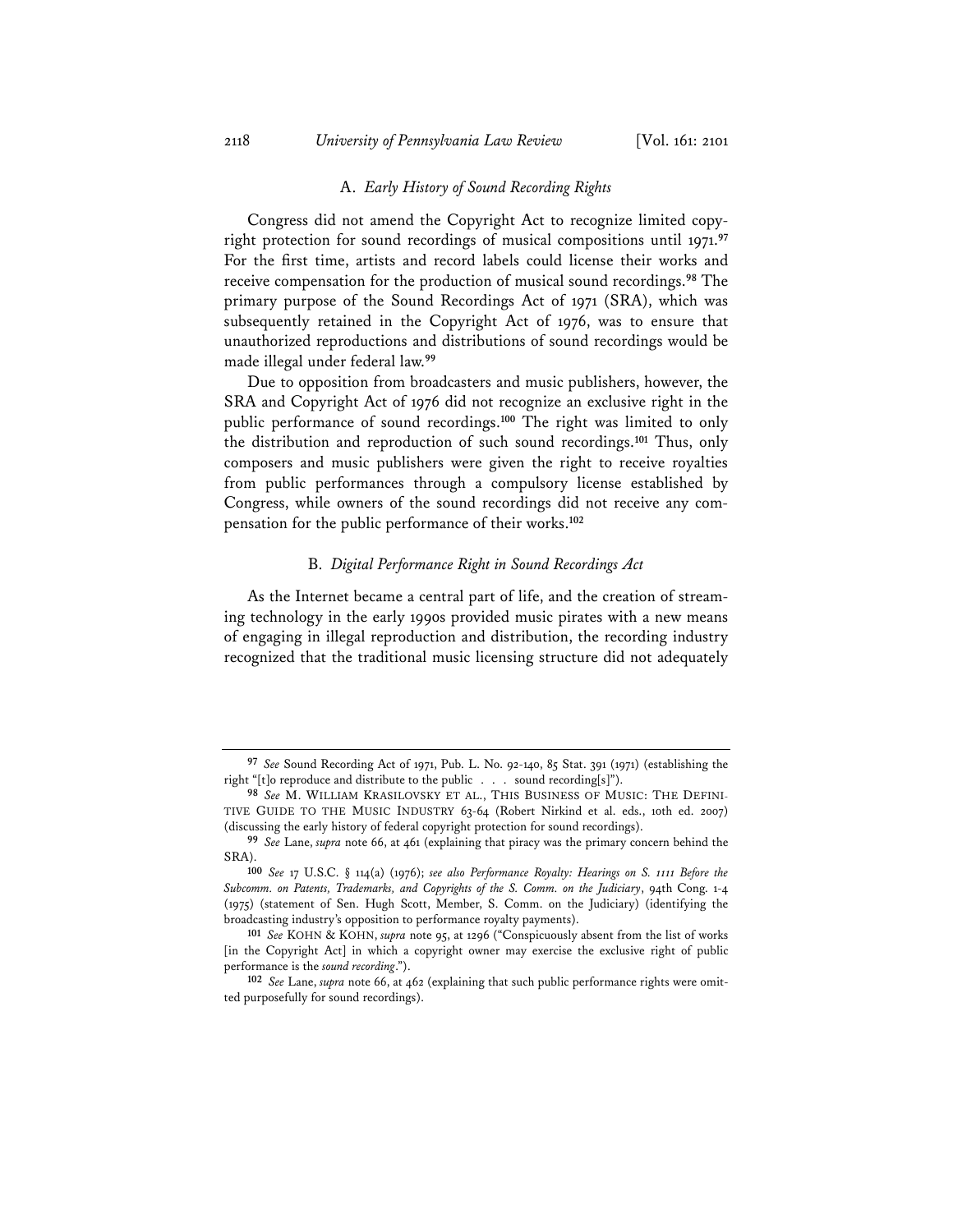compensate or protect copyright owners of sound recordings.**103** The industry as a whole feared that online music piracy could have devastating effects on yearly revenues and profits for companies and artists offering musical works and sound recordings to consumers.**<sup>104</sup>**

The four major record companies at the time, along with other influential industry participants, adamantly urged Congress to address the threat that satellite and digital technologies posed to sound recording copyright owners due to the lack of a public performance right under the Copyright Act.**<sup>105</sup>** As a result, in 1995, Congress finally enacted the Digital Performance Right in Sound Recordings Act (DPRSRA), which granted copyright owners in sound recordings the exclusive right to "perform the copyrighted work publicly by means of a digital audio transmission."**<sup>106</sup>**

By creating a new digital public performance right for sound recordings and broadening the compulsory license structure to address the proliferation of webcasting and online music downloading, the DPRSRA recognized and attempted to respond to the perceived threat that the Internet presented to the music industry.**<sup>107</sup>** The DPRSRA first established that all transmissions and broadcasts are public performances under the Copyright Act and then granted the copyright owner of a sound recording the exclusive right to perform the copyrighted work publicly by means of a digital-audio transmission.**<sup>108</sup>** Of particular importance to this Comment, the DPRSRA's main structure distinguished between interactive and noninteractive services.**<sup>109</sup>**

The DPRSRA initially created three distinct categories to reflect the fact that certain types of musical services present copyright owners with more serious concerns and potential problems related to the protection of their exclusive bundle of property rights than other music services do.**<sup>110</sup>**

**<sup>103</sup>** *See* Lane, *supra* note 66, at 462 (discussing the arguments made before Congress by various record labels in favor of amending copyright law protections); Day, *supra* note 48, at 184 (same).

**<sup>104</sup>** *See* S. REP. NO. 104-128, at 13 (1995) ("[T]he Committee has sought to address the concerns of record producers and performers regarding the effects that new digital technology and distribution systems might have on their core business . . . .").

**<sup>105</sup>** *See id.* at 11-12 (explaining that these new technologies threatened the viability of the record industry).

**<sup>106</sup>** Digital Performance Right in Sound Recordings Act of 1995, Pub L. No. 104-39, 109 Stat. 336 (1995) (codified as amended at 17 U.S.C. § 106(6) (2009)).

**<sup>107</sup>** *See* KOHN & KOHN, *supra* note 95, at 1295-96 (discussing the DPRSRA as a response to concerns that previous copyright laws could not be enforceable in a digital world).

**<sup>108</sup>** *See* 17 U.S.C. § 106(6) (2009); Digital Performance Right in Sound Recordings Act of 1995, § 3, 109 Stat. at 343-44.

**<sup>109</sup>** *See id.* (defining an "interactive service").

**<sup>110</sup>** *See* H.R. REP. NO. 104-274, at 13 (1995) (explaining the reasoning behind the establishment of a tripartite system).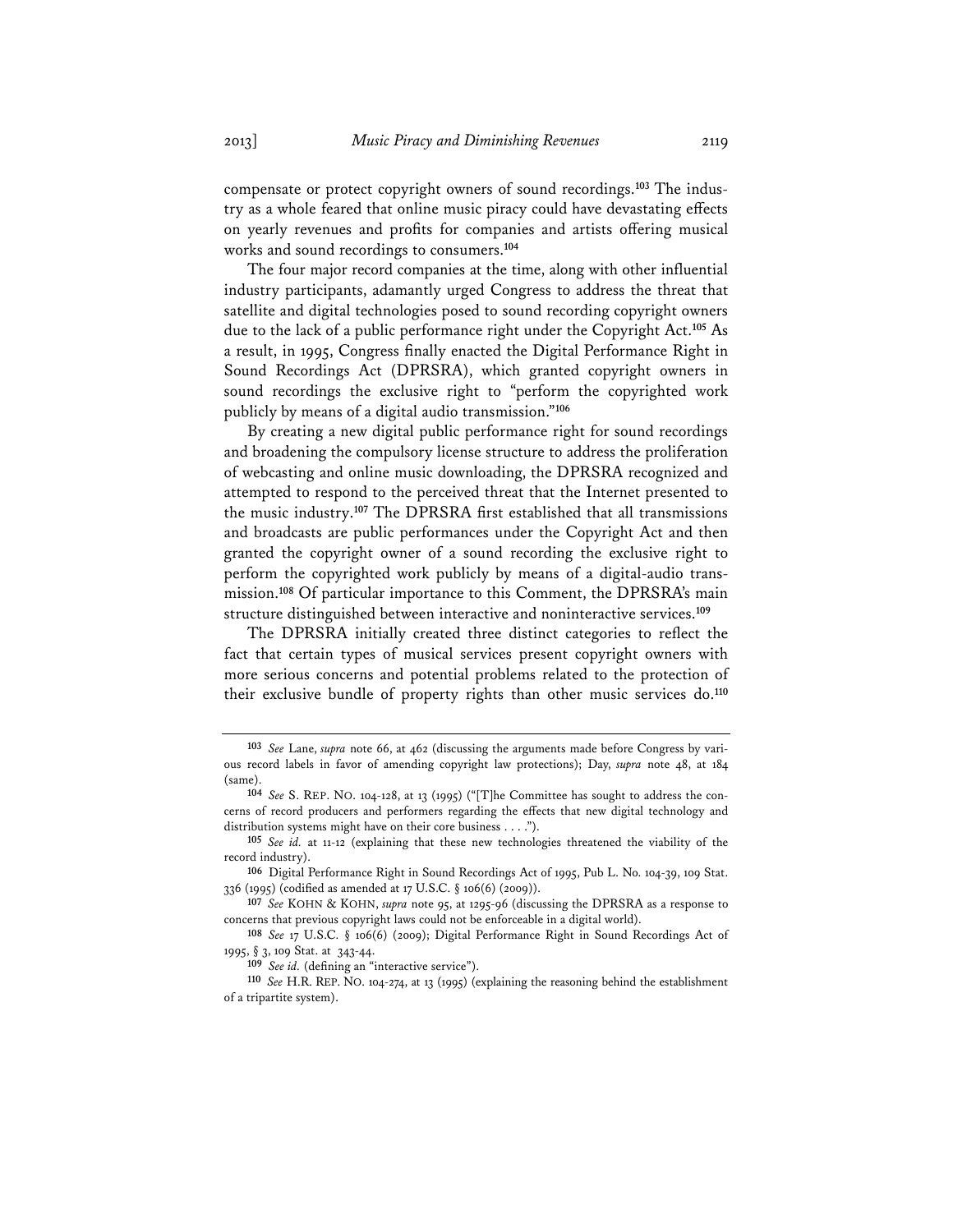The first category focused on digital audio transmissions offered by interactive services. This category required authorization from and payment to the copyright owner for each sound recording offered to consumers.**<sup>111</sup>** The DPRSRA defined an "interactive service" as "one that enables a member of the public to receive, on request, a transmission of a particular sound recording chosen by or on behalf of the recipient."**<sup>112</sup>** Congress and the music industry recognized, and continue to believe, that these interactive services present the greatest threat to music sales and yearly revenues.**<sup>113</sup>**

The second category subjected noninteractive, subscription-based services to a compulsory license.**<sup>114</sup>** At the time, Congress believed that subscription fees would primarily support Internet radio stations, and thus the compulsory license fee would result in extra revenue for the music industry.**<sup>115</sup>** However, in practice, online radio stations recognized the lucrative opportunities presented by Internet advertising and chose to offer services that were both noninteractive and nonsubscription-based and thus fall outside of the category subject to a compulsory license.**<sup>116</sup>**

Therefore, most services chose to structure their business models to fall within the third category of the DPRSRA. This category included services that were both noninteractive and nonsubscription. These services were exempted from paying the sound recording copyright owner for the use of the sound recording under the DPRSRA.**<sup>117</sup>** As a result, sound recording copyright owners were not compensated when their works were publicly performed on traditional radio broadcasts or on the majority of Internet radio stations existing at the time.

# C. *DMCA Amendments*

Three years later, Congress recognized its failure to properly address the dangers that Internet radio and webcasting presented to the music industry.**<sup>118</sup>** As a result, Congress more effectively addressed the concerns raised

**<sup>111</sup>** *See generally* Digital Performance Right in Sound Recordings Act of 1995.

**<sup>112</sup>** *Id.* § 3, 109 Stat. at 343.

**<sup>113</sup>** *See* H.R. REP. NO. 104-274, at 14 ("Of all the new forms of digital transmission services, interactive services . . . pose the greatest threat to the livelihoods of those whose income depends upon revenues derived from traditional record sales.").

**<sup>114</sup>** *See* § 3, 109 Stat. at 338.

**<sup>115</sup>** *See* KOHN & KOHN, *supra* note 95, at 1299-1300 (explaining that this belief was the "major blunder" of the DPRSRA).

**<sup>116</sup>** *See* H.R. REP. NO. 104-274, at 13-15 (explaining that nonsubscription broadcasts are exempt from the public performance right).

**<sup>117</sup>** *See* § 3, 109 Stat. at 336-37 (listing exempt transmissions).

**<sup>118</sup>** *See generally* Digital Millennium Copyright Act, Pub. L. No. 105-304, 112 Stat. 2860 (1998).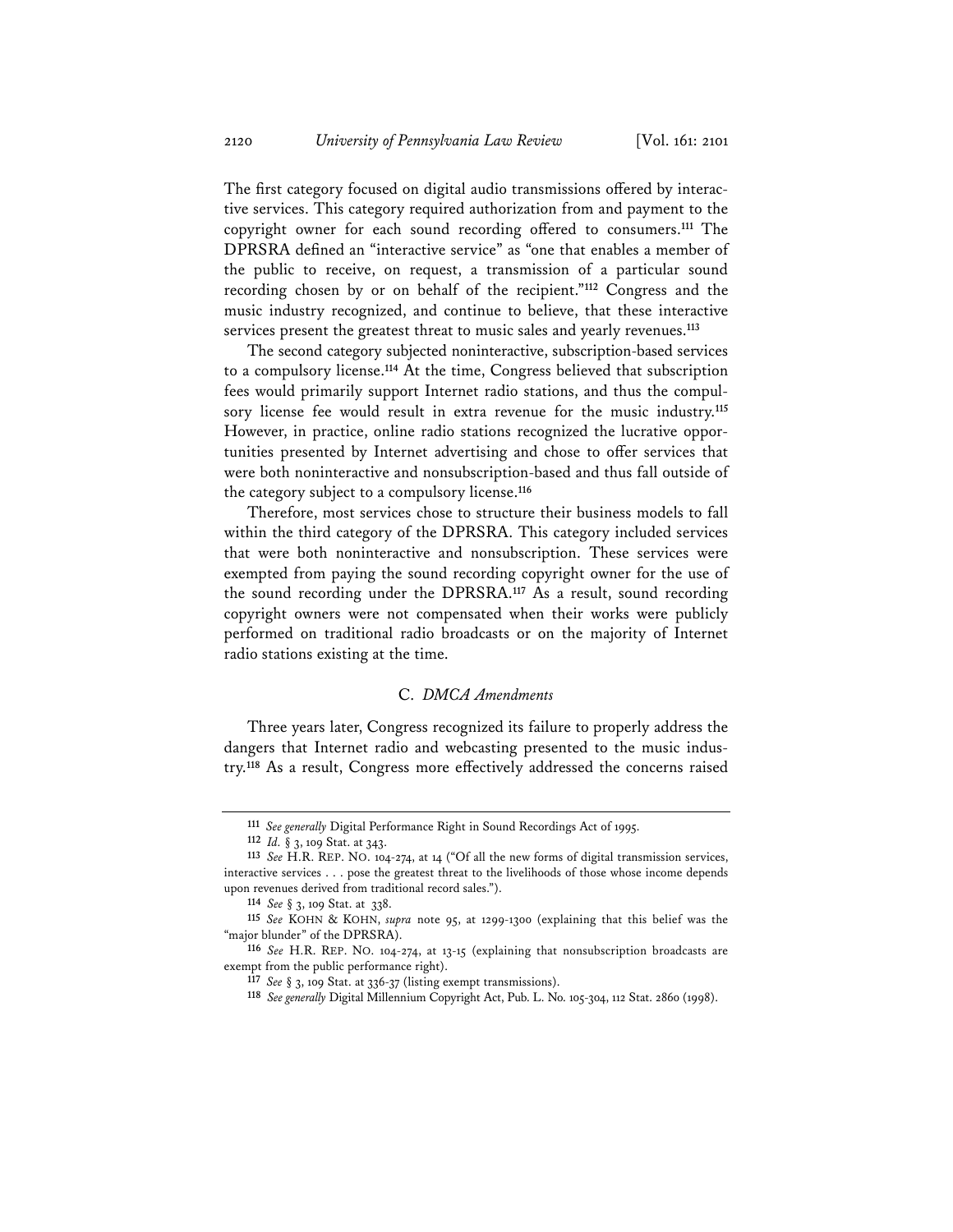by Internet webcasting with the passage of the DMCA in 1998. While the DMCA was primarily intended to ensure that adequate compensation accrued to copyright owners of sound recordings, it also represented a conscious attempt to protect beneficial new technologies and forms of media consumption and distribution.**<sup>119</sup>**

The major change from the DPRSRA was the DMCA's extension of compulsory licensing to sound recordings provided through noninteractive, nonsubscription digital audio transmissions.**<sup>120</sup>** This amendment to the DPRSRA defined nonsubscription transmissions to encompass webcasting, which subjected Internet radio broadcasts to the same compulsory licensing scheme as subscription digital audio transmissions.**<sup>121</sup>** Thus, only traditional terrestrial radio stations were exempted from the payment of sound recording royalties to copyright owners.**<sup>122</sup>** Notably, in 2000, the Copyright Office ruled that even transmissions by terrestrial radio stations via the Internet were no longer exempt from the sound recording digital performance right.**123** Thus, the DMCA amendments subjected almost all digital transmissions of music to some form of a compensation requirement payable to sound recording copyright owners.**<sup>124</sup>**

Of particular importance, the DMCA continued to distinguish between "interactive" and "noninteractive" streaming transmissions.**<sup>125</sup>** In an effort to ensure that Internet radio stations would not displace high revenue physical album sales,**<sup>126</sup>** the DMCA required that interactive webcasters negotiate directly with sound recording copyright owners to obtain digital performance

**<sup>119</sup>** *See* Arista Records, LLC v. Launch Media, Inc., 578 F.3d 148, 154 (2d Cir. 2009) (explaining that the goal of the DMCA was "protecting sound recording copyright holders to promote sales, distribution, and development of new music, [while] . . . making development of new media and forms of distribution 'economically []feasible'" (alteration in original) (quoting H.R. REP. NO. 104-274, at 14)).

**<sup>120</sup>** 17 U.S.C. § 114(f) (2009).

**<sup>121</sup>** *See id.* (including "eligible nonsubscription transmission services" under the public performance right); § 405, 112 Stat. at 2898 (1998).

**<sup>122</sup>** *See* Ira Hoffman, Note, *Pseudo-Interactivity: An Appropriate Rate Scheme for Customizable Internet Radio Services*, 32 CARDOZO L. REV. 1515, 1520 (2011) (explaining that traditional radio play was exempted because it provided free exposure for artists and sound recordings and was believed to actually increase record sales); *see also* Day, *supra* note 48, at 187 (explaining that fewer digital transmissions were excused from paying royalties following the passage of the DMCA).

**<sup>123</sup>** *See* Copyright Office Rulemaking, Public Performance of Sound Recordings: Definition of a Service, 65 Fed. Reg. 77,292 (Dec. 11, 2000) (upheld by the Third Circuit in Bonneville Int'l Corp. v. Peters, 347 F.3d 485, 490 (3d Cir. 2003)).

**<sup>124</sup>** *See* 17 U.S.C. § 114(d) (2009) (establishing the scope of exclusive rights in sound recordings).

**<sup>125</sup>** *See id.* § 114(d)(2)-(4) (outlining the distinction).

**<sup>126</sup>** *See* H.R. REP. NO. 104-274, at 13 (1995) (explaining the intricacies of the DMCA amendments); *see also* KOHN & KOHN, *supra* note 95, at 1329 ("[I]nteractive streams of musical works will tend to displace sales of CDs . . . .").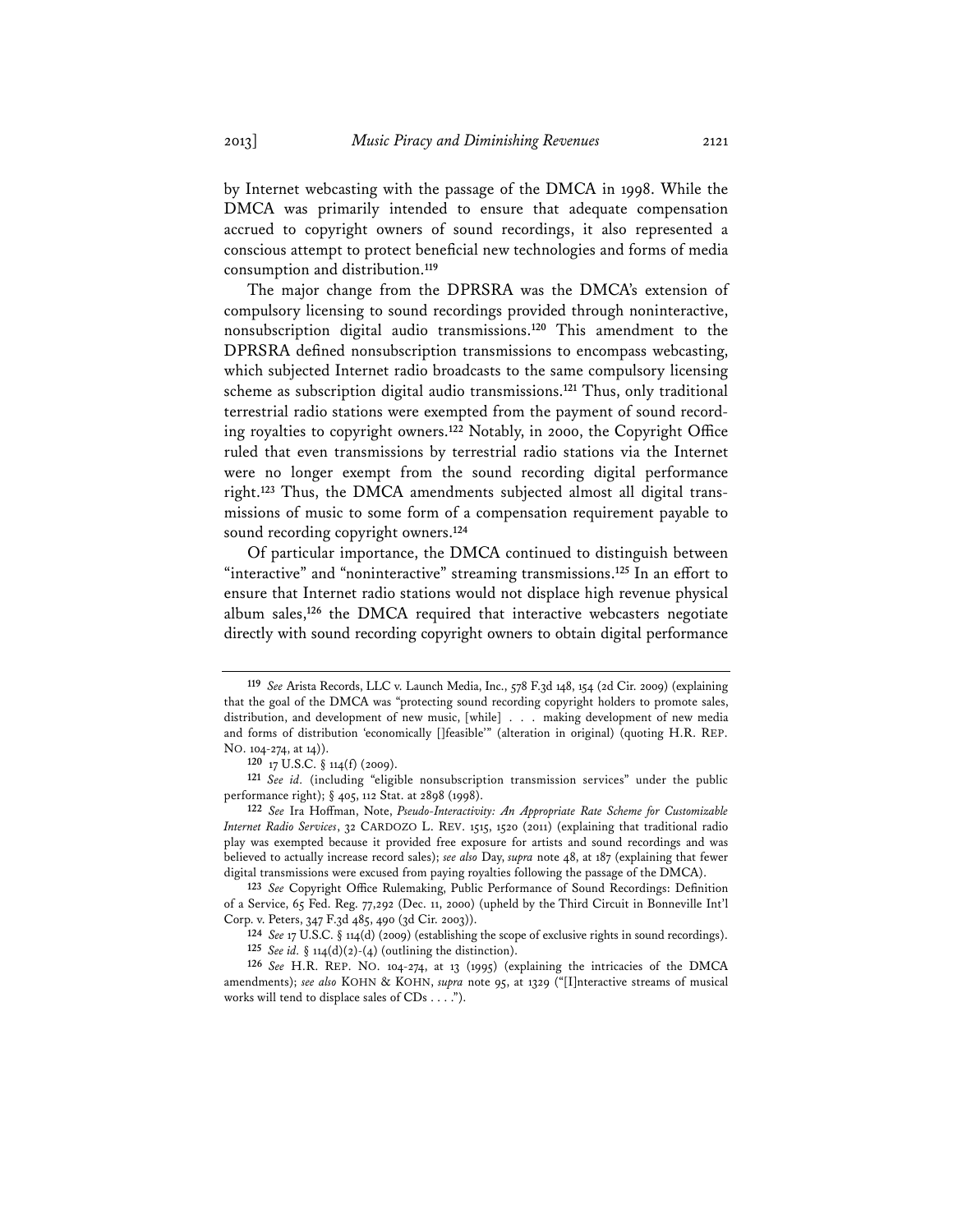licenses for their services.**<sup>127</sup>** However, noninteractive streaming services currently enjoy a congressionally established compulsory license, provided that the service complies with the Copyright Act's requirements.**128** Therefore, sound recording copyright holders are essentially required to grant a license to any qualifying noninteractive webcaster to stream sound recordings to the public for an established rate.**<sup>129</sup>**

#### 1. Effects of the DMCA

Based upon the current tripartite structure of the DMCA, it is extremely advantageous for an Internet radio provider to qualify for the noninteractive webcasting compulsory license and forego the high transaction costs of negotiating directly with sound recording copyright owners for the right to offer music to consumers.**<sup>130</sup>** There are a few interactive webcasters, such as Rhapsody**<sup>131</sup>** and Spotify,**<sup>132</sup>** that have had relative success under the current digital performance right framework. However, the vast majority of popular

**131** *See* Janko Roettgers, *Rhapsody to Launch Music Subscriptions in 16 European Countries This Spring*, GIGAOM (Jan. 10, 2013), http://gigaom.com/2013/01/10/rhapsody-europe-expansion ("Rhapsody has been the longest-running music subscription service in the U.S., and has more than one million subscribers. The company was seemingly caught by surprise by Spotify's quick ascent, but has in recent months fought back with a number of new apps and features.").

**132** Rhapsody is the most popular interactive, or "on-demand," service that currently exists. *See About Us*, RHAPSODY, http://www.rhapsody.com/about/index.html (last visited May 6, 2013) ("Rhapsody is the number-one premium subscription service, with more than one million members . . . ."). It is an interactive webcasting service that charges consumers a monthly subscription fee for access to a music library containing over 16 million songs. *Id.* Spotify, however, has quickly gained a strong foothold and large user base in the United States since its launch in 2001. *See Spotify Reaches One Million Subscribers*, SPOTIFY (Mar. 8, 2011), http://www. spotify.com/us/blog/archives/category/spotify (describing the milestone of hitting one million subscribers); *see also* Robert Andrews, *Spotify's Progress: Challenging Rhapsody but Freemium Gap Growing*, PAIDCONTENT (Dec. 6, 2012, 4:20 PM), http://paidcontent.org/2012/12/06/spotifysprogress-challenging-rhapsody-but-freemium-gap-growing ("Whilst Spotify gives limited free nonmobile access to nonpayers, Rhapsody requires payment from the outset . . . .").

**<sup>127</sup>** *See* 17 U.S.C. § 114(d)(3)(A). Interactive services are generally not granted licenses through these voluntary negotiations for a period in excess of twelve months.

**<sup>128</sup>** *See id.* § 114(j)(13) (prohibiting noninteractive webcasters from transmitting more than three songs from the same album or four songs by the same artist in any three-hour period).

**<sup>129</sup>** *See id.* § 114(g)(2) (describing how an agent distributes license receipts).

**<sup>130</sup>** Transaction costs include negotiation costs associated with voluntary transactions between copyright owners and potential users, search costs associated with buyers and sellers finding each other in order to initiate negotiations, information costs associated with learning about products and the needs of certain businesses, decision costs associated with ensuring that one enters into the most beneficial bargains, policing costs associated with ensuring proper compliance with agreements, and enforcement costs associated with parties filing lawsuits to enforce their rights and contracts. *See* Stephenson, *supra* note 16, at 399-400 (explaining in detail the advantages of certain statutory license schemes in the context of copyright).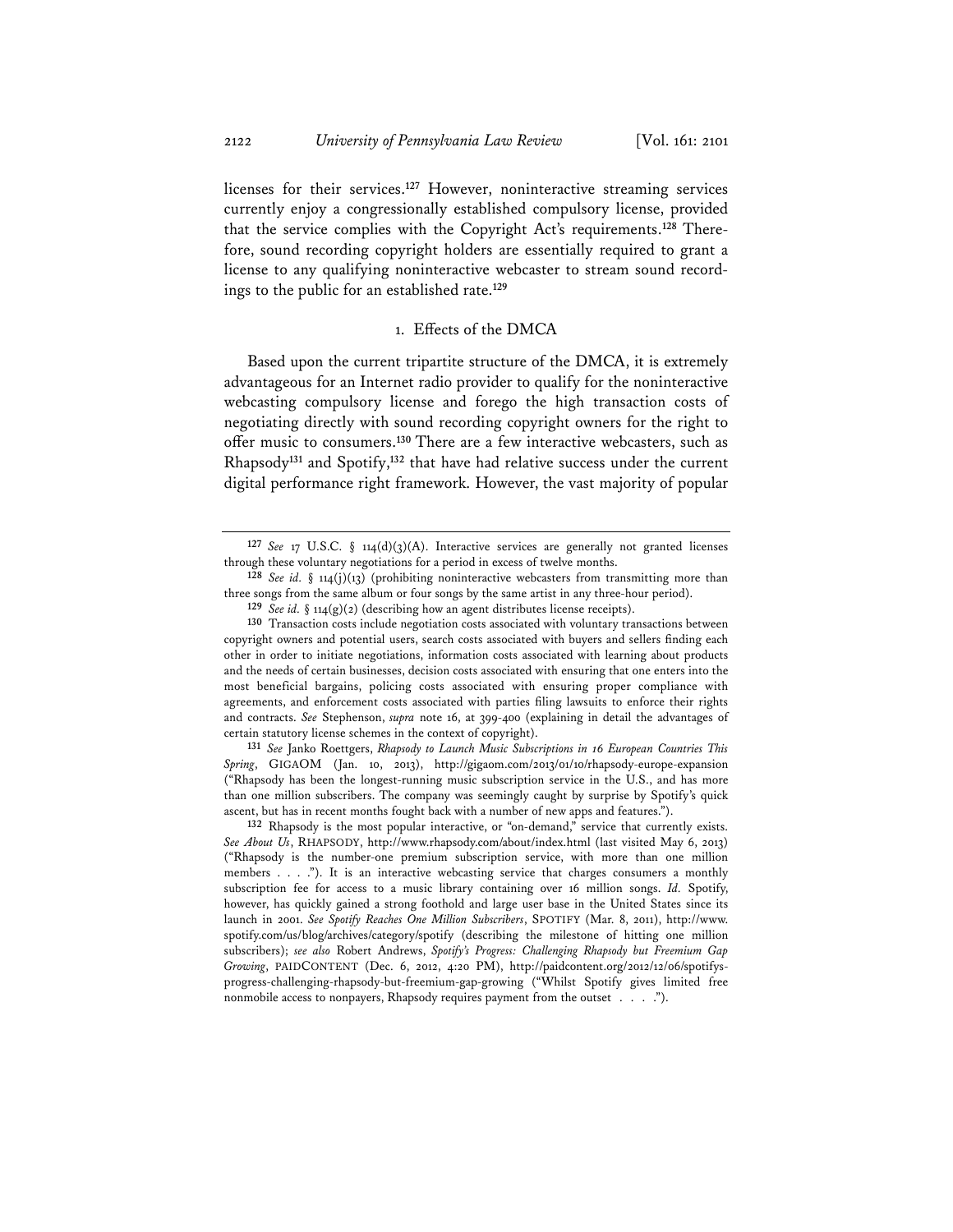music services offered to the general public today are noninteractive,**<sup>133</sup>** due to the lower royalty rates owed to copyright owners and the presence of compulsory licensing for noninteractive webcasters. Creating a successful interactive webcasting service is not impossible under the current framework, but the increased costs associated with direct negotiations and the need to acquire streaming rights from a wide variety of copyright owners means that only a small number of entities are even capable of pursuing such a business plan.**<sup>134</sup>**

The definition of interactivity, however, is not limited to only the most clear-cut "on-demand" services that allow users to select specific songs to listen to at any time.**<sup>135</sup>** The DMCA amendments broadened the definition of an "interactive service" to include the phrase "enables a member of the public to receive a transmission of a program specially created for the recipient."**<sup>136</sup>** Therefore, under this revised provision, interactive webcasting also includes a variety of services where the degree of choice offered to consumers, and a music listener's ability to shape the service to his or her preferences, crosses a hazy line defining what is too much predictability or personalized control.**<sup>137</sup>**

Specifically, the legislative history of the DMCA makes clear that "audioon-demand," "pay-per-listen," and "celestial jukebox" services all fall under

**<sup>133</sup>** Pandora is the most dominant noninteractive webcaster in the market today. *See* Trefis Team, *Pandora Still Pricey, Even with 125 Million Users*, FORBES (Feb. 2, 2012, 1:20 PM), http://www.forbes.com/sites/greatspeculations/2012/02/02/pandora-still-pricey-evenwith-125-million-users/ (announcing that Pandora exceeded 125 million registered users). However, new noninteractive webcasting services, such as Turntable.fm, have begun to garner high praise for their innovative forms of music delivery. *See* Adrianne Jeffries, *What Is This Magical Turntable.fm Everyone's Talking About?*, BETABEAT (June 10, 2011, 9:50 AM), http://www.betabeat.com/2011/06/what-is-this-magical-turntable-fm-everyones-talking-about (describing the appeal of Turntable.fm).

**<sup>134</sup>** For example, *Music Unlimited* is one of the more recent interactive webcasters to hit the market, providing over 10 million songs to consumers for a monthly subscription fee of \$9.99. *See generally* MUSIC UNLIMITED, https://music.sonyentertainmentnetwork.com (last visited May 6, 2013). Sony Entertainment, the entity offering this service, is one of the more powerful organizations within the entertainment industry and is one of the four major record labels. This interactive webcasting service can be provided to consumers at an affordable rate due to the company's ownership of sound recording copyrights, extensive industry connections, attractive distribution capabilities, and powerful brand image.

**<sup>135</sup>** *See* Lane, *supra* note 66, at 466 (discussing the statutory classification of interactivity under the DMCA).

**<sup>136</sup>** 17 U.S.C. § 114(j)(7) (2009); *see also* Hoffman, *supra* note 122, at 1522 ("[T]he DMCA recognized that on-demand streaming was not the only type of transmission that could hurt record sales.").

**<sup>137</sup>** *See* H.R. REP. NO. 105-796, at 87-88 (1998) (outlining the factors that may classify a service as interactive).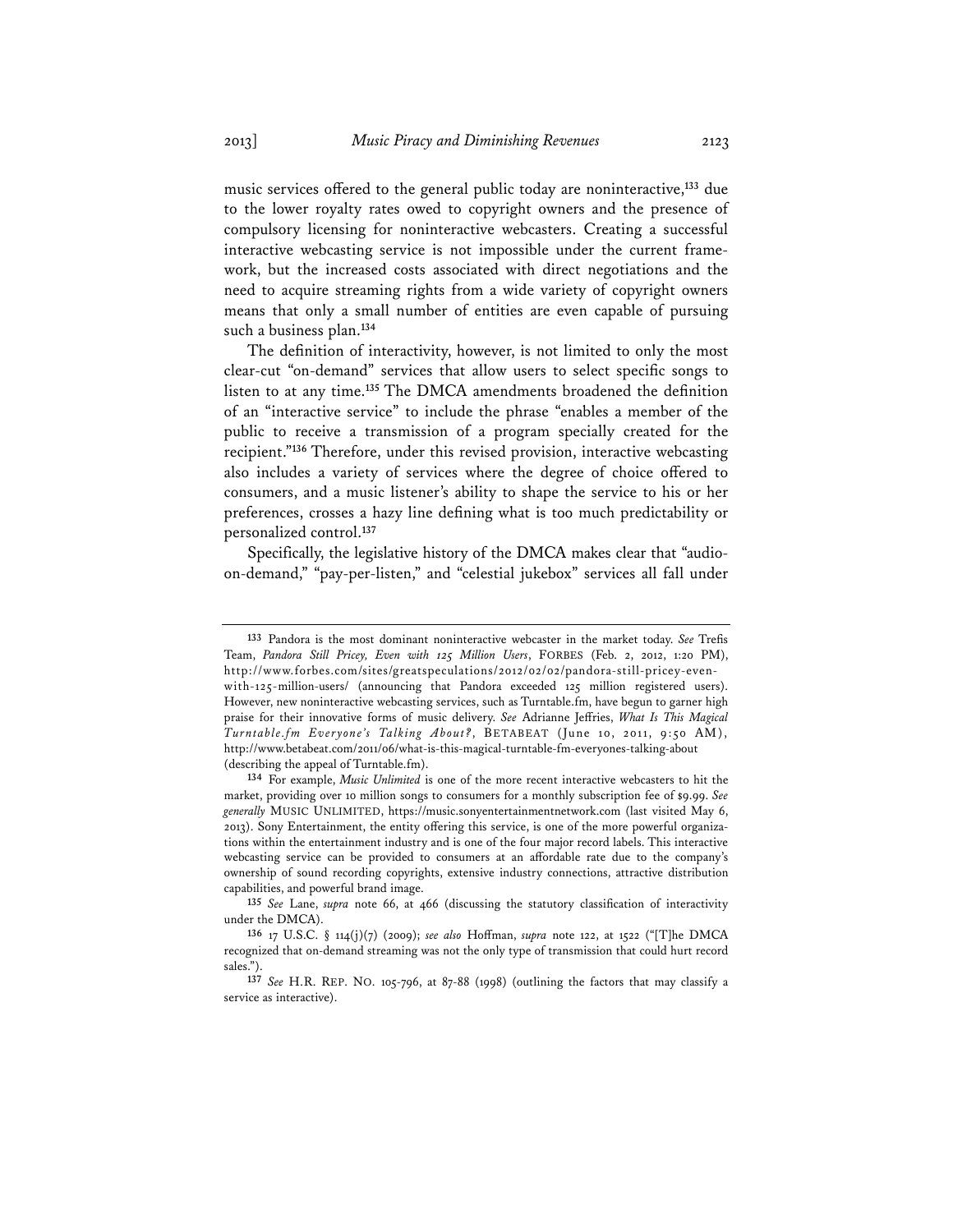the category of interactive services.**<sup>138</sup>** For example, a service can qualify as interactive even if the consumer selects certain artists, rather than specific songs, that become the basis for a personalized webcast or stream.**139** Essentially, an interactive service can best be determined by looking at whether a user is "permitted to select particular sound recordings in a prerecorded or predetermined program."**<sup>140</sup>** However, the DMCA's legislative history does not clearly outline what kinds of services are not deemed interactive under §  $114(j)(7)$  or where the line should be drawn.<sup>141</sup>

The definition of interactivity thus has been the subject of important litigation in recent years.**<sup>142</sup>** Determinations of interactivity are made today on a case-by-case basis. As a result, substantial and important resources are continually squandered as sound recording copyright holders and digital music providers attempt to find and stretch the boundaries of how much control users can be given in their consumption of music without crossing the line from noninteractive to interactive.**<sup>143</sup>** Meanwhile, sound recording copyright owners continue to challenge online music services through increasingly expensive litigation measures.**<sup>144</sup>** Even though noninteractive webcasters are still required to pay copyright owners and performance artists royalties under the noninteractive compulsory license rate, it is not surprising that record labels continue to fight innovative and successful noninteractive webcasters like Pandora because of the belief that Internet radio consumers "will choose to listen to webcasts and forego purchasing [CDs or digital albums]."**<sup>145</sup>** While these services will still provide copyright holders with some compensation, record labels have recognized that the

**145** Lane, *supra* note 67, at 471; *see also* Hardman, *supra* note 10, at 306 (predicting that webcasting services may be driven out of the market due to escalating litigation costs).

**<sup>138</sup>** *See* H.R. REP. NO. 104-274, at 25 (1995).

**<sup>139</sup>** *See* H.R. REP. NO. 105796, at 87.

**<sup>140</sup>** *Id.* at 88.

**<sup>141</sup>** *See* Pals, *supra* note 84, at 684 (criticizing the way in which Congress has defined interactivity).

**<sup>142</sup>** *See, e.g.*, Arista Records, LLC v. Launch Media, Inc., 578 F.3d 148, 149-50 (2d Cir. 2009) (determining that a highly customizable webcasting service was noninteractive).

**<sup>143</sup>** *See* Hoffman, *supra* note 122, at 1516 n.10 (claiming that Pandora is an example of a digital audio transmission service that falls in the gray area between clear interactive and noninteractive services).

**<sup>144</sup>** *See, e.g.*, Jonathan Stempel, *Digital Music Service Grooveshark Sued by EMI*, REUTERS (Jan. 5, 2012, 10:31 PM), http://www.reuters.com/article/2012/01/06/us-grooveshark-emi-lawsuitidUSTRE80501S20120106 ("Grooveshark has been sued by the large record company EMI Group Ltd, which accused the popular digital music service of paying no royalties since entering a licensing agreement to stream music nearly three years ago.").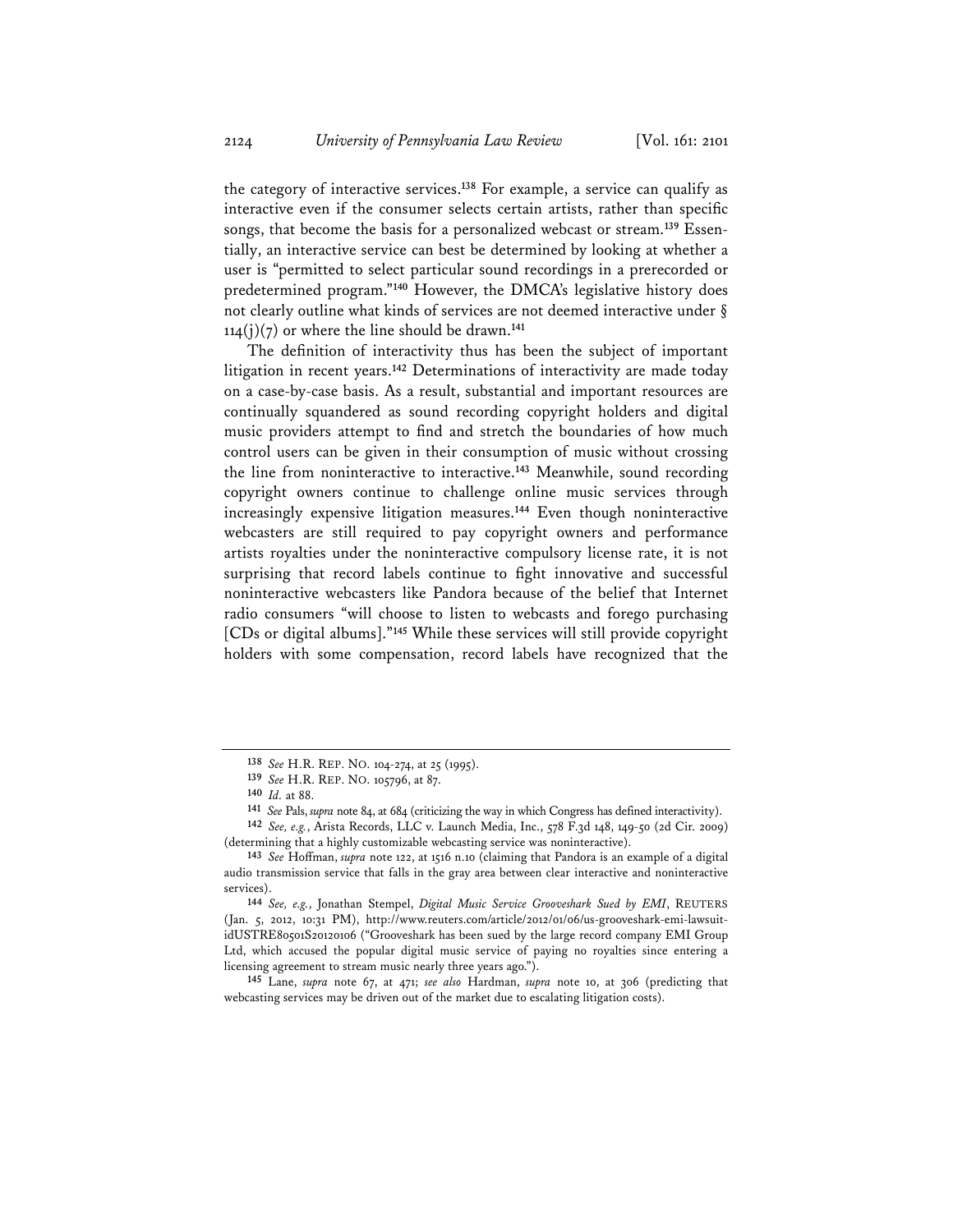royalty fees from noninteractive webcasters are not enough to overcome the effects of piracy.**<sup>146</sup>**

#### 2. The Uncertainty and Dangers Facing Webcasters

Under the case-by-case approach adopted by the Copyright Office and federal courts, it is uncertain whether services using algorithms will continue to be considered noninteractive under the three-tiered DMCA system.**<sup>147</sup>** Given the current lack of a compulsory licensing rate for interactive services, such individualized factual determinations and the uncertainty surrounding potential high-stakes litigation can inevitably lead to services having to shut their doors.**<sup>148</sup>**

If future courts interpret interactivity in a slightly different manner, many webcasters will be forced to pay higher rates to sound recording copyright owners and suffer the substantial transaction costs associated with direct negotiations.**<sup>149</sup>** Smaller webcasters with less bargaining power will suffer by being forced to negotiate directly with copyright holders in a manner that may be "prohibitively expensive or even impossible."**<sup>150</sup>** High transaction costs are involved with direct negotiations, as users of copyrighted works must seek out the copyright owner, ensure that others do not have claims to such works, and initiate such transactions from a relatively weak bargaining position. Even worse, while copyright owners of musical works have utilized collective rights organizations such as the American Society of Composers, Authors, and Publishers (ASCAP) and Broadcast Music, Inc. (BMI) to ensure that beneficial market transactions occur as efficiently as possible,**<sup>151</sup>** sound recording copyright owners do not have such

**<sup>146</sup>** *See* Masur, *supra* note 8, at 57-58 (explaining that many believe "that with the cloud of litigation eliminated, file-sharing networks would rapidly improve[,] . . . [and] the vast majority of file sharers would be willing to pay a reasonable fee for the freedom and peace of mind to download whatever they like using whatever software suits them" (footnote omitted)).

**<sup>147</sup>** *See* Hoffman, *supra* note 122, at 1530 (arguing that questionable services should be classified as interactive in future litigation).

**<sup>148</sup>** For example, in *Arista Records, LLC v. Launch Media, Inc.*, 578 F.3d 148 (2d Cir. 2009), the webcasting company that provided the LAUNCHcast service to consumers chose to cease making the service available even prior to the final court determination.

**<sup>149</sup>** *See* Hardman, *supra* note 10, at 305 (explaining that the current regime fosters uncertainty regarding whether Internet radio websites are safe from lawsuits, and arguing that this uncertainty can have potential chilling effects).

**<sup>150</sup>** Lane, *supra* note 66, at 473; *see also* Pals, *supra* note 84, at 687 ("For many webcasters, negotiating licenses from all sound recording copyright holders individually would be prohibitively expensive and difficult.").

**<sup>151</sup>** *See* William Henslee, *What's Wrong with U.S.?: Why the United States Should Have a Public Performance Right for Sound Recordings*, 13 VAND. J. ENT. & TECH. L. 739, 753 (2011) (explaining that collective rights organizations arose in response to the practical problems individual copyright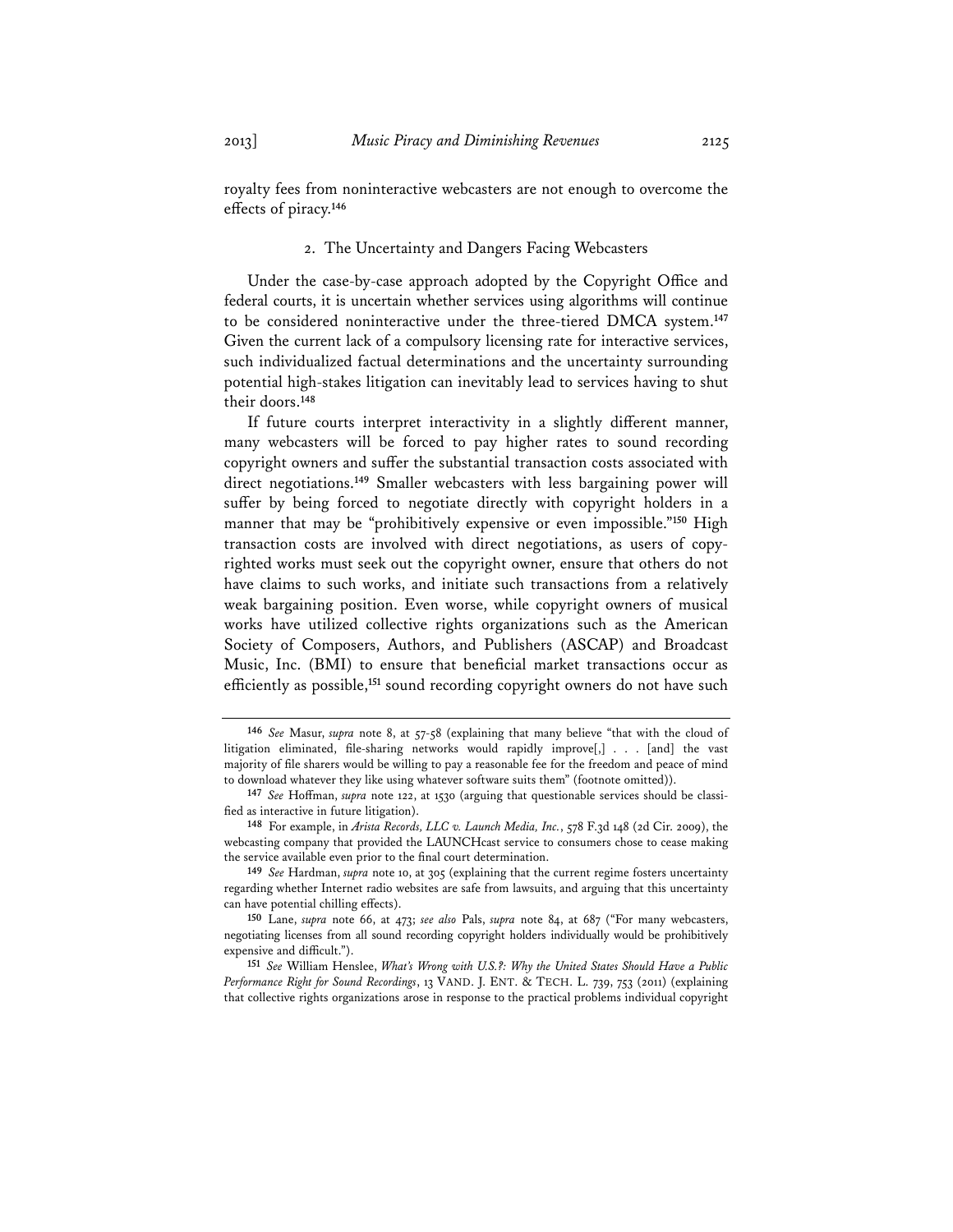collective rights organizations in place to help streamline direct negotiations in the world of webcasting.**<sup>152</sup>**

As a result, future webcasting companies may stop pushing the boundaries of interactivity and simply pursue noninnovative, noninteractive webcasting forms. Internet radio broadcasters may face negotiating costs that are so high that they cannot provide highly customizable webcasting to online music listeners at affordable rates. Recording artists and record labels will inevitably suffer as legal personalized services become more expensive for consumers to access; music listeners will recognize the increased costs and turn to the many convenient and available forms of pirated music services available on the Internet today.**153** Thus, in order to ensure that the recording industry enjoys rising revenues and profits in the future, a solution is needed that effectively aligns the interests of sound recording owners, distributors, and users.

# IV. THE DEVELOPMENT OF THE NONINTERACTIVE WEBCASTING ROYALTY RATE

In order to propose an efficient solution to the problems and uncertainty facing the music industry today, it is important to understand the mistakes that have been made in relation to the establishment of the compulsory licensing rate for eligible and qualifying noninteractive webcasters.

Since the first recognition of a limited sound recording performance right in 1995, webcasters have suffered from a severe imbalance in negotiating power between themselves and record labels.**154** Normally under the Copyright Act, individuals must directly negotiate with copyright owners to obtain licenses in such works. However, in several instances, the Copyright

owners faced in policing use of their works and collecting the royalties that they were entitled to); *see also* Broad. Music, Inc. v. Columbia Broad. Sys., Inc., 441 U.S. 1, 1 (1979) (holding that ASCAP and BMI do not violate antitrust laws, despite price fixing behavior, because of the superior efficiency such organizations provide).

**<sup>152</sup>** *See* Henslee, *supra* note 151, at 758 (explaining that the major collective rights organizations only collect and distribute royalties to songwriters and owners of publishing rights, not the performing artist); *see also* Hardman, *supra* note 10, at 296-97 (discussing the advantages of collective rights organizations and the benefits that they can provide from an economic standpoint). Since almost 85% of artists are represented by the three major record labels, there is, in some sense, a form of collective bargaining that occurs when services wish to acquire the rights to entire catalogues of music.

**<sup>153</sup>** *See also* Welsh, *supra* note 9, at 1508-09 (explaining that standard record label contracts often provide recording artists with little or no revenue from the sale of records and that consumers seek alternatives as a result).

**<sup>154</sup>** *See* Day, *supra* note 48, at 191 (describing the years following the passage of the DPRSRA as an "uphill battle" for both webcasters and copyright owners).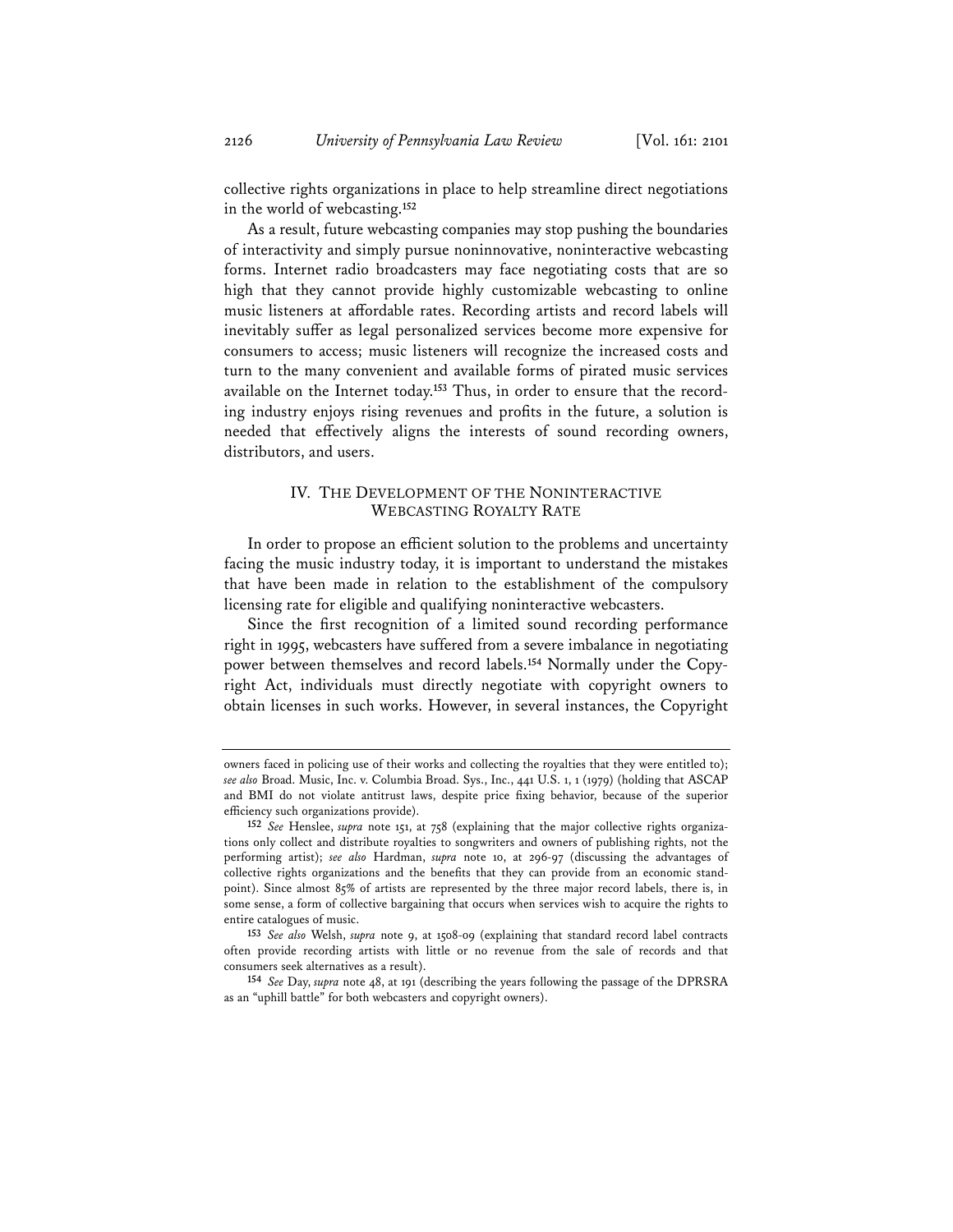Act supersedes copyright law's reliance upon market mechanisms and private bargaining by establishing compulsory licenses.**<sup>155</sup>** Of particular relevance to this Comment is the compulsory license established under 17 U.S.C.  $\S$  114, which, as previously explained, only applies to certain operators of noninteractive digital transmission services.

Compulsory licensing, and the preemption of a copyright owner's control over the use of his or her work, is primarily justified on economic grounds. These licenses benefit owners and users by reducing the high transaction costs associated with private license bargaining. In fact, transaction costs can reach a level so high that beneficial and utility-increasing negotiations will not take place at all; this can result in market failures that have the potential to impoverish copyright owners, desired users, and consumers at the same time.**<sup>156</sup>** Ideally, a proper statutory licensing scheme will increase net revenues for both users and creators of copyrighted works, which will facilitate the circulation of these works to the public. The establishment of a satisfactory and workable royalty rate, however, is anything but easy, and often results in bitter disputes and lengthy legal proceedings.

Today, compulsory licenses for sound recordings under § 114 are administered by the Copyright Royalty Board (CRB), which is comprised of specialized judges that are appointed by the Library of Congress.**<sup>157</sup>** Yet the establishment of the current compulsory license for noninteractive webcasters may have been the longest and most bitterly battled of all the compulsory licenses established under the Copyright Act.

# A. *Copyright Arbitration Royalty Panel Proceedings*

The DMCA amendments to  $\S$  114 of the Copyright Act initially attempted to establish the compulsory licensing rate by providing for a voluntary negotiation period within which copyright holders and webcasters

**<sup>155</sup>** *See* 17 U.S.C. § 111(c) (2006) (establishing a statutory license in secondary transmissions by cable television systems); *id.* § 112(e) (establishing a statutory license for ephemeral recordings used to facilitate digital transmissions); *id.* § 115(a) (allowing for the reproduction and distribution of phonorecords of nondramatic musical works, including authorized digital phonorecord delivery of such musical works); *id.* § 118(b)(4) (permitting the use of certain copyrighted works by noncommercial broadcasting entities); *id.* § 119(a)(1) (allowing satellite retransmissions to the public for private viewing); *id.* § 122(a) (establishing a statutory license for satellite retransmissions of local television stations' broadcasts into the local markets).

**<sup>156</sup>** *See* Antonio Cordella, *Does Information Technology Always Lead to Lower Transaction Costs?*, Global Cooperation in the New Millennium 855 (The 9th European Conference on Information Systems, June 27, 2001), *available at* http://is2.lse.ac.uk/asp/aspecis/20010024.pdf ("IT is a powerful tool to support the economic system because it makes more information available so that the uncertainty faced is reduced and hence the transaction costs are lowered.").

**<sup>157</sup>** *See* 17 U.S.C. § 114(f) (2009) (describing the licensing process).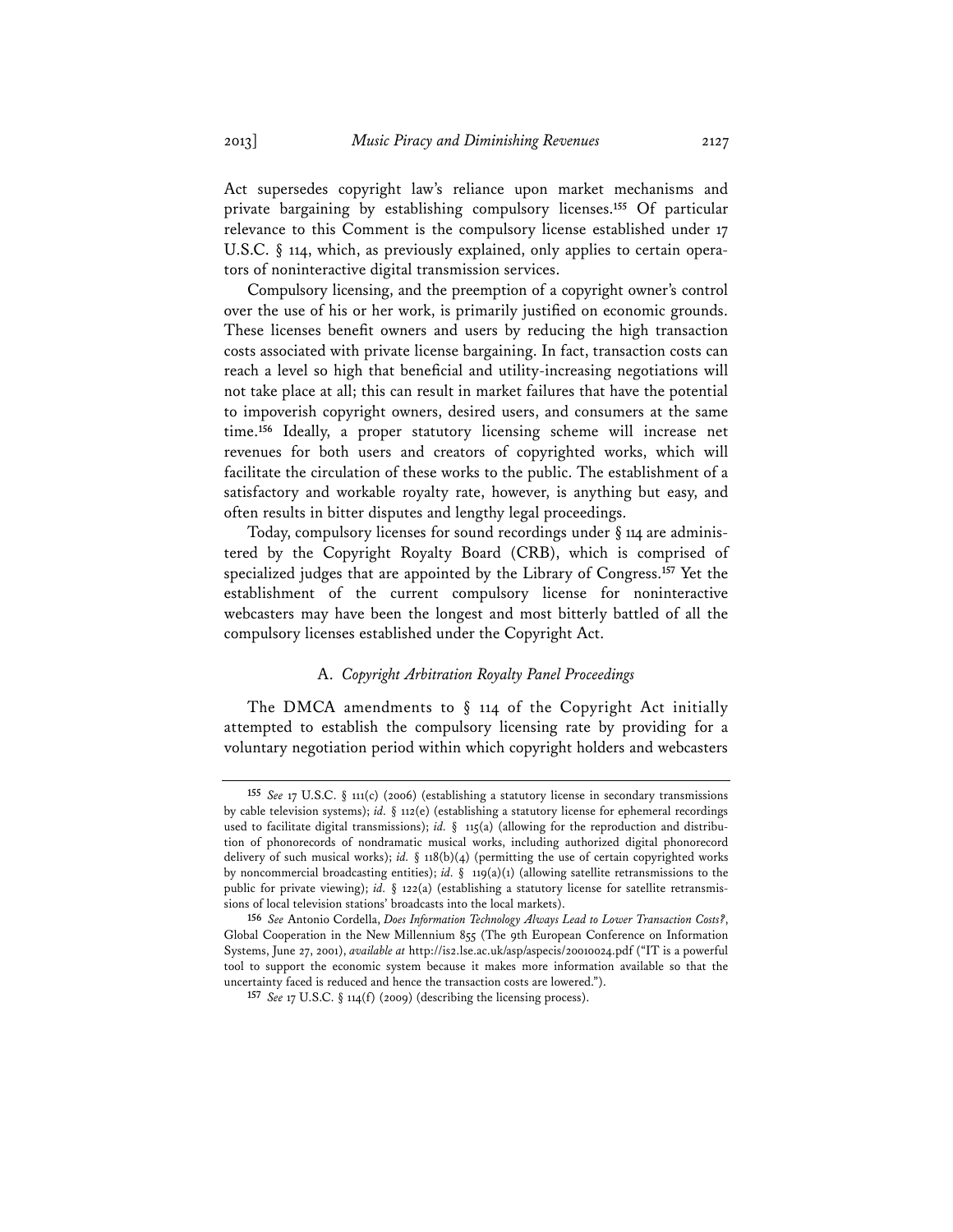could set the binding rate through market mechanisms.**<sup>158</sup>** Only if these negotiations broke down would the Copyright Arbitration Royalty Panel (CARP) utilize its congressionally vested arbitration power to "establish rates and terms that most clearly represent the rates and terms that would have been negotiated in the marketplace between a willing buyer and seller."**<sup>159</sup>** CARPs were established in 1993 through the Copyright Royalty Tribunal Reform Act, which eliminated the Copyright Royalty Tribunal (CRT)—the body that had been in place to administer compulsory licenses since the 1976 Copyright Act.**160** Therefore, in 1999, when voluntary negotiations broke down between webcasters and the RIAA, which represented the major record labels and had been vested with the power to collectively bargain on behalf of sound recording copyright owners, CARP proceedings were utilized for the first time in relation to sound recordings.**<sup>161</sup>**

CARP established the compulsory license for certain digital sound recording transmissions in order to reduce the transaction costs associated with establishing acceptable rates, while shifting the costs of administering such statutory licenses to copyright owners and users.**<sup>162</sup>** Webcasters were required to pay royalties on a per-performance basis, at a rate of seven-hundredths of a cent per performance for commercial webcasters and a lower rate of twohundredths of a cent per performance for noncommercial webcasters.**<sup>163</sup>** In other words, the webcaster was required to pay these amounts to the relevant sound recording copyright owner each and every time a song was played.**<sup>164</sup>**

**<sup>158</sup>** *See* Day, *supra* note 48, at 188-91 (providing a detailed history of the compulsory licensing rate proceedings).

**<sup>159</sup>** 17 U.S.C. § 114(f)(2)(B); *see also* Duvall, *supra* note 11, at 272 ("The rates and terms set by the CARP were to distinguish among the different types of services and the degree to which the use of the service increased or decreased the purchases of physical phonorecords (CDs, tapes) by consumers.").

**<sup>160</sup>** Copyright Royalty Tribunal Reform Act of 1993, Pub. L. No. 103-198, 107 Stat. 2304 (1993).

**<sup>161</sup>** *See* Day, *supra* note 48, at 188.

**<sup>162</sup>** *See* Robert P. Merges, *Compulsory Licensing vs. the Three "Golden Oldies": Property Rights, Contracts, and Markets*, THE CATO INSTITUTE, Policy Analysis No. 508 (Jan. 15, 2004) 1, *available at* http://www.cato.org/pub\_display.php?pub\_id=1366 ("Compulsory licensing seems to pay off big in the short term by reducing the need for individual buyers to locate, negotiate with, and pay individual sellers. Compulsory licensing supposedly addresses the 'market failure' of high transaction costs.").

**<sup>163</sup>** *See In re* Rate Setting for Digital Performance Right in Sound Recording & Ephemeral Recordings, Docket No. 2000-9 CARP DTRA 1 & 2 (Feb. 20, 2002), *available at* http://www. copyright.gov/carp/webcasting\_rates.pdf (upheld by the Librarian of Congress on review).

**<sup>164</sup>** These rates were heavily based upon the recent private agreement between the RIAA and Yahoo!, which was believed to represent a voluntary market transaction between a willing buyer and seller. For more information, see Duvall, *supra* note 11, at 274.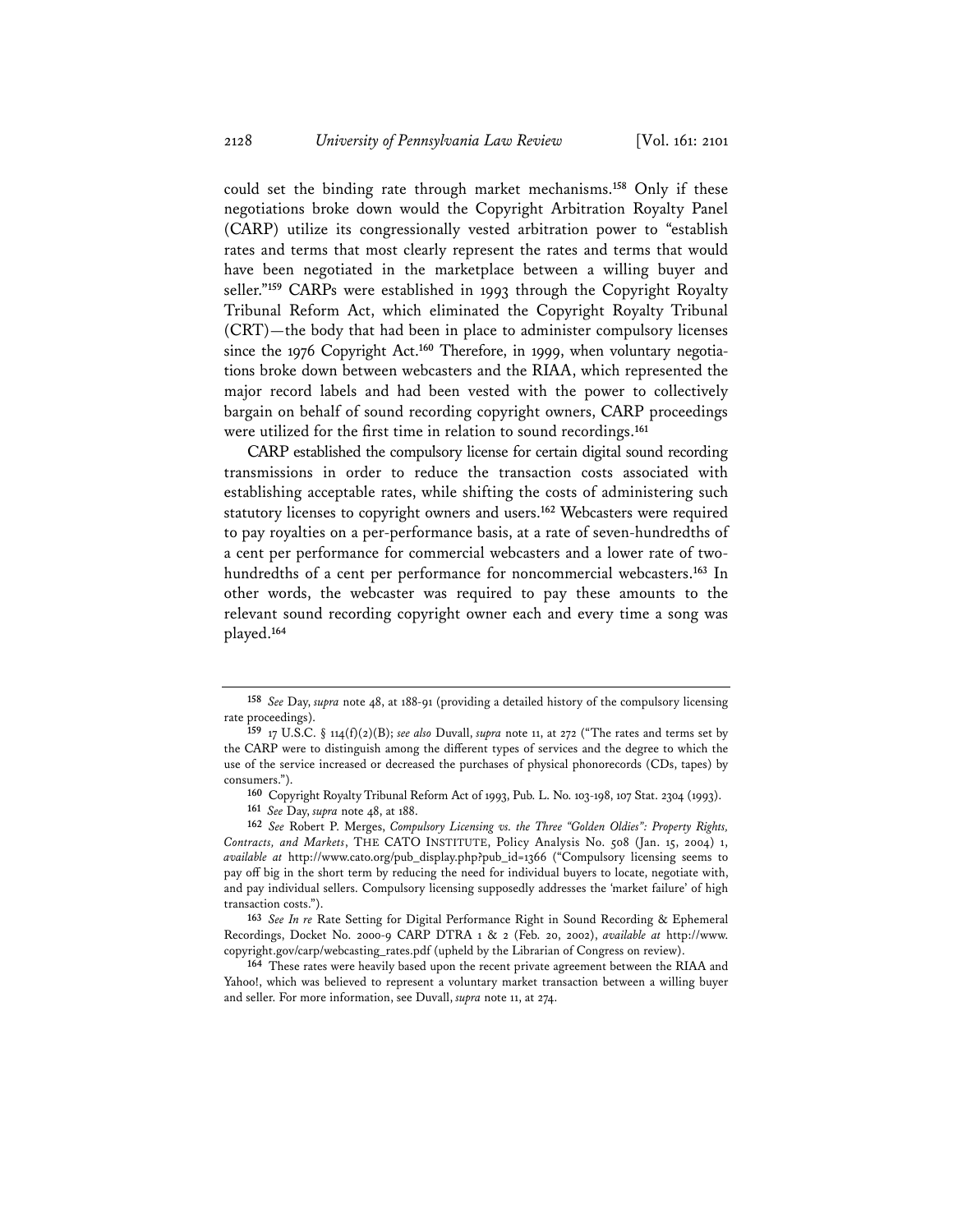These rates, however, garnered extreme opposition and forced many smaller streaming services out of business.**<sup>165</sup>** Though the rates were based on a voluntary market transaction between Yahoo! and the RIAA, smaller webcasters did not have the same business structure, capabilities, or resources as Yahoo!, and thus they were subjected to royalty rates that they could not pay while still making a profit. As a result, a wide variety of webcasters began to lobby Congress for assistance, arguing that CARP's decision threatened the viability of the webcasting industry as a whole.**<sup>166</sup>**

Accordingly, Congress quickly passed the Small Webcaster Settlement Act of 2002, which authorized SoundExchange**<sup>167</sup>** to collectively bargain and enter into agreements with webcasters on behalf of all sound recording copyright owners and performers.**<sup>168</sup>** With additional time to negotiate, a compromise between SoundExchange and commercial webcasters was reached in December 2002.**169** An acceptable rate based upon a percentage of the webcaster's total revenue, rather than a per-performance structure, was established.**<sup>170</sup>**

Not only did this legislative compromise quell the objections of webcasters by creating a system based upon percentages of revenue, but also it satisfied recording artists because of the way in which royalty fees would be distributed.**<sup>171</sup>** As long as the statutory requirements were satisfied and a service remained noninteractive, the established royalties would be collected

**<sup>165</sup>** *See* Day, *supra* note 48, at 188 (explaining that there was an extreme backlash after the CARP royalty rates were announced).

**<sup>166</sup>** *See* Duvall, *supra* note 11, at 275 (explaining that "[m]any webcasters staged a 'Day of Silence' to protest the new fees and accounting procedures").

**<sup>167</sup>** SoundExchange is a nonprofit collective rights organization established by Congress as the sole entity responsible for the administration, collection, and dispersal of sound recording royalties to artists who register. For a more detailed discussion of SoundExchange's history and responsibilities, see Masur, *supra* note 8, at 48.

**<sup>168</sup>** *See generally* Small Webcaster Settlement Act of 2002, Pub. L. No. 107-321, 116 Stat. 2780 (codified as amended throughout the Copyright Act).

**<sup>169</sup>** *See* Notification of Agreement Under the Small Webcaster Settlement Act of 2002, 67 Fed. Reg. 78,510, 78,511 (Dec. 24, 2002) (maintaining a flat annual fee for noncommercial webcasters while establishing a royalty rate for commercial webcasters between eight and twelve percent of revenue from 1998 to 2004).

**<sup>170</sup>** *See* Kellen Myers, Note, *The RIAA, the DMCA, and the Forgotten Few Webcasters: A Call for Change in Digital Copyright Royalties*, 61 FED. COMM. L.J. 431, 448 (2009) (detailing the specific percentages of revenue and flat fees to be paid under the agreement).

**<sup>171</sup>** *See* Duvall, *supra* note 11, at 277 (explaining that there were many benefits provided by the Small Webcasters Settlement Act of 2002 as compared to the CARP royalty rates). *But see* Hardman, *supra* note 10, at 296 (explaining that record labels prefer direct negotiations because the current statutory license scheme demands that up to fifty percent of royalties be given to performing artists).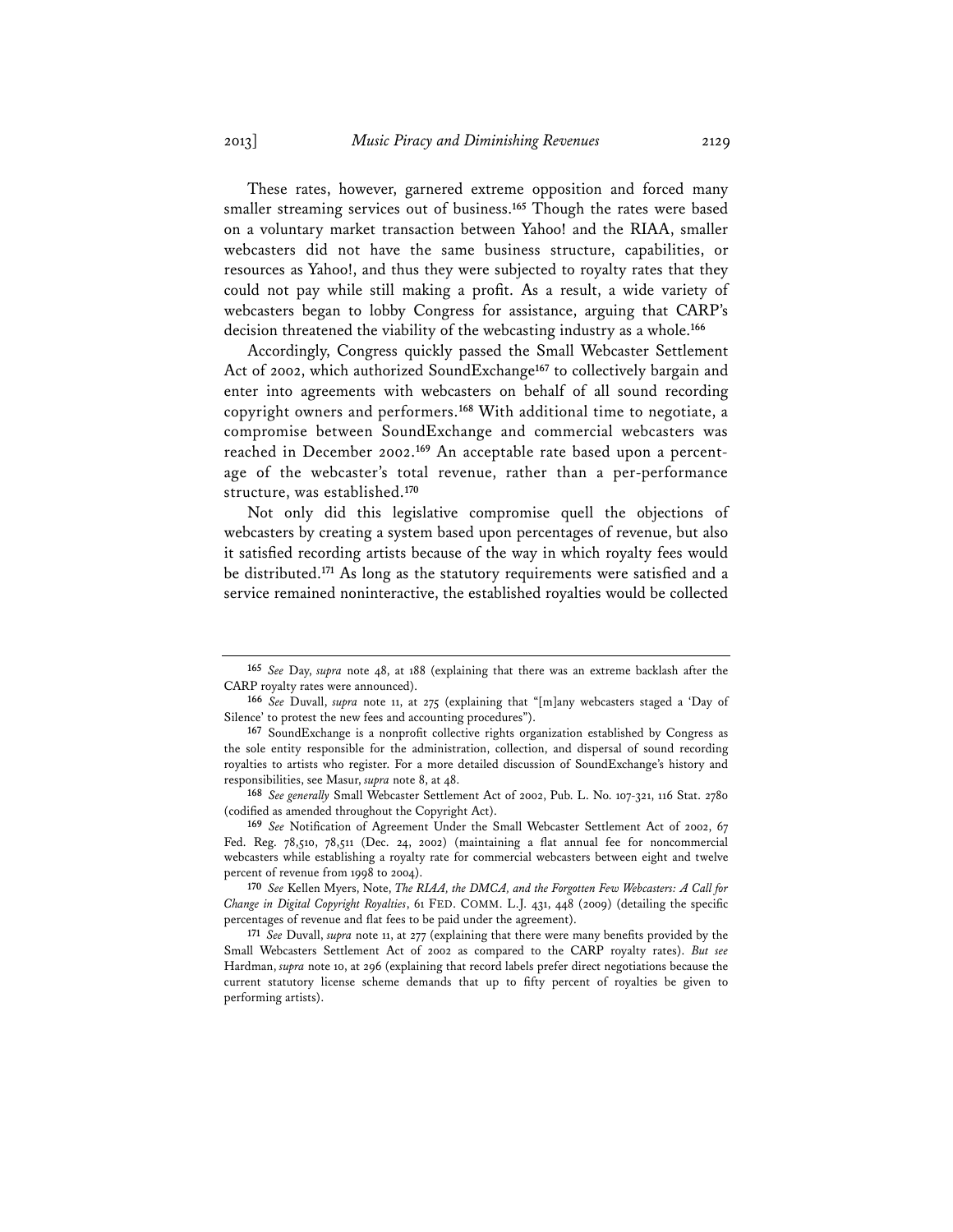from webcasters by SoundExchange.**<sup>172</sup>** After collecting payments from webcasters, SoundExchange would distribute fifty percent of the royalties to the sound recording copyright holder, forty-five percent of the royalties to the recording artist performing the digital sound recordings, and the remaining five percent of the royalties to the collective agencies for nonfeatured musicians and vocalists.**173** Though the specific terms of this compromise were not precedential, Congress effectively delegated negotiating power to SoundExchange to set an industry-wide rate for all copyright holders and recording artists. This ensured that royalties were collected as efficiently as possible.**<sup>174</sup>**

# B. *The CRB Proceedings*

As was the case with the CRT proceedings, however, CARP proceedings were criticized as too lengthy and expensive.**<sup>175</sup>** Not only were decisions unpredictable and inconsistent, but also they had been found to occasionally threaten the survival of participants on one side of the dispute.**<sup>176</sup>** In fact, many Internet radio stations ended their streams after learning how burdensome and expensive it would be to pay sound recording royalties in addition to the compulsory licensing rate required for songwriters and composers.**<sup>177</sup>** Therefore, in 2004, Congress enacted the Copyright Royalty and Distribution Reform Act, which permitted the Librarian of Congress to appoint three full-time Copyright Royalty Judges (CRJs) to the newly formed CRB.**<sup>178</sup>**

**<sup>172</sup>** *See* 17 U.S.C. § 114(g)(2) (2006) (vesting the organization with such responsibilities); *see also About*, SOUNDEXCHANGE, http://www.soundexchange.com/about (last visited May 6, 2013) (providing background information on the collective agency).

**<sup>173</sup>** *See* 17 U.S.C. § 114(g)(2)(A)-(D) (establishing the specific formula for royalty payments).

**<sup>174</sup>** *See The Numbers*, SOUNDEXCHANGE, http://soundexchange.com/about/the-numbers (last visited May 6, 2013) (stating that the organization has distributed over \$1 billion in royalties); *see also* Mary LaFrance, *From Whether to How: The Challenge of Implementing a Full Public Performance Right in Sound Recordings,* 2 HARV. J. SPORTS & ENT. L. 221, 225 (2011) (revealing that SoundExchange has also entered into reciprocal agreements with collective rights organizations in the United Kingdom, the Netherlands, Brazil, Spain, and Mexico to collect royalties owed to U.S. copyright owners); Myers & Howard, *supra* note 35, at 240 (explaining that royalty payments to the record industry are continuing to rise, even as music sales continue to decline). *But see* Day, *supra* note 48, at 198 (estimating that over \$600 million in royalties have gone uncollected because of international reciprocity requirements).

**<sup>175</sup>** *See* H.R. REP. NO. 108-408, at 18 (2004) (explaining that CARP arbitrators were unable to render acceptable decisions due to a lack of expertise).

**<sup>176</sup>** *See id.* (criticizing the rate determinations because they "frequently reflect either a 'content' or 'user' bias").

**<sup>177</sup>** *See* Myers, *supra* note 170, at 449 (explaining that WebRock.net, CyberRadio2000, and Clear Channel all stopped broadcasts of their stations following the agreement).

**<sup>178</sup>** Copyright Royalty and Distribution Reform Act of 2004, Pub. L. No. 108-419, 118 Stat. 2341, 2341 (codified as amended throughout the Copyright Act).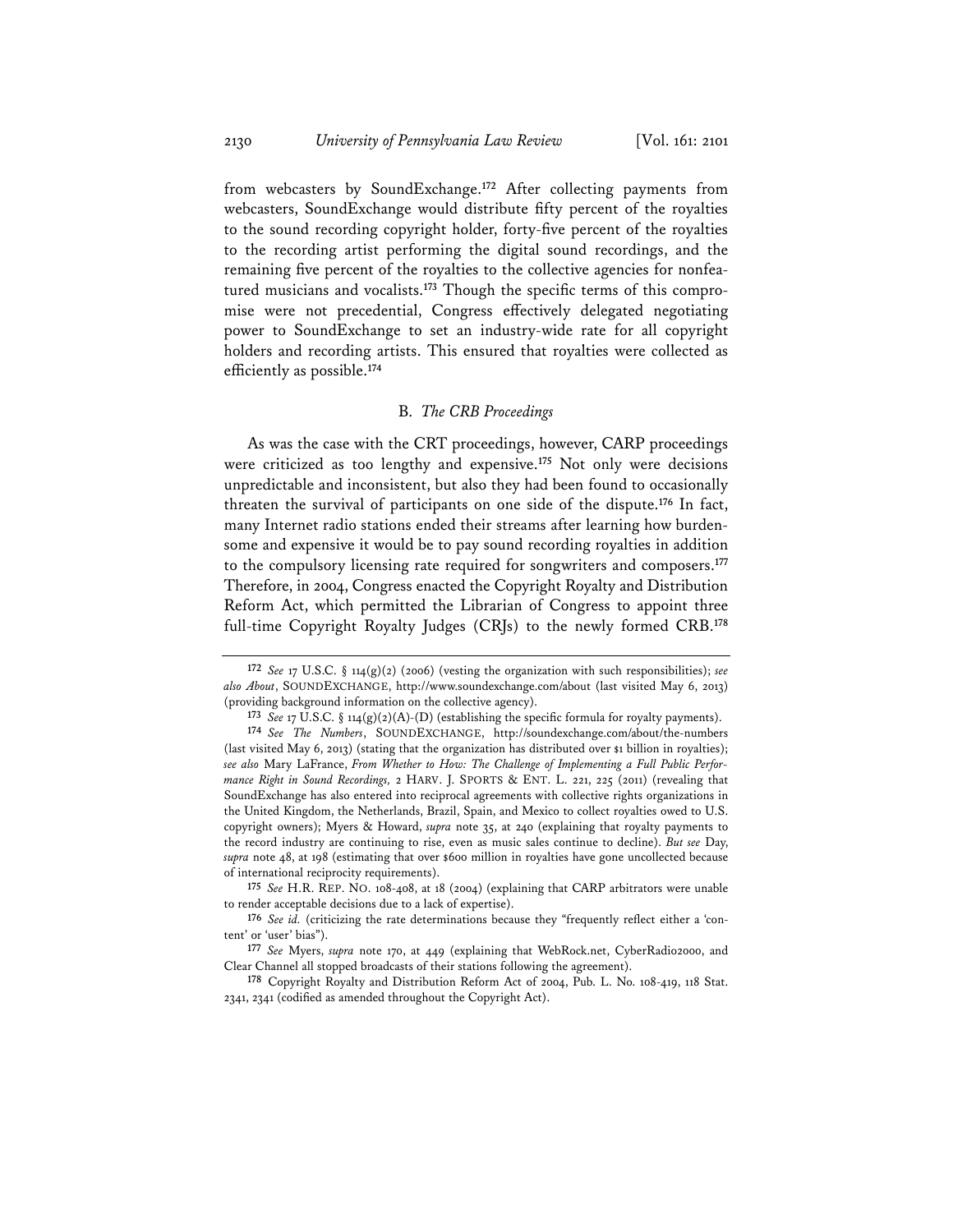Importantly, one of the main objectives of the CRB was to "maximize the availability of creative works to the public."**<sup>179</sup>**

The initial intention of the new proceedings was to set a royalty rate for sound recordings through voluntary negotiation.**<sup>180</sup>** Webcasters and record labels, however, were yet again unable to agree upon an acceptable rate. Therefore, on May 1, 2007, the CRB established the royalty rate for the 2006–2010 licensing period by once again utilizing the "willing buyer and seller" model.**<sup>181</sup>** Employing the calculation procedures commonly used in voluntary transactions between interactive webcasters and record labels, the CRB chose to require noninteractive webcasters to pay on a perperformance basis at an escalating rate ranging from eight-hundredths of a cent in 2006 to nineteen-hundredths of a cent in 2010.**<sup>182</sup>**

Despite the newly formed CRB's methodology, almost every digital sound recording broadcaster voiced fierce opposition.**<sup>183</sup>** Both large and small webcasters alike predicted that the CRB rates would result in the demise of Internet radio and force almost every webcaster out of business.**<sup>184</sup>**

**182** *See* Digital Performance Right in Sound Recordings and Ephemeral Recordings, 72 Fed. Reg. at 24,084.

**183** *See* Day, *supra* note 48, at 190 (describing the hostile reaction as "immediate and dramatic").

**<sup>179</sup>** *See id.*; 17 U.S.C. § 801(a)-(b) (2004). Other stated objectives included balancing the interests of the copyright owner and user and minimizing disruptions of current industry practices and business models. *See generally* 17 U.S.C. § 802.

**<sup>180</sup>** *See* Day, *supra* note 48, at 189-90 (discussing in detail the progression of the first CRB rate-setting procedures).

**<sup>181</sup>** *See* Digital Performance Right in Sound Recordings and Ephemeral Recordings, Final Rule and Order, 72 Fed. Reg. 24,084 (May 1, 2007) (codified at 37 C.F.R. pt. 380) (upheld on appeal in Intercollegiate Broad. Sys., Inc. v. Copyright Royalty Bd., 571 F.3d 69 (D.C. Cir. 2009)); *see also* Cassondra C. Anderson, Note, *"We Can Work It Out:" A Chance to Level the Playing Field for Radio Broadcasters*, 11 N.C. J.L. & TECH. 72, 79 (2010) ("CRB judges look only at the perceived economic value of the sound recording when making their decision. . . . [T]hey are not concerned with balancing the competing considerations of charging a fair rate against providing goods to the public." (footnote omitted) (internal quotation marks omitted)).

**<sup>184</sup>** *See* Duvall, *supra* note 11, at 280-81 ("Smaller webcasters, like Bill Goldsmith from Radio Paradise, were facing bills of up to 125 percent of their yearly income . . . ."); Stephenson, *supra* note 16, at 403 ("The mood of webcasters was summed up by [the CEO] of Pandora . . . in his statement that he was 'not aware of any Internet radio service that believes they can sustain a business at the rates set by [the CRB's] decision.'" (citing Louis Hau, *Will Web Radio Get Turned Off?*, FORBES, Mar. 7, 2007, http://www.forbes.com/2007/03/06/radio-internet-ruling-tech-cx\_lh\_0307radio .html)); Tim Westergren, *RIAA's New Royalty Rates Will Kill Online Radio!!*, PANDORA (Mar. 6, 2007, 12:49 AM), http://blog.pandora.com/pandora/archives/2007/03/riaas-new-royal.html ("The RIAA has effectively convinced [the CRB] to establish rates that make online radio a nonviable business."). Some larger webcasters estimated that under the 2006–2010 compulsory licensing rates, they would be required to pay between 50% and 70% of annual revenues in sound recording performance royalties alone. *See Performance Rights Act: Hearing on H.R. 4789 Before the Subcomm. on Courts, the Internet, and Intellectual Prop. of the H. Comm. on the Judiciary*, 110th Cong.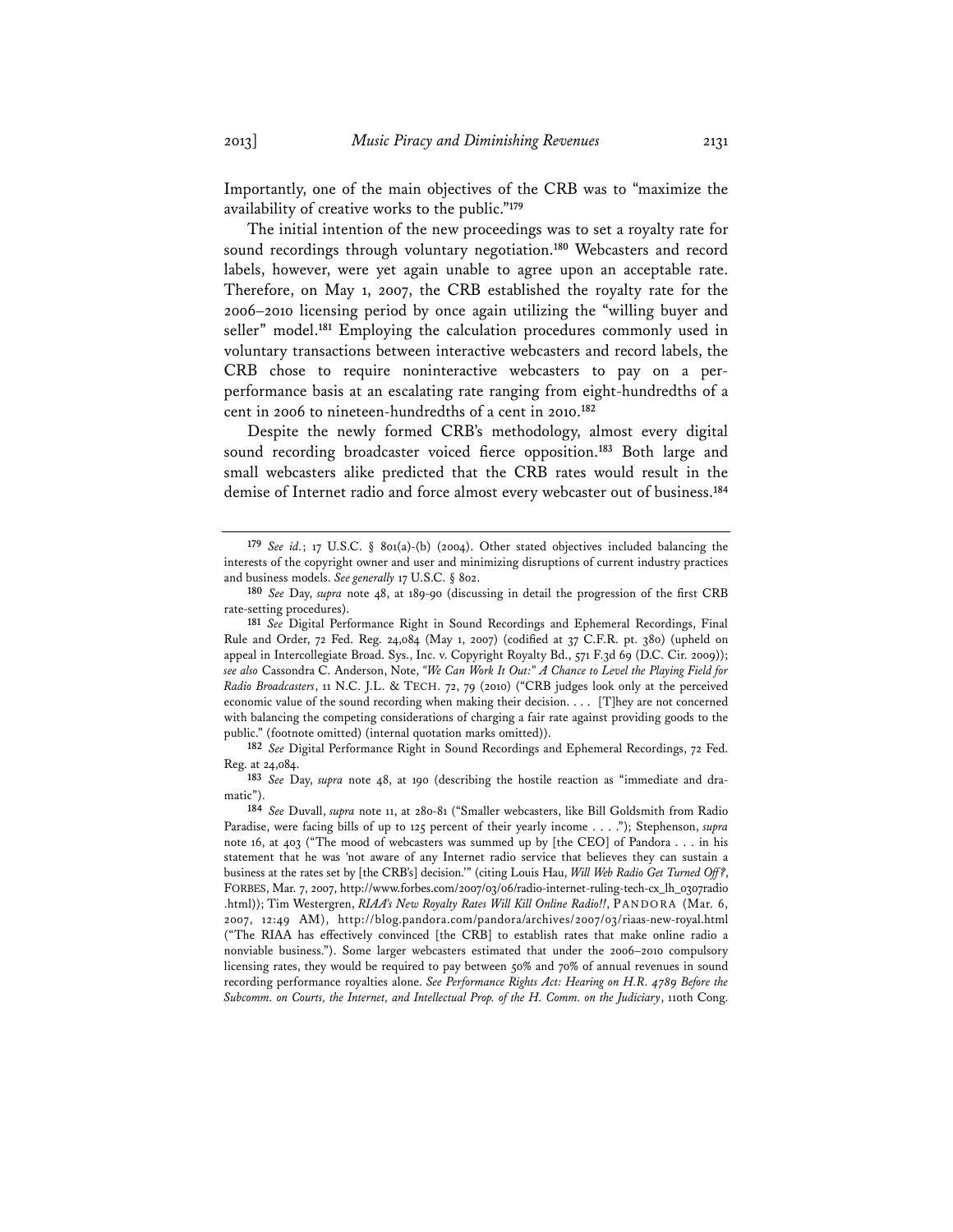Thus, it seemed evident that the CRB once again disfavored the interests of webcasters in the arbitration proceedings,**<sup>185</sup>** which would threaten the survival of Internet radio and, in the process, a valuable form of revenue for the recording industry.**<sup>186</sup>**

In light of this opposition, Congress swiftly enacted the Webcaster Settlement Act of 2008, permitting further negotiations between the Digital Media Association (DiMA), which represented webcasters,**<sup>187</sup>** and SoundExchange.**<sup>188</sup>** After negotiations reached a stalemate, SoundExchange finally entered into an agreement with three individual webcasters, which established acceptable royalty rates through 2015.**<sup>189</sup>** Other noninteractive commercial webcasters were permitted to opt in to the terms of the agreement should they choose to do so.**<sup>190</sup>** For the most part, webcasters who opted in to the agreement paid the standard rate of twentyfive percent of annual revenue in royalties.**<sup>191</sup>**

The July 2009 agreement serves as the most recent example of the preference for a percentage of revenue scheme, rather than a per-performance fee, to ensure that webcasters are not forced to pay royalties in excess of

<sup>160 (2008) (</sup>statement of Pandora representatives); Duvall, *supra* note 11, at 281 (explaining that "larger webcasters like Pandora . . . could have a royalty bill of \$2 billion just for one year"); *see also* Myers, *supra* note 170, at 451 (explaining that the CRB royalty rate would make webcasters pay between 50 and 1000 % of their total annual revenue).

**<sup>185</sup>** *See* Stephenson, *supra* note 16, at 407 ("As a unified voice for copyright owners, SoundExchange is able to present a more forceful message of its needs and requirements before the Copyright Royalty Board. Copyright users, however, have divergent interests that dilute their message before the Board.").

**<sup>186</sup>** *See* Myers, *supra* note 170, at 444 (providing an example where fractional differences in the royalty rate can equate to millions of dollars in extra costs or revenues per year); Stephenson, *supra* note 16, at 399 ("The large volume of musical performances used by webcasters results in a situation where fractions of a cent per performance may make the difference between the viability of a commercial webcaster or its demise." (footnote omitted)); *see also* Day, *supra* note 14, at 75-76 (explaining that record labels and their investments provide a "ripple effect" across the economy by purchasing services from others involved in the music industry and buying advertising space from a variety of media companies). *But see* Duvall, *supra* note 11, at 279 (setting forth reasons why the CRB chose a per-performance rate rather than a revenue-based rate).

**<sup>187</sup>** *See* Stephenson, *supra* note 16, at 398 (explaining that DiMA is an organization focused upon promoting and ensuring "business model innovation for commercial webcasters").

**<sup>188</sup>** *See generally* The Webcaster Settlement Act of 2008, Pub. L. No. 110-435, 122 Stat. 4974 (codified as amended throughout the Copyright Act).

**<sup>189</sup>** *See* Dan Wilson, *Internet Radio Agreement Reached Between SoundExchange and Webcasters*, BEST SYNDICATION (July 7, 2009), http://www.bestsyndication.com/?q=20090707\_ soundexchange\_music\_rights\_pandora.htm (explaining that the agreement permitted payment of a discounted CRB-based per-song rate or twenty-five percent of annual revenue).

**<sup>190</sup>** *See* Hoffman, *supra* note 122, at 1527 (clarifying that essentially all webcasters, by opting in, could pay "the greater of twenty-five percent of gross revenues or a per-play rate that is heavily discounted from the default CRB per-play rate").

**<sup>191</sup>** *See id.* (explaining that there was a clear preference for the revenue-based option).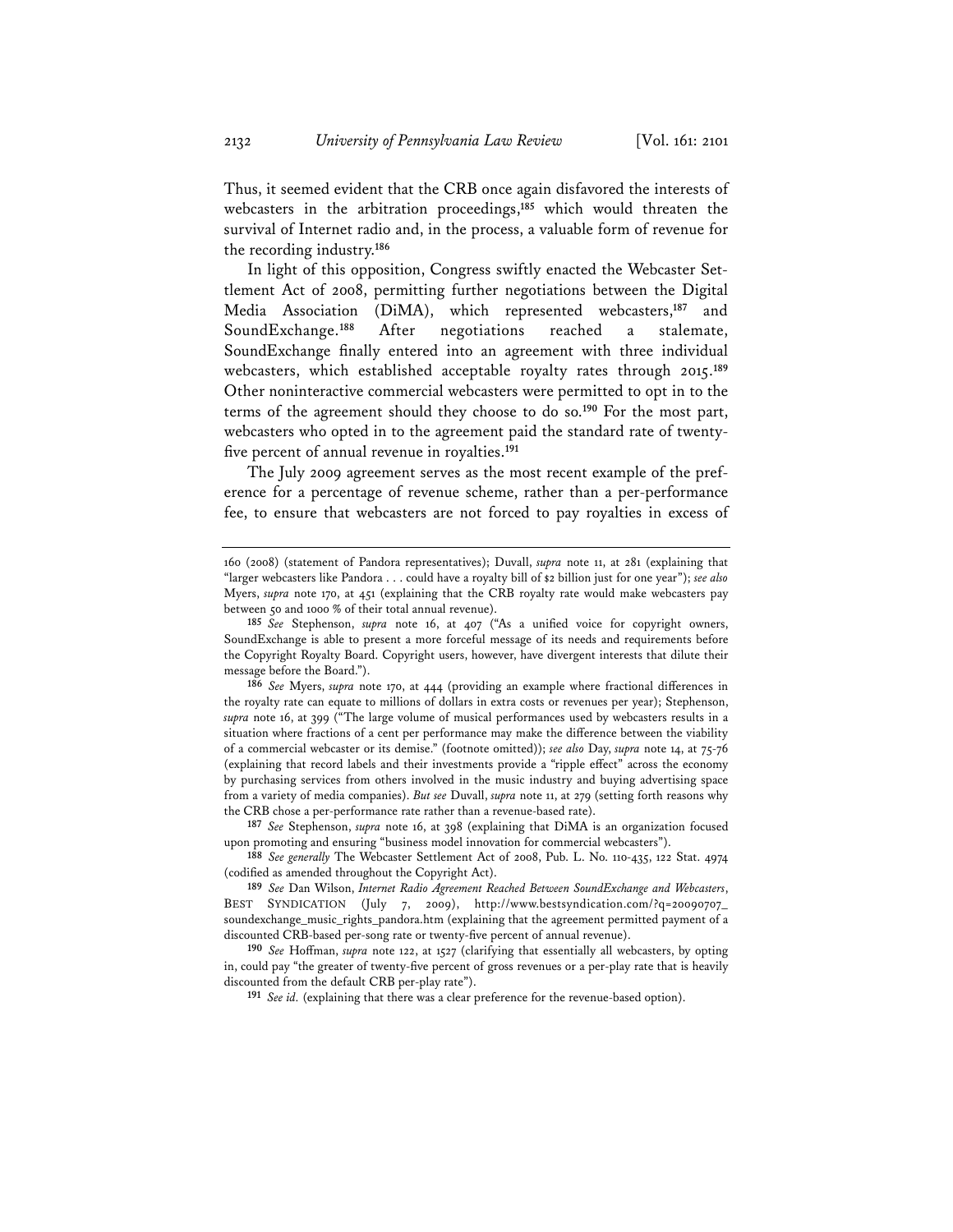yearly revenue.**<sup>192</sup>** After all, if webcasters are unable to provide their services to consumers due to escalating costs that outpace revenue, the statutorily established compulsory license provides sound recording copyright owners with less revenue than they would receive with these services in business.**<sup>193</sup>**

However, on January 5, 2011, the CRB once again convened and issued the current compulsory licensing rate for eligible and qualifying noninteractive webcasters,**194** which once again opted for a purely perperformance compulsory fee when setting the 2011 to 2015 royalty rates.**<sup>195</sup>** As commentators have noted, "[s]ince both the CRB's rates and the negotiated agreements terminate in 2015, the high statutory license rates and the CRB's questionable track record still loom as significant concerns for the future of webcasting."**<sup>196</sup>**

**<sup>192</sup>** *See id.* at 1522 (explaining that this movement occurred because "the existing rate structure has been thought to already be prohibitively expensive" (footnote omitted)).

**<sup>193</sup>** This statement assumes that these noninteractive services do not significantly displace album sales, and thus there would not be an increase in consumer album or song purchases once these webcasters went out of business.

**<sup>194</sup>** *See generally* Digital Performance Right in Sound Recordings and Ephemeral Recordings, 76 Fed. Reg. 13,026 (Mar. 9, 2011) (codified at 37 C.F.R. pt. 380).

**<sup>195</sup>** *Id.* With the July 2009 agreement in place, which extends through 2015, the CRB simply preferred to address the per-performance rate option included in the agreement, rather than take the initiative to statutorily provide for a revenue-based option that would apply to all webcasters. The CRB based the current per-performance rates on those already in effect for 2010, adjusting the figures upward by using the same escalation formula used for the 2006 to 2010 period. A gradual escalation was provided for each subsequent year, with 2015 requiring royalty payments from commercial noninteractive webcasters of \$0.0025 per performance. *See* Kevin Goldberg, *The Webcasters' Next Five-Year Plan*, COMMLAWBLOG (Dec. 19, 2010, 9:16 PM), http://www. commlawblog.com/2010/12/articles/intellectual-property/the-webcasters-next-fiveyearplan/ (providing a per-performance rate chart for the 2011 to 2015 period).

**<sup>196</sup>** Pals, *supra* note 84, at 688-89 (footnotes omitted). In response to these concerns, Pandora, Clear Channel, and other companies closely tied to music webcasting have founded the Internet Radio Fairness Coalition, "a collection of companies, trade associations and advocacy groups . . . that are throwing their weight behind bills that aim to lower the rates webcasters pay for the performance of sounds recordings." Glenn Peoples, *Pandora, Clear Channel, Others Form Advocacy Group for Lower Web Radio Payments; MusicFirst Pushes Back*, BILLBOARD (Oct. 25, 2012) http://www.billboard.com/biz/articles/news/1083273/pandora-clear-channel-othersform-advocacy-group-for-lower-web-radio. The group introduced the Internet Radio Fairness Act of 2012, legislation that was aimed at lowering webcaster royalties by replacing the CRB's "willing buyer and willing seller" standard with the guidelines used by satellite radio and cable broadcasters. Under these new guidelines, the royalty rate would be set after taking "into account the public interest, the return earned by copyright owners, the minimization of risk in the industry, and the interplay between creative contribution and capital investment." *Id.*; *see also* Internet Radio Fairness Act of 2012, H.R. 6480, 112th Cong. (2013). The bill, however, failed to gain the necessary support to be enacted and has thus been referred back to committee. *See* Peoples, *supra* (noting that "artists, music creators and other people wrote over 11,000 letters to Congress opposing the Internet Radio Fairness Act" in a single weekend).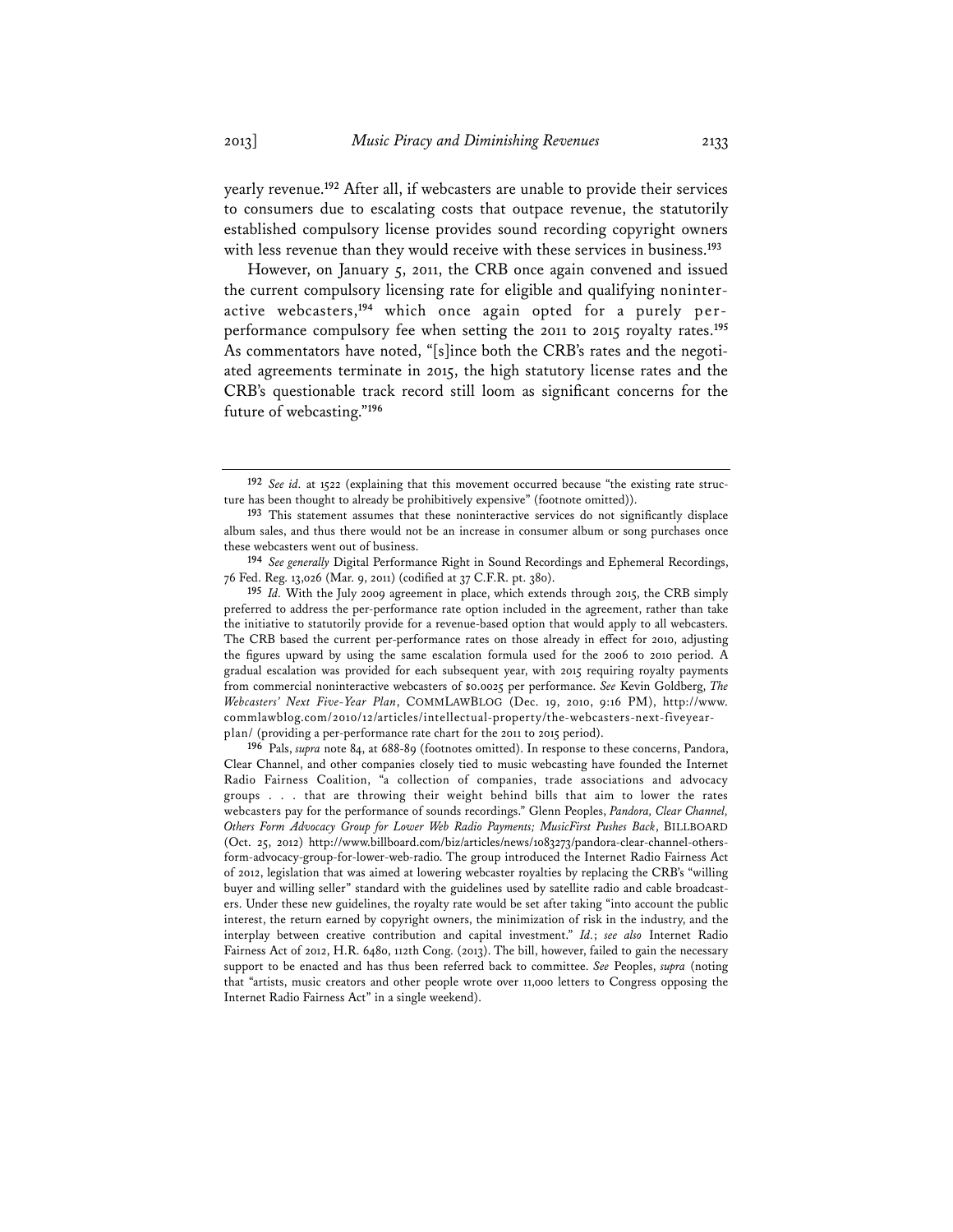In light of the tumultuous history of the  $\S$  114 compulsory license rate, it is imperative for Congress to recognize the superiority of a revenue-based system when establishing the proposed compulsory license rate for interactive webcasting.**<sup>197</sup>** The establishment of a higher compulsory licensing rate for interactive webcasters as compared to noninteractive webcasters can appease the concerns of both copyright owners and webcasters while simultaneously providing consumers with a greater supply and diversity of music tailored to more personalized interests. Most importantly, over time, a statutorily set compulsory license rate for interactive webcasters will incentivize record labels to embrace the digital distribution of music, allow sound recording copyright owners to capitalize on new streams of revenue, and drastically decrease music piracy in the digital age.

# V. ESTABLISHING COMPULSORY ROYALTIES FOR INTERACTIVE WEBCASTERS

The history of the public performance right in sound recordings shows that Congress has continued to tailor legislation and rate determinations to the overwhelming influence and power of the record labels. By adopting a more holistic view of the music industry and taking into account the interests of copyright holders, webcasters, and consumers as a whole, Congress can help overcome the resistance to change that the recording industry has displayed in recent years.**<sup>198</sup>**

#### A. *The Need for Revenue-Based Compulsory License Rates for All Webcasters*

The first step in the process is to recognize that the per-performance standard for the compulsory licensing rate established under 17 U.S.C. § 114 for noninteractive services should be abandoned. Once Congress recognizes that market forces have settled on a royalty figure in the range of twentyfive percent of annual revenue for noninteractive services, not only will

**<sup>197</sup>** *See* Duvall, *supra* note 11, at 291 (2008) ("The revenue-based model presumes that most services will survive; the current per performance rates do not.").

**<sup>198</sup>** *See* Pals, *supra* note 84, at 690 (stating that "[t]here are times when the music industry seems so nervous about the new challenges that digital technology poses that it forgets to take into account the positive influences new technology may have on the music industry"); Perritt, *supra* note 7, at 80 (explaining that "[record labels'] business processes and fixed costs were designed to succeed in the environment of the last quarter of the twentieth century, but have not been adjusted to fit current technology" (footnote omitted)).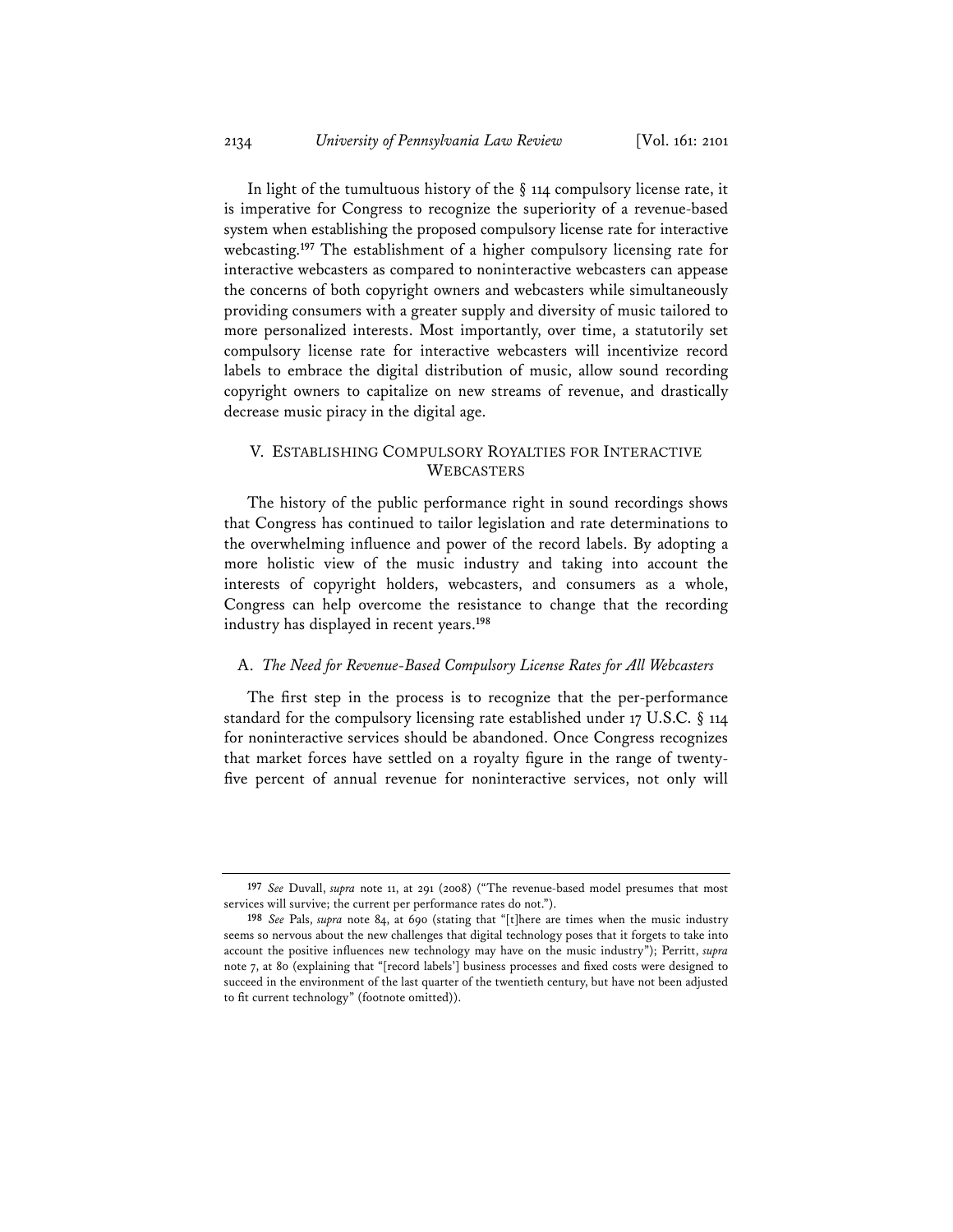noninteractive services be ensured a promising future,**<sup>199</sup>** but also a higher statutory rate for interactive services can easily be established as well.**<sup>200</sup>**

Under per-performance rates, more popular stations and webcasting services could face licensing fees that are "either an exorbitant percentage of or are greater than gross revenues."**<sup>201</sup>** As a result, Internet broadcasters may be forced to charge high monthly subscription fees to cover their operating costs. By doing so, these services risk losing their primary audience to illegal services that are capable of providing similar music selections and comparable online music services to consumers for free: "Some industry experts warn that if regulated webcasters are driven off the web, listeners are likely to turn to illegal services, which pay no royalties, or those who operate from overseas."**<sup>202</sup>**

A revenue-based model will ensure that licensing fees do not exceed gross revenues.**<sup>203</sup>** Webcasting services will no longer have to waste valuable resources in the courts litigating the definition of interactivity, as the implementation of a revenue-based compulsory license rate for both noninteractive and interactive webcasters will eliminate the high costs and burdens that this issue has imposed upon all parties in recent years. Instead of having the courts determine whether a service is interactive or noninteractive, the establishment of a royalty rate for interactive webcasters could shift the determination responsibility to the CRB.**<sup>204</sup>** This specialized panel,

**<sup>199</sup>** *See* Duvall, *supra* note 11, at 268 ("[I]f royalty rates are set too high for all but the largest webcasters to stay in business, the variety of music available will be severely restricted[,] . . . [and it would] destroy one of the last readily accessible sources of alternative, nonmainstream music." (footnote omitted)); Hardman, *supra* note 10, at 312-13 (explaining that the lack of a collective rights organization for sound recordings leads interactive webcasters to negotiate with record labels that own a greater number of copyrights and more mainstream music because transaction costs are lower with such owners).

**<sup>200</sup>** *See* Mike King, *How Does Spotify Pay Artists? Interview with Spotify's D.A. Wallach*, BERK-LEEMUSIC (Sept. 4, 2012), http://mikeking.berkleemusicblogs.com/2012/09/04/how-does-spotifypay-artists-interview-with-spotify%E2%80%99s-d-a-wallach (explaining that Spotify, an interactive webcaster that has thousands of contracts with artists and record labels, distributes 70 % of its annual revenues to copyright owners).

**<sup>201</sup>** Hoffman, *supra* note 122, at 1525. For a thorough discussion of the perverse incentives perperformance royalty rates create, see Duvall, *supra* note 11, at 268-70. Duvall provides detailed calculations based upon moderate estimates of interactive webcasting use by consumers to display how royalty fees can actually exceed the revenue webcasters can garner from advertising.

**<sup>202</sup>** Duvall, *supra* note 11, at 280 (citing Eliot Van Buskirk, *Royalty Hike Panics Webcasters*, WIRED (Mar. 6, 2007), http://www.wired.com/entertainment/music/news/2007/03/72879).

**<sup>203</sup>** *See, e.g.*, Small Webcaster Settlement Act of 2002, Pub. L. No. 107-321, 116 Stat. 2780, 2782 (2002) (specifying that "[a]ny such agreement for small commercial webcasters shall include provisions for payment of royalties on the basis of a percentage of revenue or expenses, or both").

**<sup>204</sup>** *See* Hardman, *supra* note 10, at 313-14 (discussing the advantages of establishing an interactive webcaster royalty rate).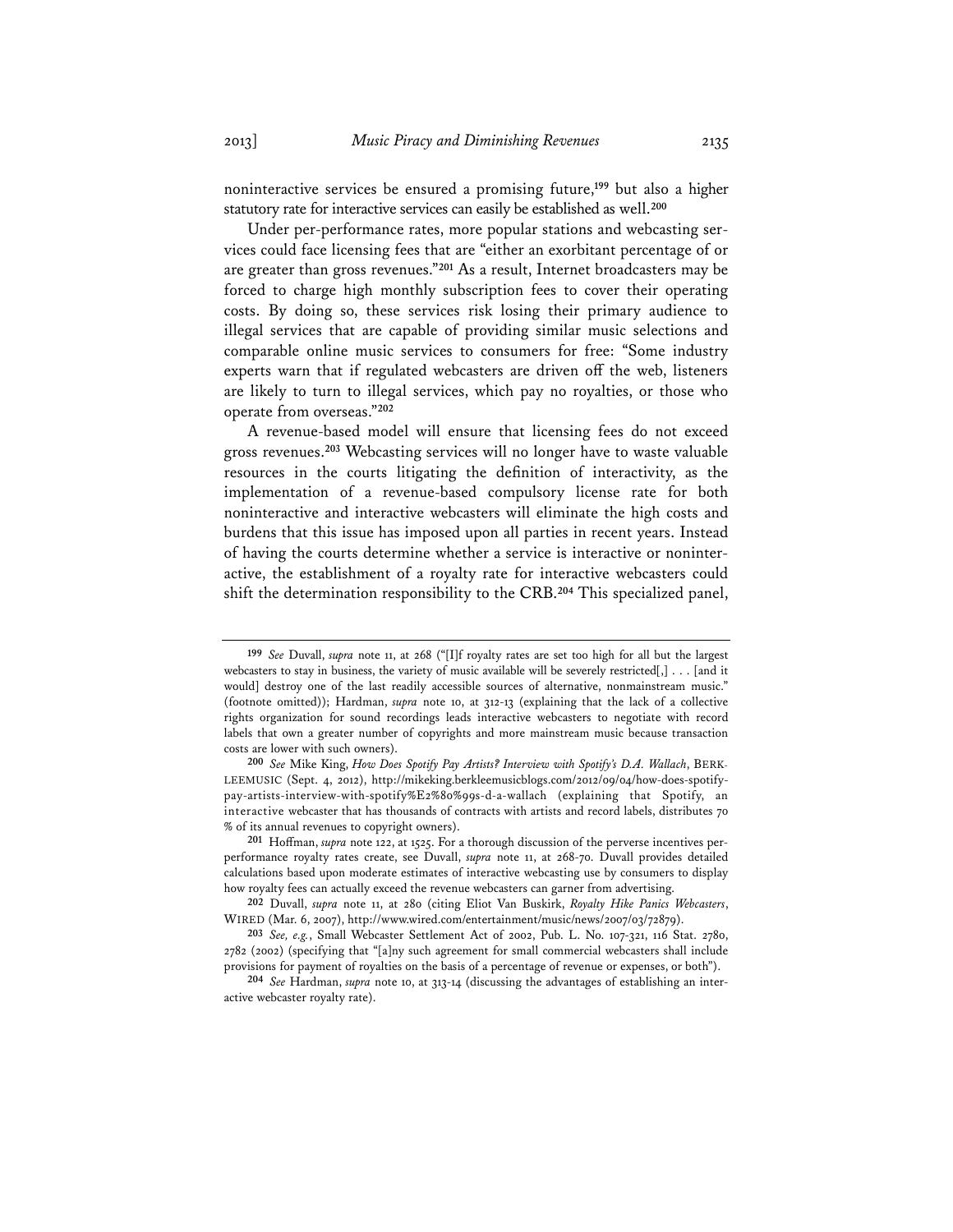which has already analyzed in depth the conflicting concerns and interests of participants in the webcasting industry, would be able to resolve important disputes on a more specialized level and with less cost to the parties involved.**<sup>205</sup>** In the process, the chilling effect that webcasters have recently experienced would be drastically reduced as the CRB determinations would not create the high-stakes litigation that currently occurs under § 114. Under the new structure, the CRB "would not need to decide whether a license should issue—only at what price."**<sup>206</sup>**

With webcasting costs lowered, Internet broadcasters will have the ability to be more creative and aggressive in the formats and functions of their services, providing consumers with a greater variety of music and a greater degree of control over their musical experiences. This should generally drive more consumers to use webcasting, averting them from obtaining pirated music through illegal downloads and P2P networks. As more and more consumers utilize these webcasting services, advertising revenues will increase. Ultimately, this will lead to greater revenues for record labels, so long as the compulsory license rates are structured in such a way as to provide webcasters with the ability to pay copyright owners a predetermined percentage of their annual revenues.

#### B. *Proposed Compulsory License Rate for Interactive Webcasters*

To establish a revenue-based compulsory license for interactive webcasters, Congress needs only slightly to amend the tripartite system established under 17 U.S.C § 114. Terrestrial radio broadcasters should remain exempt from compensating sound recording copyright owners for broadcasting their works. Additionally, noninteractive webcasters should continue to pay a compulsory license rate to SoundExchange, but only as a percentage of revenue. Finally, Congress should establish a revenue-based compulsory rate for interactive webcasters.

Under this proposed structure, interactive webcasters will be permitted to use sound recordings without the copyright owner's express consent. In recognition of the risk that interactive services might displace physical and digital music sales and diminish copyright owners' abilities to control the distribution and performance of their works, the compulsory license rate for interactive services must be a higher percentage of revenue than the

**<sup>205</sup>** *See* Stephenson, *supra* note 16, at 395 ("Delegation is most commonly used where the industry sector to be regulated is highly technical or where their regulation requires a course of continuous decision."); *see also* Hardman, *supra* note 10, at 313 ("Shifting the burden in this way from courts to the [CRB] might be a more efficient allocation of governmental resources.").

**<sup>206</sup>** Hardman, *supra* note 10, at 313.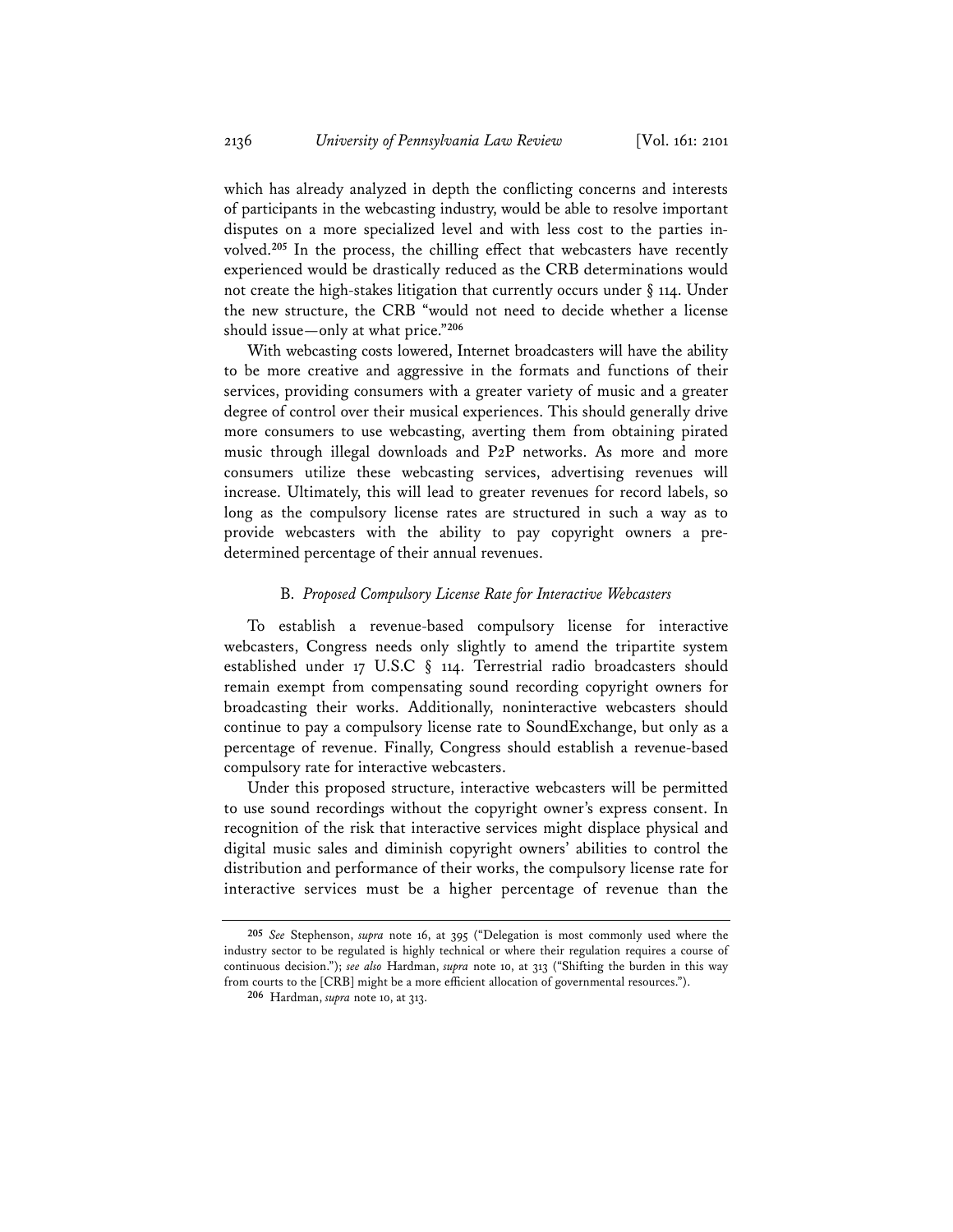compulsory license rate for noninteractive webcasters.**<sup>207</sup>** The revenue-based scheme need not be the sole option for webcasting royalty rate payments, but webcasters should never be required to pay fees in excess of the statutorily set percentage of revenue. While some smaller webcasting services may therefore continue to privately bargain with copyright owners around the established royalty rate, or opt for a per-performance compensation rate, a default rule based upon percentages of revenue will incentivize interactive streaming services to reach their growth potential.

It should be a much less challenging process for the CRB to extrapolate an acceptable revenue-based rate for interactive webcasters because of the numerous license rate negotiations between noninteractive webcasters and copyright owners that have taken place in the past. In fact, the CRB perperformance royalty rates for noninteractive webcasters have always been primarily based upon extrapolations from the voluntary agreements entered into by interactive webcasters and record companies.**<sup>208</sup>** Thus, much of the direct comparison work between interactive and noninteractive webcasters and the effects different services will likely have on album sales has already been completed during the CARP and CRB noninteractive rate proceedings.**<sup>209</sup>** The key data needed to set a higher interactive compulsory license rate has already been collected, including the average retail price interactive services charge consumers, the average royalty charged by record companies from these interactive webcasters, the license fee to retail price ratio of these services, and the effect of interactivity on demand.**<sup>210</sup>** Taking all of these factors into account, noninteractive services that are identical to interactive services in all other respects should charge between fifty-three and sixtythree percent of the retail price of the average interactive service.**<sup>211</sup>**

**<sup>207</sup>** *See, e.g.*, Andrews, *supra* note 132 ("Spotify pays back nearly 70% of all the money [it] get[s] in to rightsholders." (internal quotation marks omitted)). Further, to ensure as best as possible that interactive webcasting does not lead to increased piracy, the new compulsory license for interactive services should be subject to the statutory requirement that webcasters take certain anticopying protective measures in order to be eligible for the congressionally established compulsory license. *See* 17 U.S.C. § 114(d)(2)(C)(v) (2006) (requiring transmitting entities to cooperate in order to prevent various types of piracy).

**<sup>208</sup>** *See* Hoffman, *supra* note 122, at 1536-40 (discussing Dr. Pelcovits's approach for extrapolating noninteractive rates and the CRB's adoption of his methodology).

**<sup>209</sup>** *See id.* at 1536-37 (discussing how the value of interactivity has already been isolated and adjustments have been made for noninteractive webcasting royalty rates).

**<sup>210</sup>** *See id.* (outlining the highly empirical analysis the CRB uses to set the noninteractive royalty rates).

**<sup>211</sup>** *See* Testimony of Michael Pelcovits at 39, *In re* Digital Performance Right in Sound Recordings and Ephemeral Recordings, Docket No. 2005-1 CRB DTRA (Oct. 31, 2005) (Testimony of Michael Pelcovits), *available at* www.loc.gov/crb/proceedings/2005-5/soundex-pelcovitswritten.pdf (noting that "interactivity raises the price of an online music service by 60% above the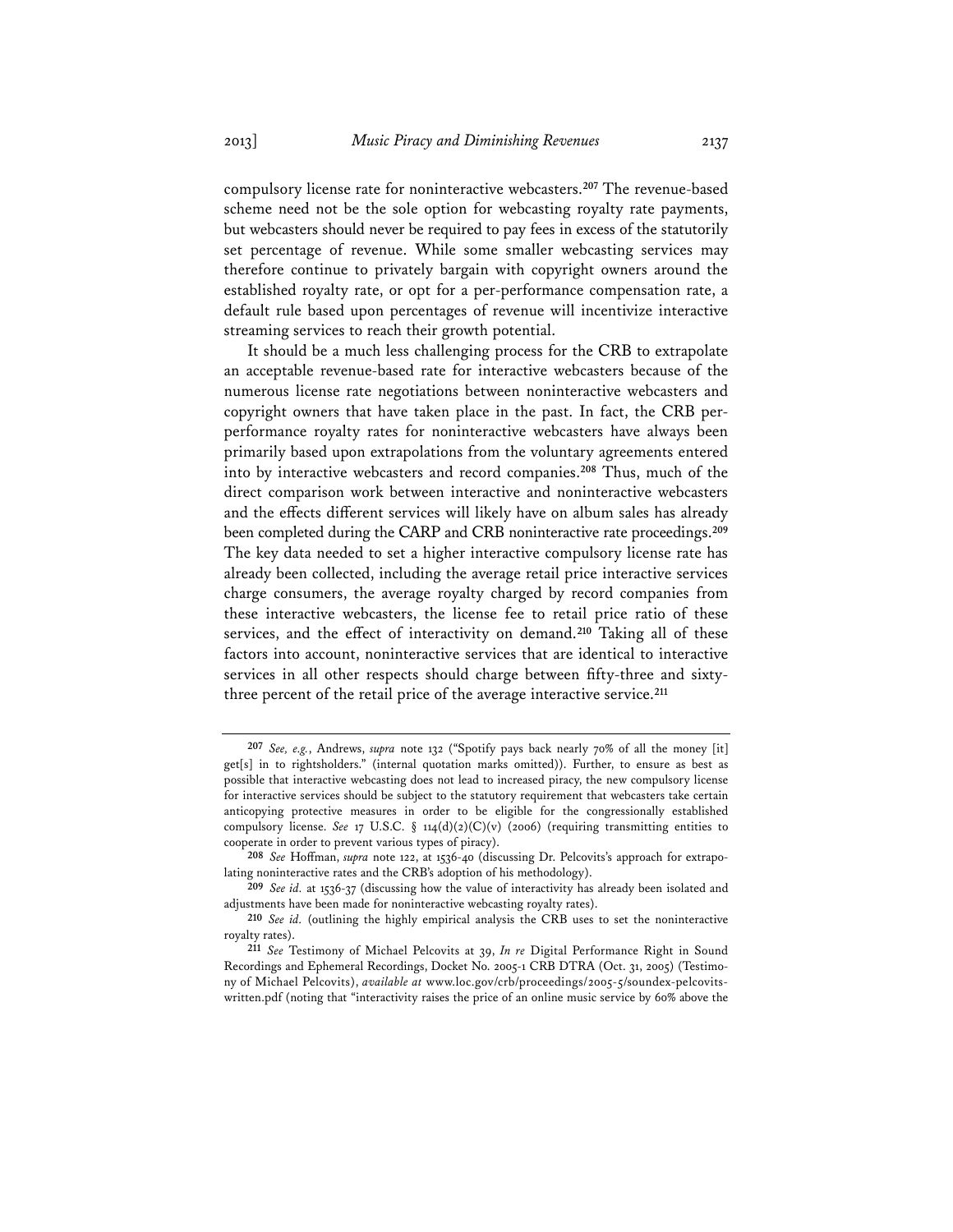The CRB should begin by utilizing the 25 % of revenue figure that was agreed upon in July 2009 for noninteractive services. It can then extrapolate from this figure using the same methodology accepted and utilized by the CRB previously. After the two staggered revenue-based compulsory license rates are established, SoundExchange can best collect the fees that interactive webcasters would pay under § 114. SoundExchange would be better able to monitor and collect royalties from webcasting services and end users, and then distribute the proper percentage of the total royalty payments to performing artists and record labels based upon airplay. This will ensure that the most popular artists, or holders of the most valuable copyrights, will be compensated the most for their creation of such beneficial works.**<sup>212</sup>** Yet, the same incentives will be given to all artists and record labels, encouraging them to strive for widespread success and popularity since copyright owners and recording artists will only be compensated through SoundExchange if their music is played on these services.**<sup>213</sup>**

In order to benefit from the efficiencies of SoundExchange, performing artists and record labels should be required to register with the organization. SoundExchange would maintain a database to identify producers, performers, and copyright owners and their contact information to ensure the proper distribution of royalties. Technologies already exist that allow digital files to be embedded with identifying and contact information for rights holders.**<sup>214</sup>** Thus, each song's total airplay, or number of performances, would be relatively easy for music services to track and report to SoundExchange.

It is imperative, however, that this database and embedded identifying information be made available not only to SoundExchange, but also to record labels and performing artists. This would ensure that royalties are fully collected and distributed to the proper parties.**<sup>215</sup>** Royalties that are

level of a noninteractive service that is identical in every other respect"); *see also* Hoffman, *supra* note 122, at 1544 (arguing that statutory rates should be adjusted based on the customizability of the digital broadcast service); Myers & Howard, *supra* note 35, at 240 (explaining that the history of the sound recording public performance right has already established a framework for determining reasonable royalty rates by the CRB and SoundExchange and for collecting, monitoring, and dispersing these fees effectively and easily).

**<sup>212</sup>** *See* King, *supra* note 200 ("On an individual artist level, we're paying out royalties of \$200- 300 thousand dollars a month for some of the biggest acts."); *see also id.* ("If we can get to the scale of Netflix—which has 20 million subscribers—we estimate we'd be paying out to artists what iTunes is paying out on a year to year basis.").

**<sup>213</sup>** *See* Andrews, *supra* note 132 (explaining that Spotify has "paid out more than \$500 million [in royalties to rights holders] and it's more than doubled in the last nine months").

**<sup>214</sup>** *See* LaFrance, *supra* note 174, at 259 ("Tracking usage of specific recordings is relatively easy because the necessary information is encoded in the digital recordings.").

**<sup>215</sup>** *See id.* at 256 (suggesting that SoundExchange follow a similar structure to ensure proper collection and dispersal of sound recording royalties).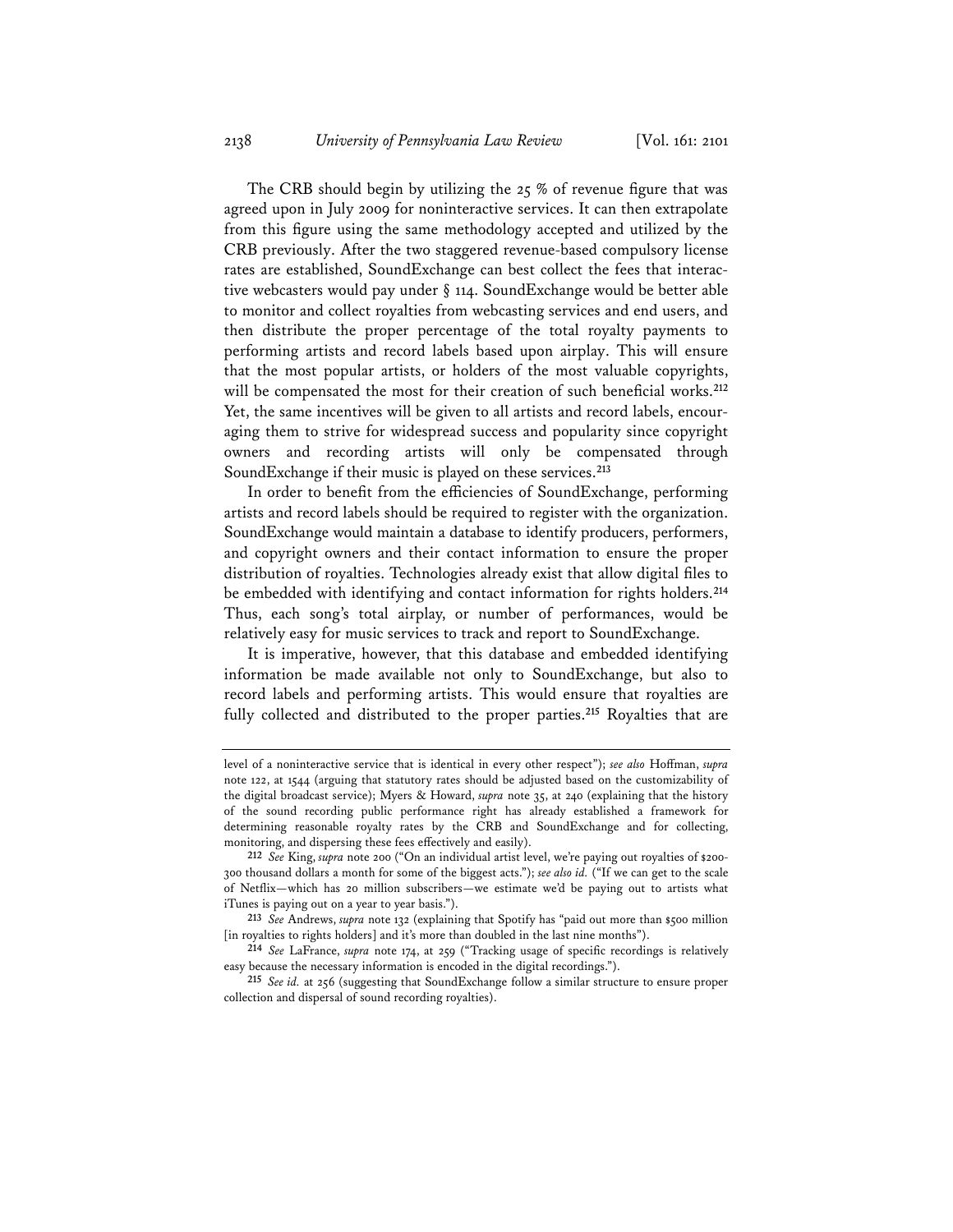incapable of being distributed to copyright owners or performing artists possibly because registration has not been completed or ownership of the relevant copyright has been transferred without updating the database information—would be held and made available to be claimed for a certain sufficient period of time (i.e., five years). Any unclaimed funds, in addition to a small percentage of total royalties collected, would then be used by SoundExchange to cover the costs of administering the system as well as monitoring, collecting, and dispersing royalties.**<sup>216</sup>** This distribution scheme would thus capitalize on the lower costs and greater enforceability that collective rights organizations can provide to copyright owners.

The details of such a plan will undoubtedly be the subject of fierce and lengthy bargaining between sound recording copyright owners and desired users. However, Congress and the recording industry should begin to recognize the power and importance of streaming technology in today's world. The first step in that process is for Congress to amend the Copyright Act to create a compulsory license for interactive webcasters. By eliminating the need for interactive webcasters to directly negotiate with sound recording copyright owners, the high transaction costs that stunt the growth of the interactive webcasting industry will be curtailed. Valuable resources will no longer have to be expended in order to obtain the rights to publicly perform sound recordings, and the search process will be streamlined as SoundExchange will collectively govern the rights of all sound recording copyright owners in the digital world. While it may take many years to establish an interactive webcasting royalty rate that properly compensates copyright owners while still allowing Internet services and webcasting companies to expand or develop highly profitable business plans, the experience the music industry has gained from the establishment of the noninteractive webcasting royalty rate should expedite the process.

#### C. *The Benefits of Amending § 114 as Compared to Other Proposals*

Over the last fifteen years, scholars and commentators have suggested both traditional and novel solutions to combat diminishing record label revenues and the music piracy epidemic. Some of these suggested solutions have been and continue to be pursued through the courts and Congress, while others have been overwhelmingly resisted or rejected. This Comment does not argue that establishing a compulsory license rate for interactive webcasters will be the sole solution to all of the music industry's problems.

**<sup>216</sup>** *See id.* at 256-59 (discussing ways that relevant copyright owners can be encouraged to register with SoundExchange and properly protect their rights).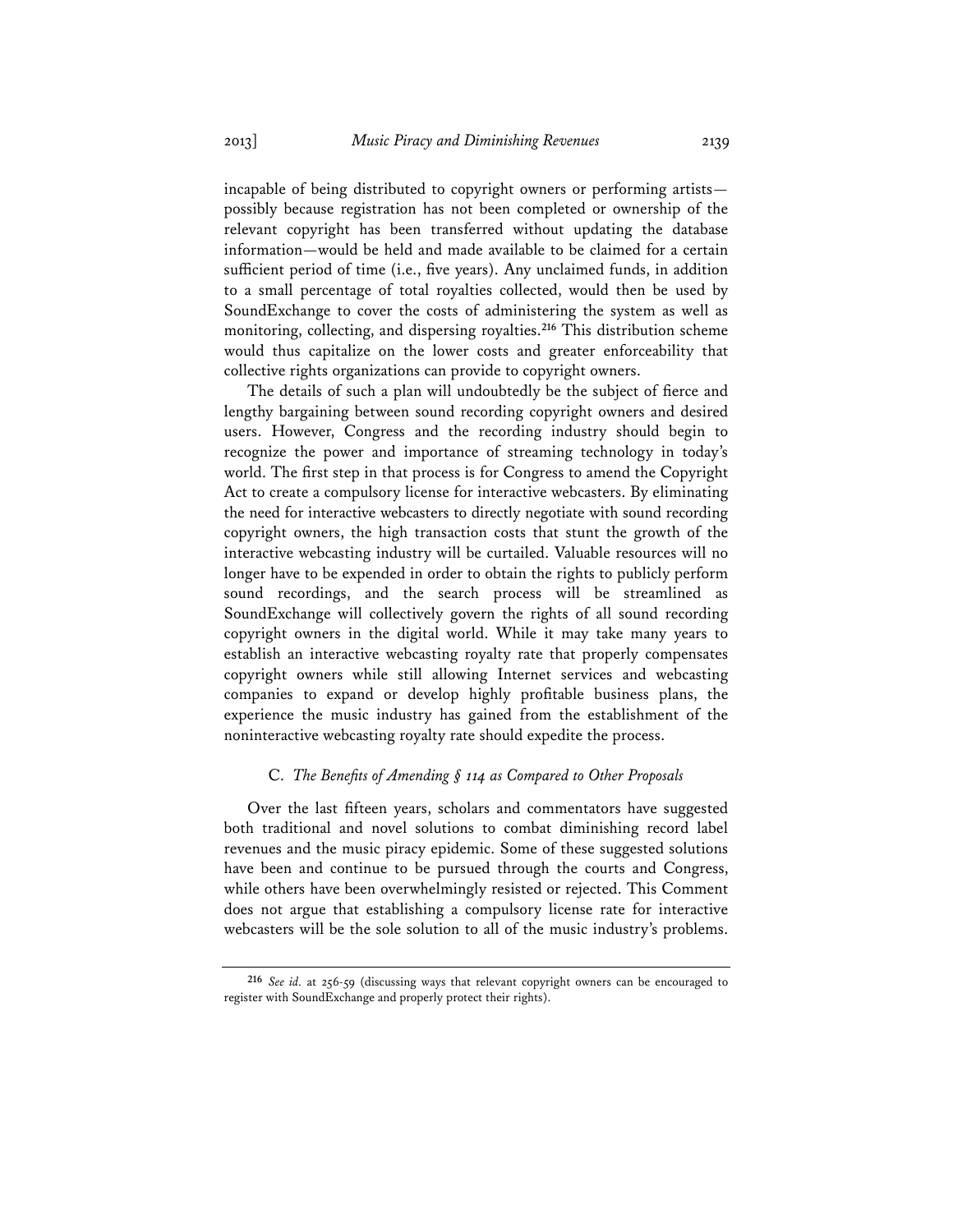In order to ensure the health and profitability of the industry in the future, many changes and sacrifices must be made by all market participants involved. Instead, this Comment proposes that the entire music industry needs to be incentivized to follow a different and modernized path in order to ensure long-term success and growth. Before discussing in greater detail the breadth of benefits that would accrue to copyright owners, webcasters, and consumers from this Comment's proposed statutory changes, I highlight a few of the more recent and promising proposals in order to shed light on the superior value and benefits compulsory licensing can provide.

Recently, it has been suggested that the music industry embrace a Hululike model**<sup>217</sup>** in an attempt to combat diminishing profits.**<sup>218</sup>** By focusing upon partnerships with online intermediaries that can offer free streaming and downloading services to consumers, these online distribution services would gain the majority of their profits through advertising.**<sup>219</sup>** An escalating revenue stream based upon increasing levels of consumer use would thus result.**<sup>220</sup>** Meanwhile, by embracing a new distribution system that is more in line with consumer preferences, record labels and other copyright owners would increase their annual profits.**<sup>221</sup>**

While this solution properly recognizes the need for the music industry to embrace streaming technology and promising new delivery methods, the history of the DPRSRA suggests that voluntary negotiations between record labels and online providers would take decades to complete. In order to overcome the high transaction costs that might hinder such negotiations and to ensure the health and growth of the music industry, Congress should take the initiative to amend the Copyright Act. A more comprehensive statutory licensing scheme will adequately address the complexity of Internet radio broadcasters and ensure that value can be derived from all of the services offered to consumers in today's online music industry.**<sup>222</sup>**

**<sup>217</sup>** Established as a joint venture between NBCUniversal, Fox Entertainment Group, and Disney-ABC Television Group, Hulu is a website that offers ad supported–on demand streaming video of television shows, motion pictures, and webisodes. Users can enjoy the Hulu media content for free, or through a monthly subscription option that provides them with more content. *See* HULU, www.hulu.com (last visited May 6, 2013).

**<sup>218</sup>** *See* Masur, *supra* note 8, at 56 (explaining that new media services like Hulu and Netflix have experienced extensive growth and success in the market for high quality digital content).

**<sup>219</sup>** For a more detailed discussion of this proposal, see Jessica Wang, *A Brave New Step: Why the Music Industry Should Follow the Hulu Model*, 51 IDEA 511, 531-49 (2011).

**<sup>220</sup>** *Id.* at 546-47 (describing potential revenue streams from the "Hulu Model").

**<sup>221</sup>** *See* Duvall, *supra* note 11, at 294 ("Pandora gives listeners access to over 39,000 performers; terrestrial radio plays fewer than three hundred different artists." (footnote omitted)).

**<sup>222</sup>** *Compare* Hoffman, *supra* note 122, at 1517 ("[T]he rate scheme should contain a finer gradation of rates . . . . To only recognize the two extremes—fully interactive on one end and completely noninteractive on the other—is to ignore the range of the value that exists in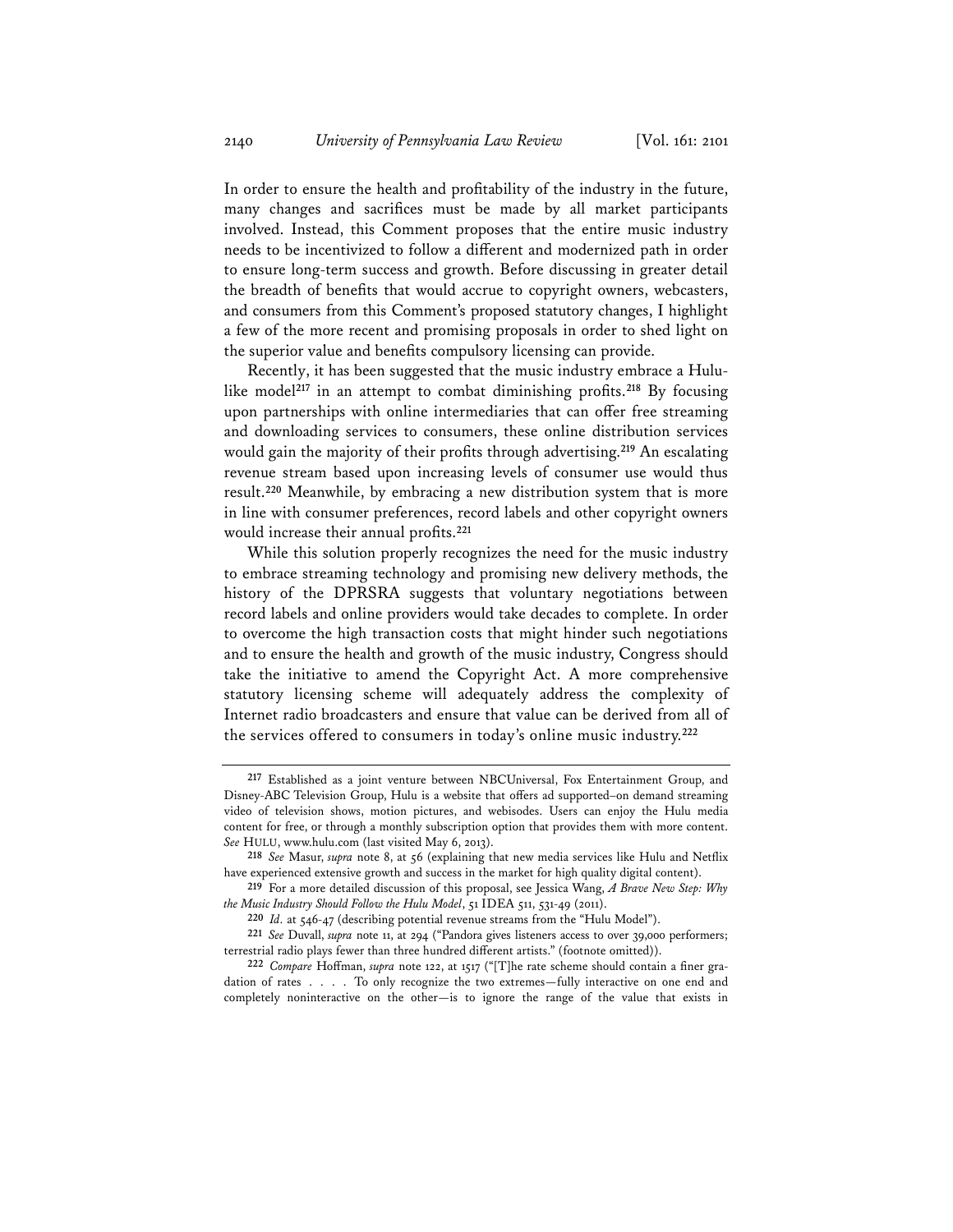Alternatively, some scholars have suggested amending the Copyright Act to essentially legalize unauthorized downloading and streaming of music through the establishment of a federal digital music tax.**<sup>223</sup>** The goal of this tax would be to ensure adequate compensation for sound recording copyright owners in the face of widespread music piracy. The tax revenue would be allocated to copyright owners based upon the frequency of use of their works as compared to other sound recordings.**<sup>224</sup>** Proponents argue that such a system would ensure that owners of sound recordings, and specifically record labels, are adequately compensated, while providing consumers with legal, free music.**<sup>225</sup>**

However, the major shortcoming of such a widespread government tax system is the heavy cross-subsidization that would result. Since not all taxpayers use or download sound recordings to the same extent, highvolume music listeners would be subsidized by low-volume or no-volume music listeners.**<sup>226</sup>** Some individuals today choose never to pay for music online, preferring the radio or their already assembled collections of CDs and digital albums. Consequently, a tax imposed upon these individuals in order to compensate record labels and other copyright owners while allowing copyright infringers to escape liability seems to be an unjust allocation of financial burdens.**227** While it would be wise to adopt a system that distributes fees to copyright owners based upon the frequency of consumer use, individuals should not be forced to pay for services and copyrighted works for which they have no use or desire to engage.

between."), *with* Wang, *supra* note 219, at 531-36 (arguing that the Hulu Model is the best solution for the music industry).

**<sup>223</sup>** *See* WILLIAM W. FISHER III, PROMISES TO KEEP: TECHNOLOGY, LAW, AND THE FUTURE OF ENTERTAINMENT 199-258 (2004) (arguing for a tax-based compensation system); *see also* Welsh, *supra* note 9, at 1497 (suggesting "an absolute privilege against copyright liability for noncommercial reproduction and distribution of sound recordings by individuals").

**<sup>224</sup>** *See* FISHER, *supra* note 223, at 223-34 (discussing ways to allocate possible tax revenues to copyright owners).

**<sup>225</sup>** *Id.* at 224 (suggesting that the best system would be to allocate revenue based upon the frequency with which sound recordings are downloaded).

**<sup>226</sup>** *See* Masur, *supra* note 8, at 54 (stating that many opponents of the tax solution have pointed to the inequity in allocating costs to all users equally despite differences in levels of media consumption).

**<sup>227</sup>** *But see id.* at 45 (explaining a proposed solution that would "create a right to collect reasonable fees from all Internet users at their point of access").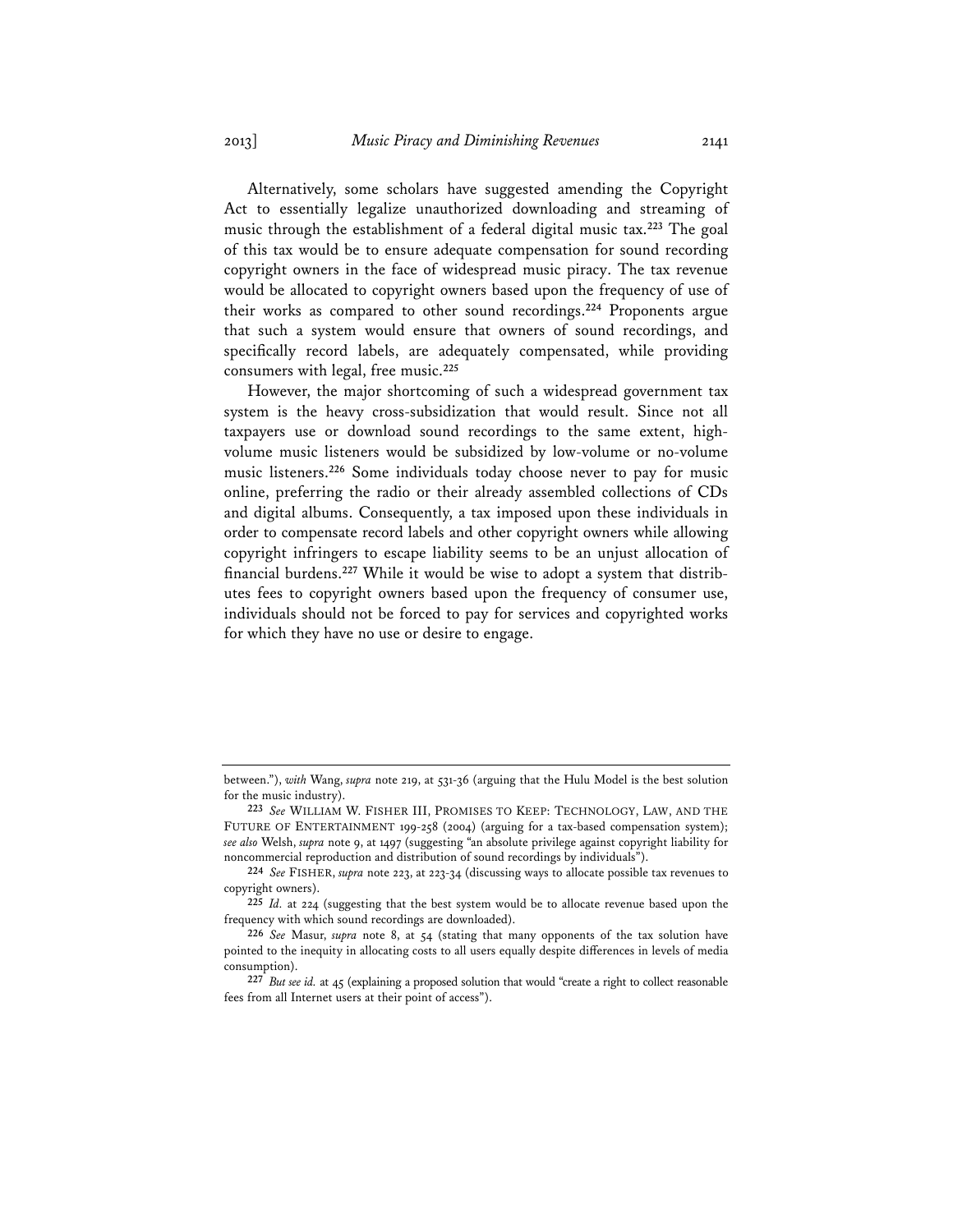### VI. BENEFITS OF COMPULSORY LICENSING FOR INTERACTIVE WEBCASTING

It will not be easy to garner the necessary political and economic support to implement this Comment's proposed changes. The recording industry will most likely vehemently resist the establishment of a royalty rate for interactive webcasters.**<sup>228</sup>** Record labels and copyright owners will argue that they will experience drastic decreases in record and song sales from the imposition of such a compulsory license rate because of the greater ease of piracy and severe cannibalization associated with these services. However, by establishing a significantly higher compulsory license rate than is currently in place for noninteractive webcasters, copyright owners can be adequately compensated for the risks they are incurring and the potential shift in consumer consumption decisions. In the short-term, record label profits are likely to continue diminishing or remain relatively stagnant. But as a greater variety of webcasting services form and interactive webcasting is permitted to flourish under a revenue-based model that ensures the survival and growth of new music delivery technologies, consumers, webcasters, and copyright owners will all benefit.**<sup>229</sup>**

While the predictability of interactive webcasting worries the recording industry because of the greater possibility and ease of illegal copying and reproduction, streaming technology and interactive webcasting provide several advantages over permanent download formats in today's digital world. Though songs can still be copied and dispersed when streamed to a user's computer, there is a greater opportunity cost for the initial infringer to copy streaming audio.**<sup>230</sup>**

With regard to digital file downloads, an individual who wants to illegally copy and disperse a file to the public can do so in a matter of seconds. This

**<sup>228</sup>** *See* Robert Andrews, *Interview: Spotify Exec on Royalties and Keeping Labels Happy*, PAIDCONTENT (Dec. 10, 2012), http://paidcontent.org/2012/12/10/interview-spotify-exec-onroyalties-and-keeping-labels-happy (noting that "major artists like Adele, Coldplay, deadmau5[,] Taylor Swift[,] and Rihanna have, over the last year, withheld their latest albums from streaming services, hoping for a downloads pay-day before a streaming long tail"). *See also* Ben Sisario, *AC/DC Joins iTunes, as Spotify Emerges as Music's New Disrupter*, N.Y. TIMES (Nov. 19, 2012, 5:14 PM), http://mediadecoder.blogs.nytimes.com/2012/11/19/acdc-joins-itunes-as-spotifyemerges-as-musics-new-disrupter ("The Apple iTunes store . . . won over a last holdout— AC/DC—on Monday. But the band's decision to join iTunes has also revealed that the industry has found a new digital frenemy: Spotify, where AC/DC's music is still nowhere to be found.").

**<sup>229</sup>** *See* King, *supra* note 200 (suggesting that, as websites such as Spotify grow, "the pool of revenue will increase, and the royalty rate will increase for rights holders").

**<sup>230</sup>** *See generally* DAVID AUSTERBERRY, THE TECHNOLOGY OF VIDEO AND AUDIO STREAMING 133-40 (2d ed. 2005) (providing a detailed discussion of the technology behind and uses of streaming media in the digital world).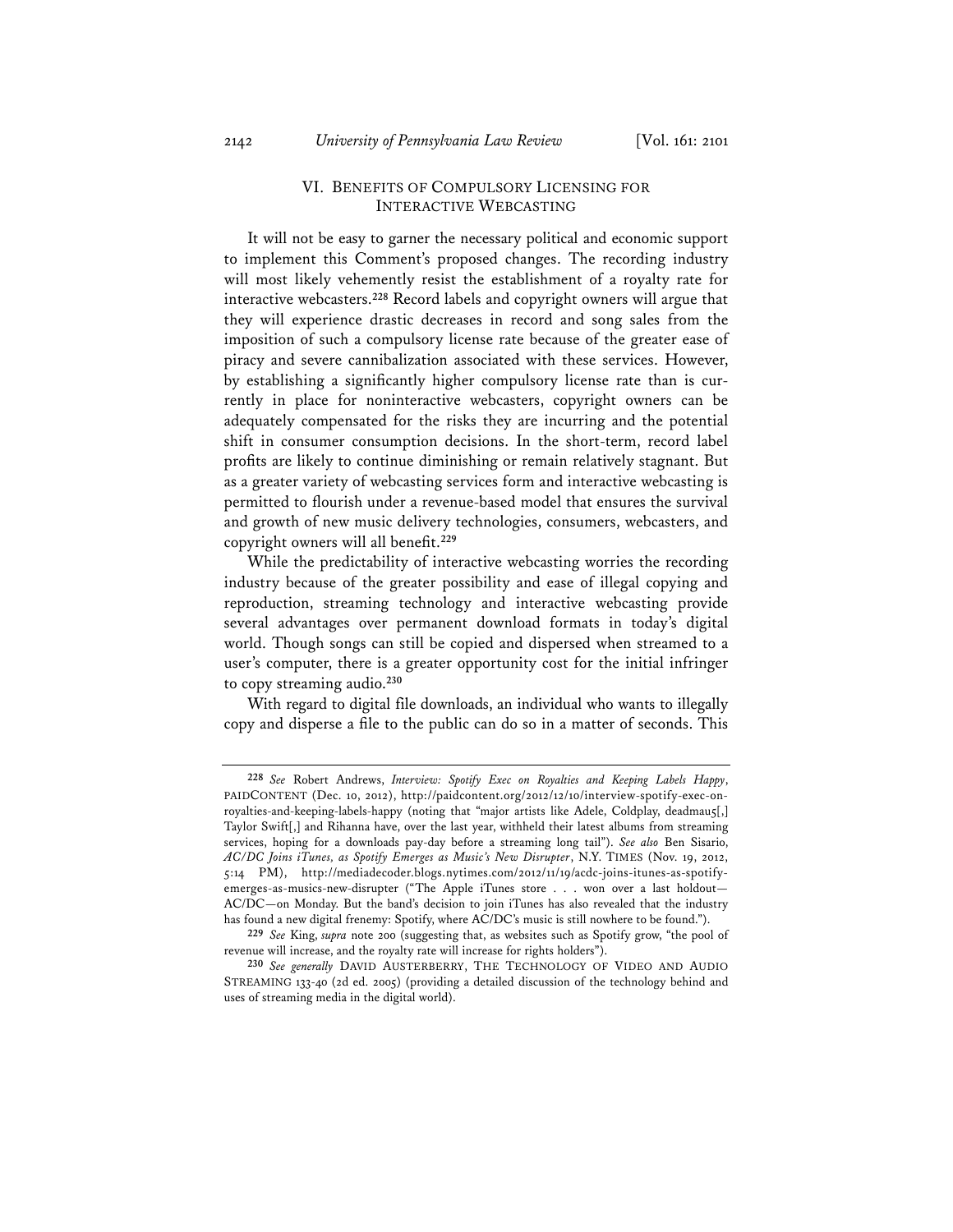is because the file is permanently downloadable to the user's computer desktop and a plethora of software is available to copy digital files in the same high quality format. Similarly, with physical albums, many forms of "ripping" software have been developed that allow an infringer to make permanent digital copies of an entire CD and automatically divide the copy into individual song files in a matter of seconds.**<sup>231</sup>** But with a streaming audio recording, the music pirate must allow the entire song to play in realtime in order to create a copy of the work. Additionally, a new file must be created since no permanent file is placed on the user's computer when streaming a song. Therefore, the costs associated with pirating music are increased because in order to pirate music files, consumers must invest in high quality sound recording software, programs, or systems, stream the entire song to copy it fully, and then divide up the streaming music copies into individual files for dispersal to the public.**232** As a result, many userinfluenced services do "not pose an unusually grave threat to copyright holders" when useful business models, technology, and anti-copying protections are in place because "copying from a stream is so inefficient for pirating specific songs that very few users would consider trying it."**<sup>233</sup>**

With the recent rise in popularity of services like Hulu and Netflix,**<sup>234</sup>** it seems that society has embraced streaming-based services and technologies. This trend is likely to continue as Internet and wireless speeds increase, mobile devices become more sophisticated, and 4G networks provide greater connectivity to programs, websites, and services throughout the world. Companies are increasingly relying upon mobile applications and streaming technologies to satisfy consumer preferences and needs.**<sup>235</sup>** Yet the recording industry has for the most part resisted such new technologies, fighting vigorously to maintain an outdated business model dependent on physical album sales. But if copyright owners of sound recordings can recognize the advantages of webcasting, accept statutory changes that are

**<sup>231</sup>** While the music industry made it harder to copy CDs and DVDs in the mid-2000s with the use of anti-circumvention technology, this practice has been largely abandoned due to consumer frustration and backlash.

**<sup>232</sup>** *See* AUSTERBERRY, *supra* note 230, at 137-38 (discussing the many benefits and valuable uses of streaming technology).

**<sup>233</sup>** Pals, *supra* note 84, at 691 (footnote omitted).

**<sup>234</sup>** *See generally* NETFLIX, www.netflix.com (last visited May 6, 2013). Netflix originally began as a successful provider of flat-rate DVD-by-mail services. In recent years, however, the company has steadily shifted toward an on-demand Internet-streaming media platform.

**<sup>235</sup>** *See, e.g.*, *Mobile Apps: NFL Sunday Ticket*, DIRECTV, http://www.directv.com/ DTVAPP/content/technology/mobile\_apps/nfl\_sunday\_ticket (last visited May 6, 2013) (announcing that with the NFL Sunday Ticket app, consumers can now watch every Sunday NFL football game on their smartphone or tablet).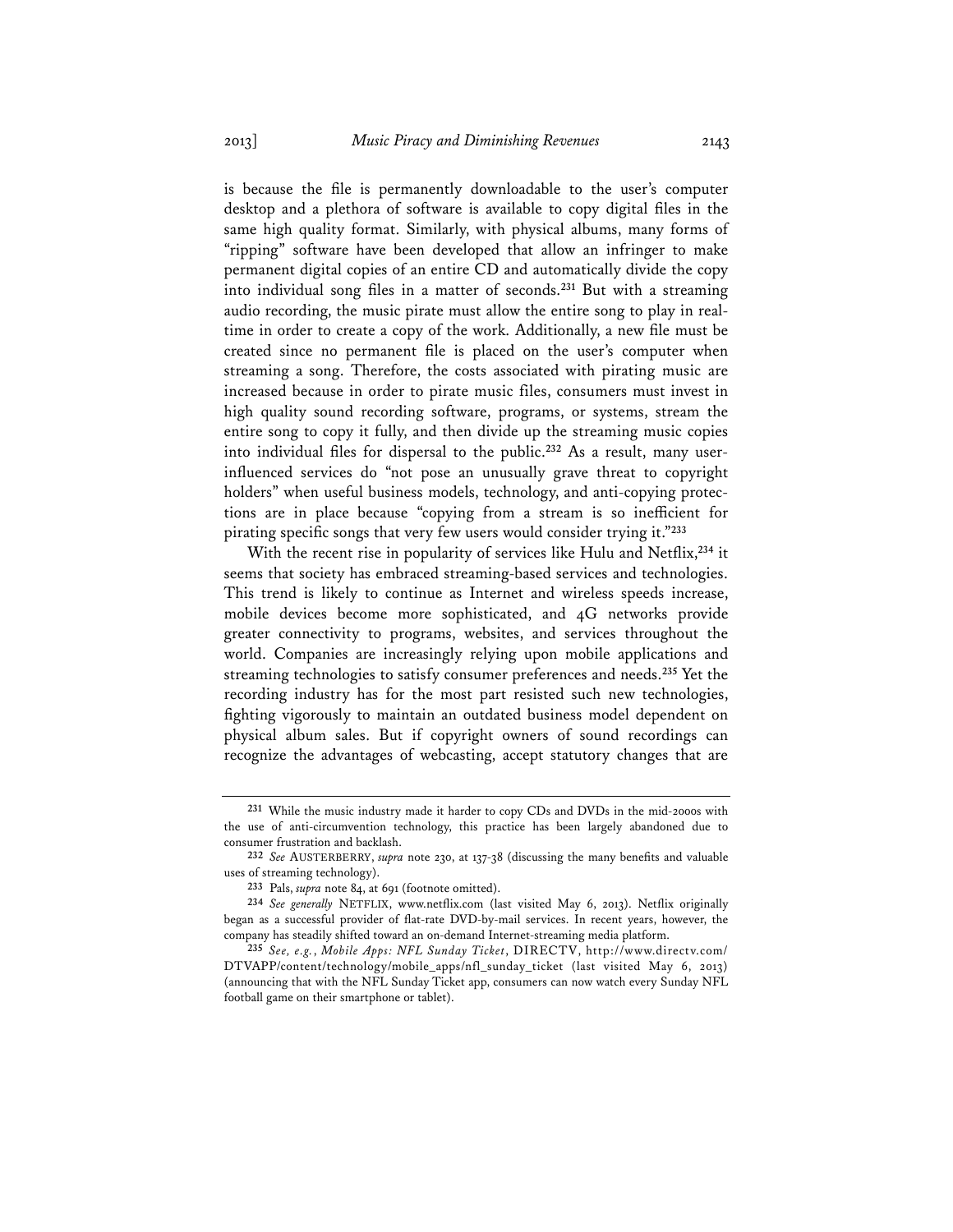more directed toward long-term growth rather than short-term profit, and shift the focus of the entire music industry from permanent file formats and physical ownership of music to streaming services, all music industry market participants can achieve greater benefits and profits.

#### A. *Short-Term Benefits*

It is important to recognize that record labels and copyright owners will most likely suffer short-term losses due to the proposed changes and consequent rapid shift in the market. However, as companies begin to profitably offer more customizable and personalized services to the public, and consumers begin to utilize free interactive webcasting or subscriptionbased services, less piracy should occur. In the long-run, while the use of interactive services may largely displace traditional record sales, the savings associated with significantly reducing the illegal downloading, copying, and distribution of sound recordings can more than offset these losses.**<sup>236</sup>**

By establishing a revenue-based royalty rate that incentivizes interactive webcasters to capture as much of the market as possible, consumers will find it easier to obtain the music and personalized services that they overwhelmingly desire. Consumers who enjoy discovering new music and being randomly exposed to new artists and unique genres can continue to engage with noninteractive services governed by a lower compulsory license rate. However, individuals who prefer to exercise control over their music will be permitted to do so in more affordable and convenient ways than ever before.**<sup>237</sup>** Interactive webcasters will be able to offer consumers millions of songs through vast and relatively comprehensive music catalogues, providing users with any sound recording they could possibly desire.**<sup>238</sup>**

Further, a revenue-based model would permit webcasters to focus on creating value and achieving sustained growth because SoundExchange would perform the distribution of royalties to each copyright owner. These webcasters would no longer have to waste resources determining which

**<sup>236</sup>** *See* Duvall, *supra* note 11, at 295 (concluding that having a wide variety of music available will ultimately benefit both society and the music industry, which can "tak[e] advantage of the unique aspects of webcasting to promote their products").

**<sup>237</sup>** *See* King, *supra* note 200 (explaining, through an interview with Spotify's "Artist in Residence," that a yearly subscription to the service costs \$120 in the United States, £120 in the United Kingdom, and €120 in the European Union).

**<sup>238</sup>** Robert Andrews, *Spotify Solves Discovery by Discovering Music Ain't So Social After All*, PAIDCONTENT (Dec. 6, 2012, 5:37 PM), http://paidcontent.org/2012/12/06/spotify-solves-discovery-bydiscovering-music-aint-so-social-after-all ("Spotify is a great way to listen to 18 million tracks. Now it has plugged its biggest hole—discovering them.")*; see also* Andrews, *supra*, note 132 (detailing how Spotify is "[a]dding 10,000 to 20,000 new songs every single day").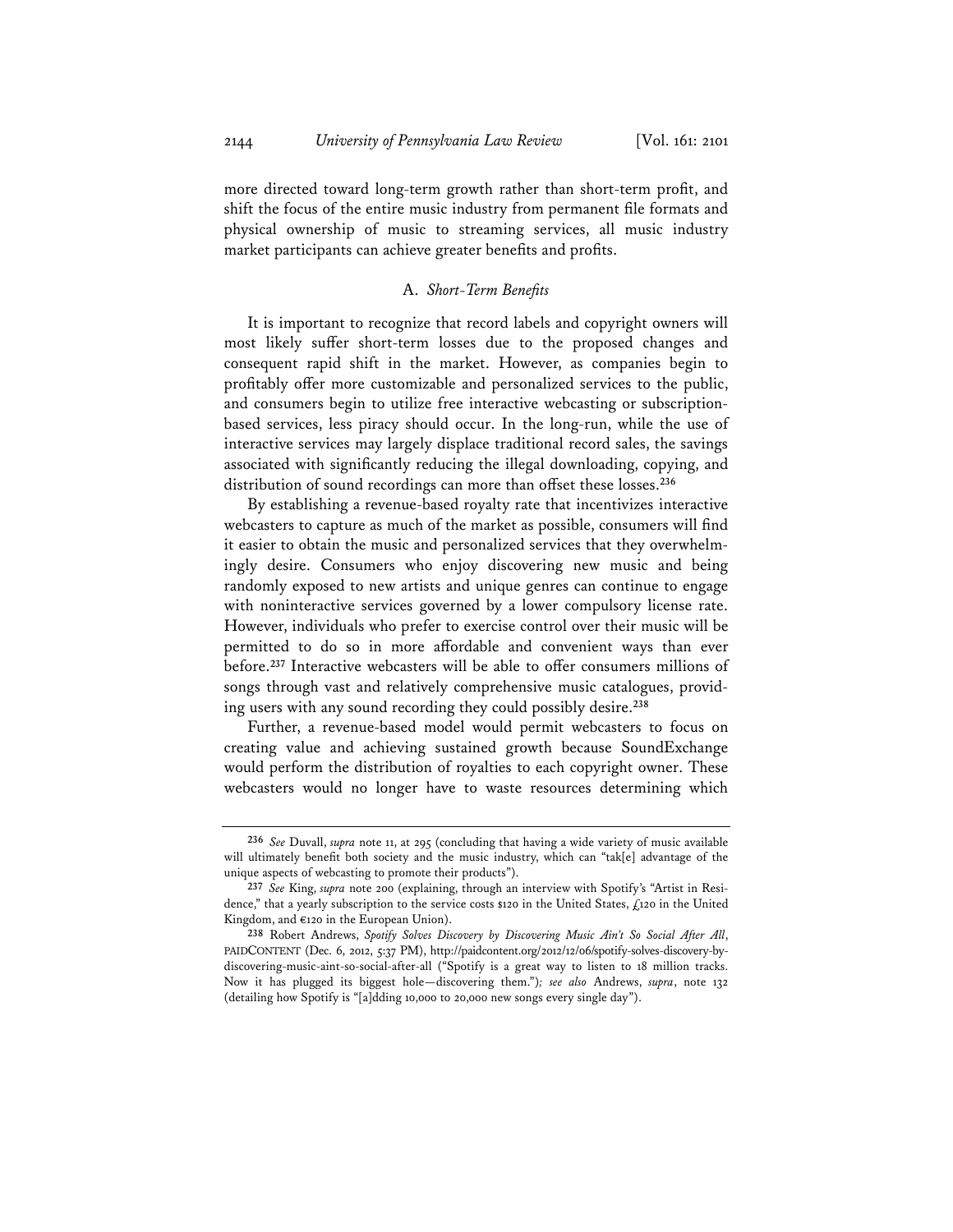songs attract the most users or what sound recordings are profitable based upon a certain level of use. Webcasters could instead focus on increasing the general demand for music, which would raise their annual revenues and result in greater compensation to copyright owners as a whole. In essence, this Comment's proposed changes would ensure that interactive webcasters and record labels work as partners in a unified effort to increase the supply and demand of legal sound recordings, rather than bicker over the division of diminishing profit margins in the face of music piracy.

# B. *Long-Term Benefits*

As the music industry, the Internet, and streaming technologies continue to evolve, a new statutory scheme for webcasting can produce significant benefits. Consumers, webcasters, and record labels will hopefully be able to realize great gains as the music industry pie once again begins to grow with compulsory license rates in place for all webcasters.

Consumers will benefit from the establishment of an interactive compulsory license rate for a variety of reasons. Due to lower operating costs, webcasters should be able to more effectively compete with the overwhelming availability of free pirated music. This is because webcasters will have the flexibility to structure their businesses to operate primarily on advertising revenue, which would allow consumers the option of streaming music for free. However, even if interactive webcasters chose to charge a low monthly subscription fee, for example in the range ten to fifteen dollars per month, the advantages associated with gaining access to such an organized and vast selection of music will undoubtedly be attractive to consumers. Subscribers will be offered a variety of genres, artists, and songs, all in furtherance of providing consumers with any song they could ever possibly desire.**<sup>239</sup>** By establishing a compulsory license rate for interactive webcasters through a congressional amendment, an even greater repertoire of music can be compiled, since webcasters will only be required to pay a lump percentage of revenue to SoundExchange. Without having to engage in private negotiations or the tracking and dispersal of royalty fees to individual copyright owners, webcasters will be able to offer consumers any copyrighted musical performance they want. These lower costs will also likely lower the monthly fees charged by webcasters.

Unlike illegal file sharing websites and pirated music services, interactive webcasters can effectively eliminate the risk of consumers being sued for

**<sup>239</sup>** *See* Johnson, *supra* note 69 (providing a quick look at Rhapsody's structure and the reasons for its success).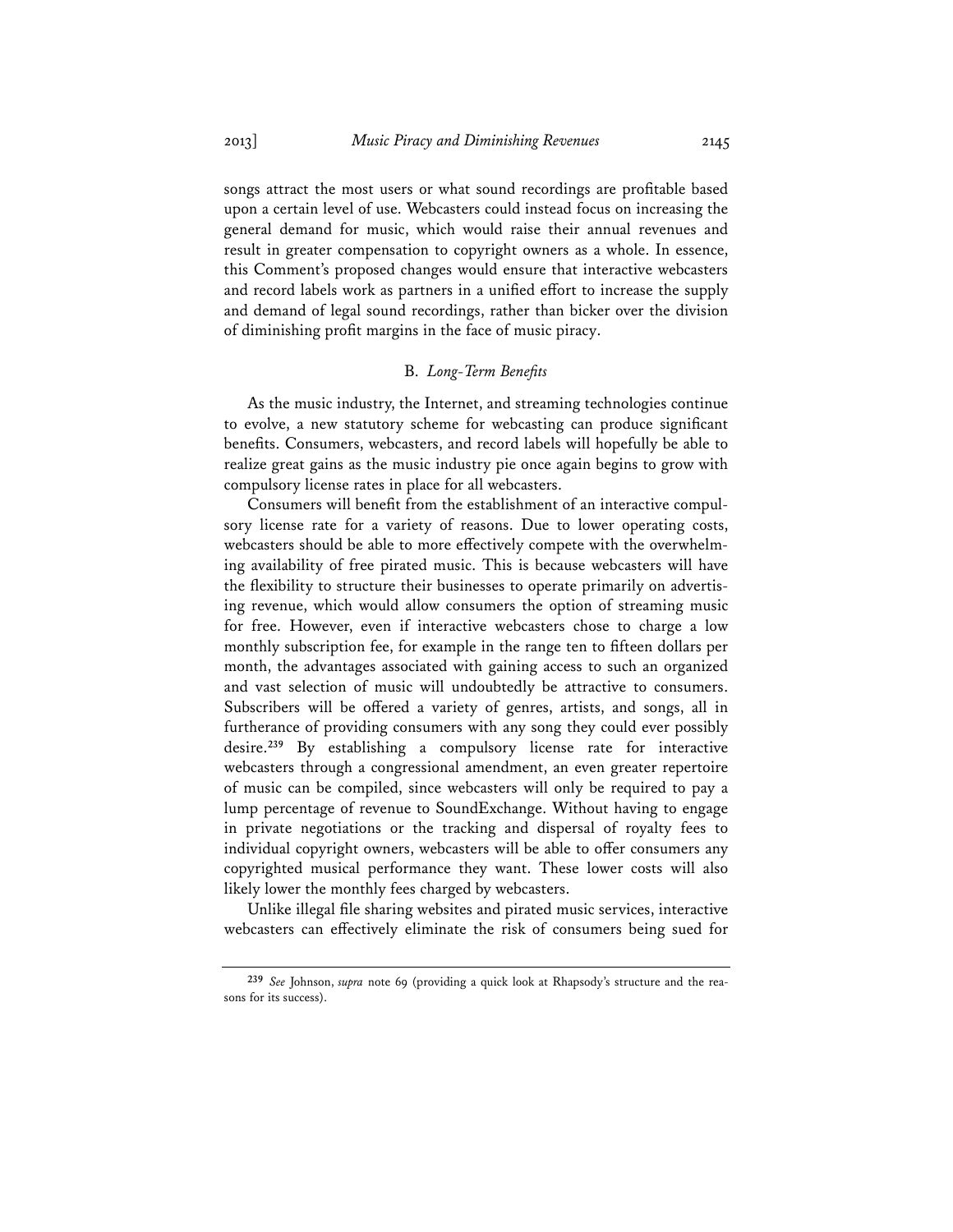copyright infringement. Furthermore, since webcasting does not leave a permanent file on a user's system, the harms that can result from downloading corrupted files will be eliminated. Technology has reached a point where many consumers might prefer to use streaming musical services rather than to own physical or digital copies of sound recordings. Due to the increasing speeds and availability of wireless Internet services, the creation of 4G networks, and the advancement of mobile devices, consumers no longer feel uncomfortable "renting" music.**<sup>240</sup>** Interactive webcasting allows consumers to instantly own tens of millions of songs, so long as they are capable of connecting to the Internet.

Services will be able to offer consumers access to vast libraries of music through a variety of devices: computers, cell phones, portable music players (such as iPods), and televisions, to name a few.**<sup>241</sup>** It is nearly impossible to predict what new technologies or devices will be developed that will offer consumers even greater connectivity. But it is safe to say that interactive webcasting services have the potential to offer music listeners something unique and highly valuable—an unlimited capacity to store sound recordings and the ability to access and listen to almost any song at any time.

Comparably, interactive webcasting services will experience drastic growth and will attract more lucrative opportunities under a new statutory scheme. They will benefit from the greater flexibility that a compulsory license rate can provide. As the consumer base of successful interactive webcasting services grows,**<sup>242</sup>** web-based advertising will be in greater demand and will prove more profitable. Companies will be willing to pay higher rates for access to a greater number and wider array of potential customers. This will lead to greater revenues for webcasting services, permitting such companies to offer more creative and revolutionary services to consumers. More importantly, with a revenue-based royalty rate structure in place, webcasters will not be in danger of going bankrupt because of disproportionate royalty fees that could exceed their total annual revenue.

Subscription fees should become more acceptable to consumers as webcasters offer greater personalization and allow consumers to amass a

**<sup>240</sup>** *See* Steve O'Hear, *Music Industry: Five Alternative Business Models*, LAST100 (Oct. 11, 2007), http://www.last100.com/2007/10/11/music-industry-five-alternative-business-models (citing legendary music producer Rick Rubin and predicting that "[w]hen all of our music can 'live in the clouds',[sic] accessible at any time, owning it outright may no longer be that important").

**<sup>241</sup>** *See* Andrews, *supra* note 132 (noting that just after one year, Spotify had more than twenty million active users who created more than one billion playlists, and over one million songs were streamed in just the first week after the company launched its mobile application).

**<sup>242</sup>** *See* King, *supra* note 200 (predicting that "subscription based interactive streaming model[s] will likely continue to play a growing part in the future of music consumption").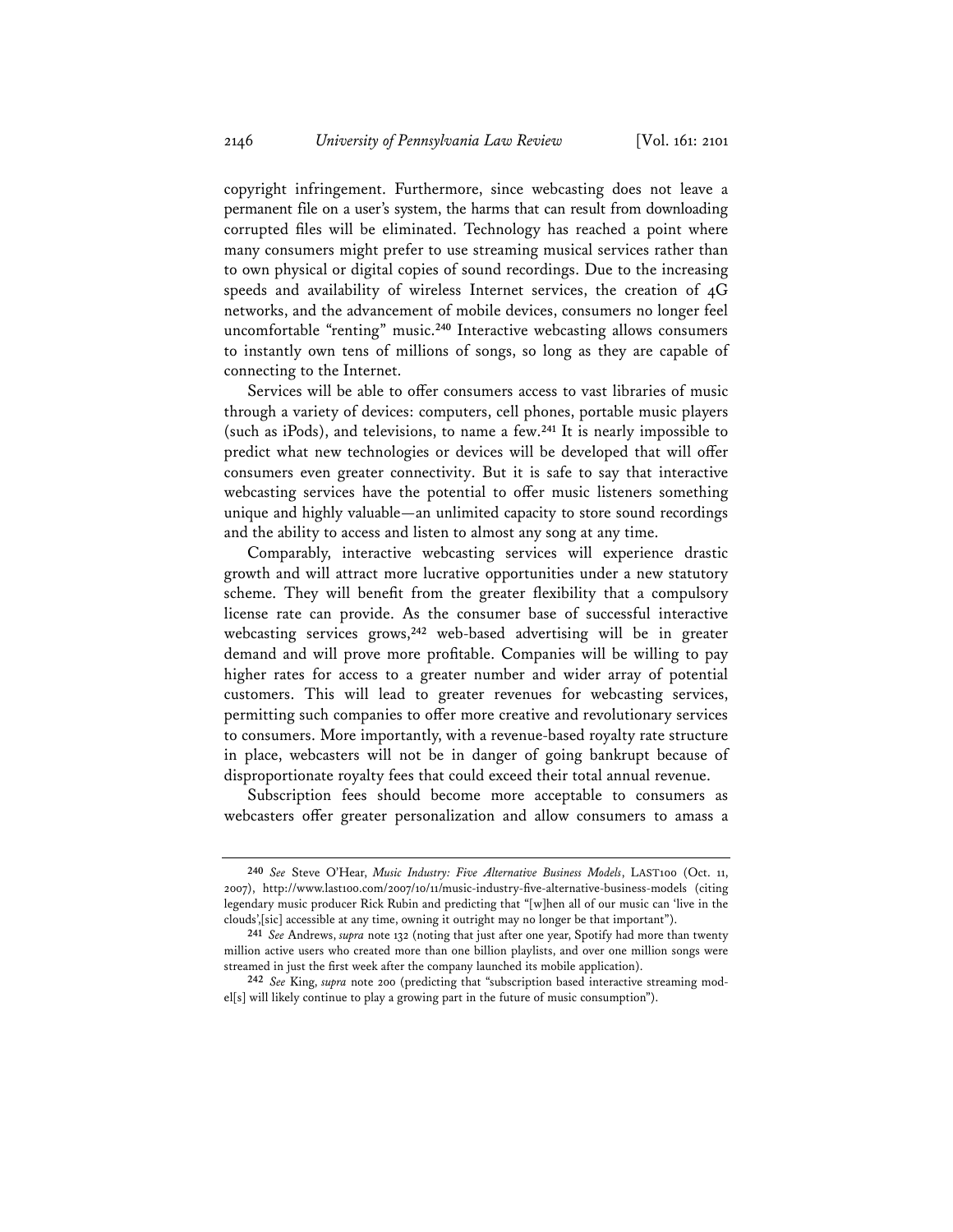seemingly limitless library of sound recordings. As a result, the most successful and efficient webcasters will be able to profitably charge a low monthly fee that will bolster total revenue.**<sup>243</sup>** As interactive webcasting evolves and is able to offer consumers benefits that P2P networks and pirated music cannot provide—such as more efficient searching, assurances of the highest quality music, and security from copyright infringement claims—more and more consumers should flock to legal music delivery services.

Most importantly, the interests of webcasters and sound recording copyright owners will be aligned under the new statutory scheme. The more users that webcasting services obtain, the more subscription fees and advertising revenue they receive. Consequently, record labels will receive higher payments through established compulsory royalties. The mutual desire of webcasters and record labels to increase legal music consumption and market share will induce record companies to promote successful webcasting services, in addition to physical and digital album purchases. With the vast resources of the major record companies behind interactive webcasters, costs can be further lowered and services will become more efficient. All in all, more consumers will be driven into the interactive webcasting market, raising annual revenues and profits for the entire streaming music industry.

By creating a system that can effectively curb and diminish music piracy throughout the world, the entire music industry can achieve consistent growth for the first time in many years. As the webcasting industry advances and consumers benefit from the convenience and availability of millions of songs at the touch of a button, streaming music delivery will lead to a greater number of consumers turning to these legal means of music consumption: the risks and inconveniences associated with individually searching for and using pirated music will no longer be worth it.

Record labels will also have lower costs once they no longer have to incur litigation expenses by trying to enforce their copyrights. As evidenced by the recording industry's numerous past and current attempts to combat music piracy, the money spent on enforcing sound recording copyrights, whether against large P2P services or individual infringers, is rarely recouped through favorable decisions or orders.**<sup>244</sup>** Further, less infringement should

**<sup>243</sup>** *See* Andrews, *supra* note 132 (reporting that Spotify acquired over one million paid subscribers within three months and now has over five million paying customers worldwide).

**<sup>244</sup>** Even if found liable by the courts, individual defendants in illegal downloading suits are often judgment-proof and unable to pay. *See* David Kravets, *File Sharing Lawsuits at a Crossroads, After 5 Years of RIAA Litigation*, WIRED (Sept. 4, 2008), http://www.wired.com/threatlevel/ 2008/09/proving-file-sh (quoting Casey Lentz, a former student sued by the RIAA, who explains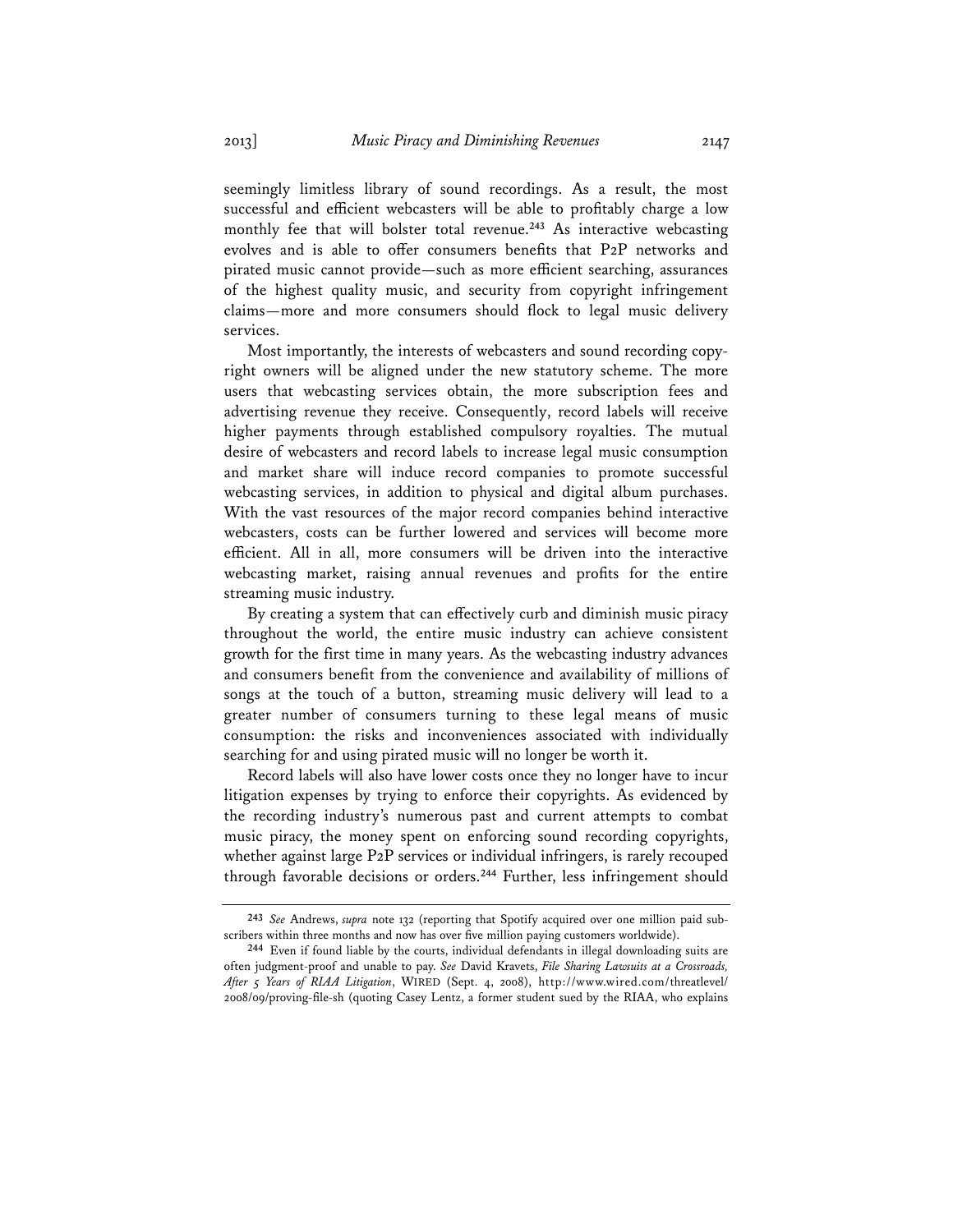occur generally as legal forms of music delivery and webcasting begin to satisfy the needs and desires of consumers better than illegal downloading or streaming services.

Though sound recording copyright owners will no longer have the right to exclude interactive webcasters from using their works, they should be adequately compensated by the overall growth of the music industry and the guaranteed royalty payments that will be enforced and distributed by SoundExchange. No longer will record labels have to individually negotiate with potential users and police the world for copyright infringement. Instead, they can benefit from the efficiency and decreased costs of collective action and put their valuable resources to better use.

Finally, since the mid-1990s, the public perception of the recording industry has been severely marred. By embracing new technologies and shifting consumer preferences, record labels can hopefully mend their damaged reputations. By offering consumers personalized services and access to a greater variety of music, record labels will benefit from the positive public relations effects that will result. While it is likely that record labels will continue to be criticized for the sometimes one-sided contracts and arrangements they enter into with recording artists,**<sup>245</sup>** the media will no longer be dominated by negative stories concerning powerful record labels suing less fortunate end users. Record labels will no longer have to pursue legislation that media companies, website operators, and the public view as "censorship."**<sup>246</sup>** The improved reputation of and diminished hostility toward the recording industry will hopefully result in even less illegal downloading and streaming by users. By incentivizing consumers to engage in legal music consumption, the new statutory rate scheme will benefit record labels the most.

While the establishment of a compulsory license may not prove to be the answer to all of the music industry's problems, amending the Copyright Act would be a significant step in the right direction. Under this new structure, music piracy would be more effectively curtailed, and pirates would no longer be able to as easily siphon off profits that rightfully belong

that the major record labels "want[ed] \$7,500 for 10 [illegally downloaded] songs," but she "only had \$500 in [her] bank account").

**<sup>245</sup>** *See* Mike Masnick, *Record Labels Screwing Over Musicians Is Nothing New; The Buddy Holly Edition*, TECHDIRT (Feb. 3, 2010), http://www.techdirt.com/articles/20100201/0234157986.shtml (discussing how record labels have a history of failing to protect musicians' interests and suggesting that digital technology may provide performing artists with more bargaining power).

**<sup>246</sup>** *See* Melissa Knowles, *Popular Websites to Go Dark Over SOPA Controversy*, YAHOO! NEWS (Jan. 17, 2012), http://news.yahoo.com/blogs/trending-now/popular-websites-darkover-sopa-controversy-174211626.html (discussing the recent boycott that website operators initiated in response to two proposed congressional bills).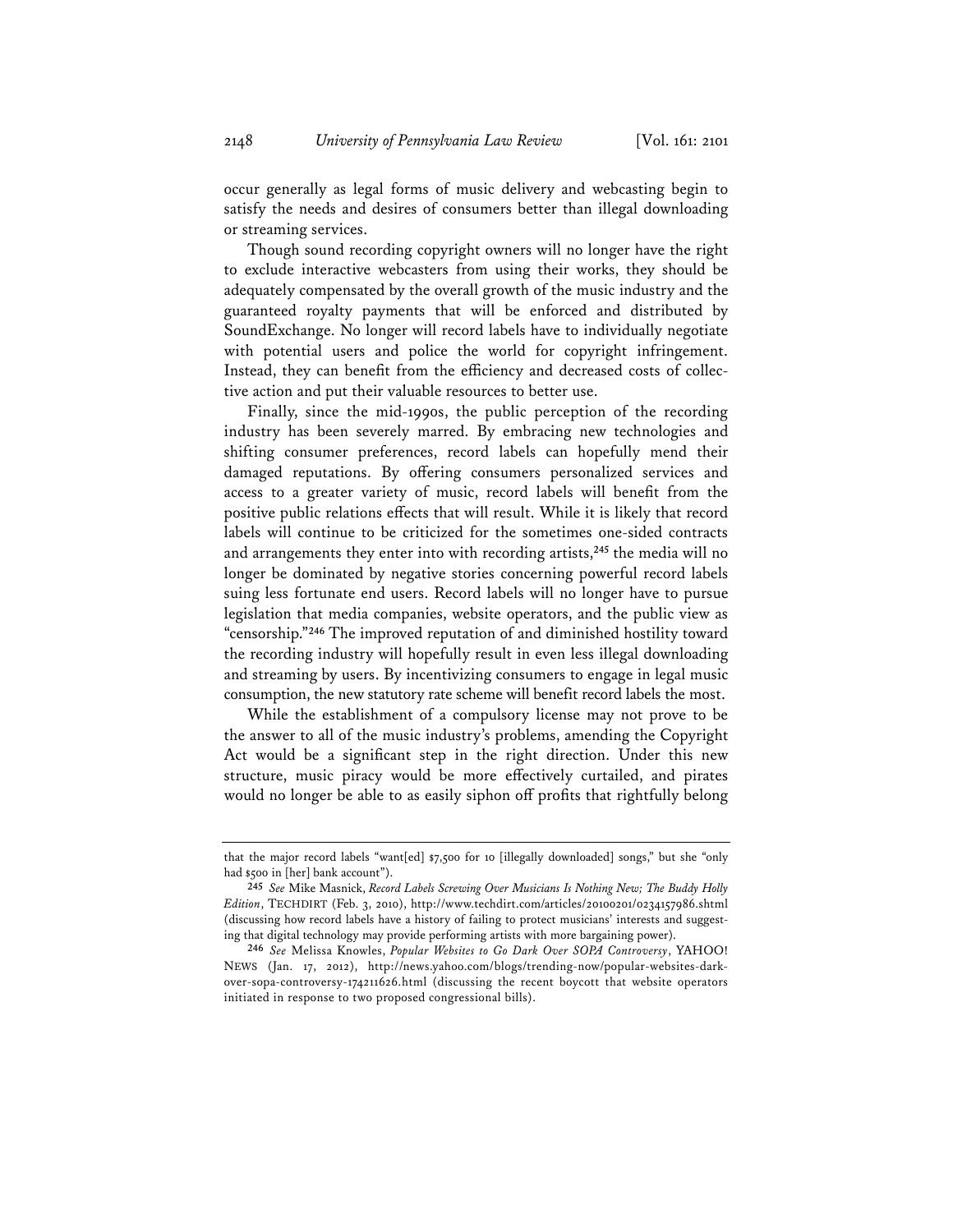to the recording industry. As music piracy decreases, annual revenues for record labels will inevitably increase. As a result, the recording industry may very well be able to exceed the \$14.6 billion annual revenue plateau reached in the late 1990s.**<sup>247</sup>** By embracing a novel solution that harnesses innovative and promising technologies and capitalizes on consumer preferences, annual revenues may reach a level that no one would have thought possible in recent years.

# **CONCLUSION**

Under a new, more affordable statutory framework, the benefits and decreased costs associated with using legal interactive webcasting services can finally exceed the advantages many people find in illegal file sharing. More consumers will begin paying for legal access to music due to the decreased transaction costs, superior services, safety from corrupted files, and extinguished threat of expensive litigation provided by interactive webcasters.**<sup>248</sup>** The decrease in CD sales and corresponding rapid increase in digital music file purchases demonstrate that consumers "prefer more convenient formats, that they resist having the songs they want being tied to songs they do not want, and that they want the prices they are charged to reflect the much lower costs of production and distribution which new technologies make possible."**<sup>249</sup>**

There is strong evidence that consumers are still willing to purchase music.**<sup>250</sup>** Despite the meteoric rise of music piracy in the Internet era, consumers have shown a willingness to purchase songs through iTunes or join subscription-based interactive webcasters such as Rhapsody and Spotify.**<sup>251</sup>** Simply stated, if "services have proven themselves, it is plausible

**<sup>247</sup>** For example, as vocalist and songwriter D.A. Wallach explained, Spotify is "trying to create . . . a system in which you earn royalties forever for good music." King, *supra* note 200. He further clarified that, "[i]f you took the effective per play rate that I've paid for every time I've listened to my *Dark Side of The Moon* CD, it would be trivial compared to what I'd have generated if I'd done all that listening on Spotify." *Id.*

**<sup>248</sup>** *See* Perritt, *supra* note 7, at 208-09 (arguing that record labels can effectively compete with the presence of free music in the marketplace by offering consumers advantages that pirated music cannot provide).

**<sup>249</sup>** *Id.* at 90.

**<sup>250</sup>** *See* LAWRENCE LESSIG, FREE CULTURE: HOW BIG MEDIA USES TECHNOLOGY AND THE LAW TO LOCK DOWN CULTURE AND CONTROL CREATIVITY 297-98 (2004) (predicting that growth in wireless Internet technology will result in people being more willing to pay to stream content from service providers than to purchase and own permanent copies of copyrighted works).

**<sup>251</sup>** *See* Andrews, *supra* note 132 (revealing that as of the end of 2012, even though Spotify has only operated in the United States for a little over a year, the service has quickly gained over one